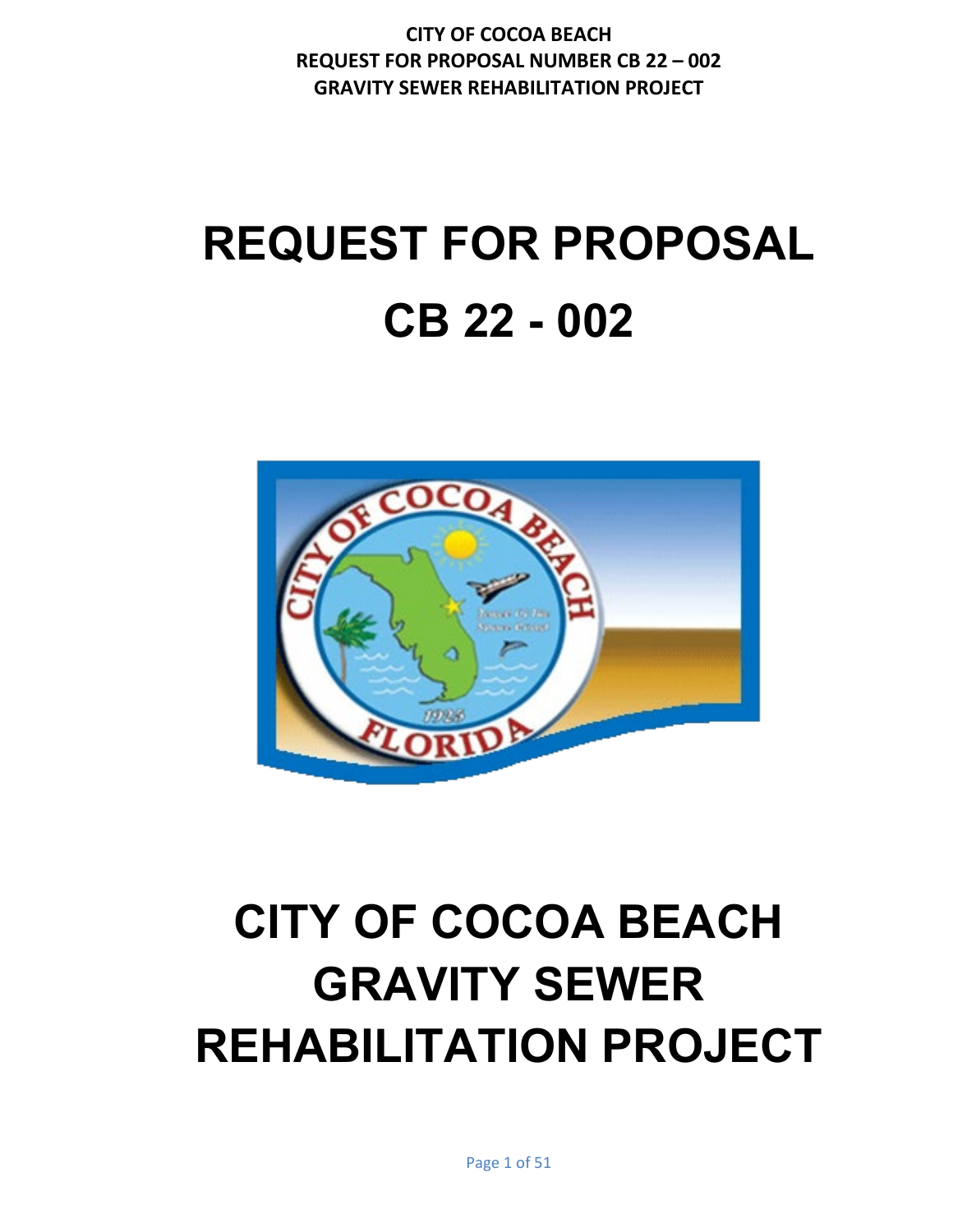# **TABLE OF CONTENTS**

|                              |                                           | <b>PAGE</b> |
|------------------------------|-------------------------------------------|-------------|
| <b>PROPOSAL INSTRUCTIONS</b> |                                           | 3           |
| <b>EXHIBIT A</b>             | <b>SCOPE OF SERVICES</b>                  | 11          |
| <b>EXHIBIT B</b>             | <b>PRICING</b>                            | 27          |
| <b>EXHIBIT C</b>             | <b>LINE SEGMENTS</b>                      | 31          |
| <b>EXHIBIT D</b>             | <b>SEGMENT MAPS (SEPERATE ATTACHMENT)</b> | 39          |
| <b>EXHIBIT E</b>             | <b>SELECTION/EVALUATION CRITERIA</b>      | 40          |
| <b>EXHIBIT F</b>             | <b>PROJECT FORM &amp; CERTIFICATION</b>   | 46          |
| <b>EXHIBIT G</b>             | <b>STANDARD CONTRACT ADDENDUM</b>         | 47          |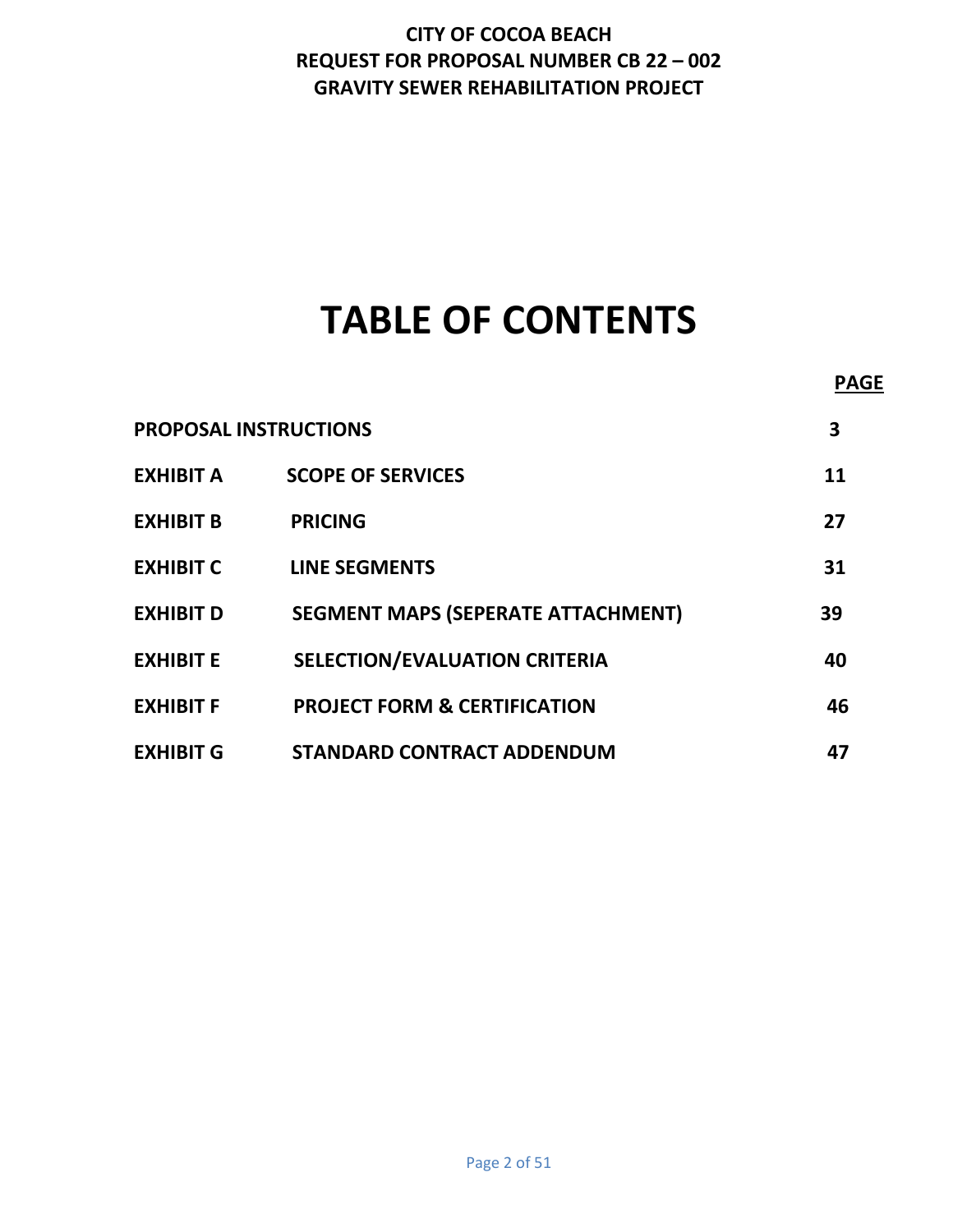The City of Cocoa Beach is issuing a Request for Proposal (RFP) for professional Cured In Place Pipe (CIPP) rehabilitation services for 15.7 miles of sanitary sewer gravity mains (8" – 12" diameter), and approximately 1,385 lateral grouting contingent upon a subrecipient agreement between the CITY and Florida Department of Economic Opportunity (DEO). The length of the scope will also be contingent upon the DEO agreement. Please refer to Exhibit C and D for further approximate line segments and maps. Refer to Exhibit A (Scope of Services) for project details. The City reserves the right to accept or reject any and all proposals or any part of any proposal and to waive any informality concerning the proposals when such rejection or waiver is deemed to be in the best interest of the City of Cocoa Beach, and to engage in value engineering with the lowest responsive bidder. The requirements contained herein apply to all offers made to the City of Cocoa Beach by all prospective Proposers and include, but are not limited to, Request for Quotes, Request for Proposal and Invitation to Bid. As such, the words "bid" and "proposal" are interchangeable in reference to all offers submitted by prospective Proposers.

# **1. PROPOSAL INSTRUCTIONS**

The Proposer is directed to deliver sealed proposals to the City Clerk's office, City of Cocoa Beach, 2 South Orlando Avenue, Cocoa Beach, Florida, 32931 **until Friday, February 18, 2022 at 2:00 p.m.** local time. All proposals shall be confidential pursuant to Florida Statutes, Chapter 119, entitled Public Records, Paragraph 119.07. All Proposers and their representatives are invited to attend. **The Proposal must show the Proposer's name, bid number, bid name, time and date of the bid opening on the outside of the sealed bid package.** Delivery of the sealed proposals to the City Clerk's Office on or before the above date is solely and strictly the responsibility of the Proposer. **Late proposals will be returned unopened to the Proposer**. The City Manager or designee will be the official authority for determining late bids. The City reserves the right to waive any irregularity or informality in the bids received, to determine, in its sole discretion, whether or not the informality is minor, to reject or accept any or all bids and to select the winner based on criteria which serves the best interests of the City of Cocoa Beach.

A. It is the Proposer's responsibility to read and understand the requirements of this solicitation of proposal. Proposers are required to state exactly what they intend to furnish to the City via this solicitation and must indicate any variances to the terms, conditions and specifications of this proposal, no matter how slight. If variations are not stated in the proposal, it shall be construed that the proposal fully complies with all conditions identified in this proposal. The Proposer shall submit **one (1) ORIGINAL and three (3) copies** of the proposal, with a flash/jump drive containing **one file in PDF format of the hard copy of the proposal exactly as submitted.** The ORIGINAL proposal must be manually and duly signed in ink by a Corporate Officer, Principal, or Partner with the authority to bind the bidding company or firm by his/her signature. All quotations must be typewritten or filled in with pen and ink. The Proposer must initial proposals having erasures or corrections in ink.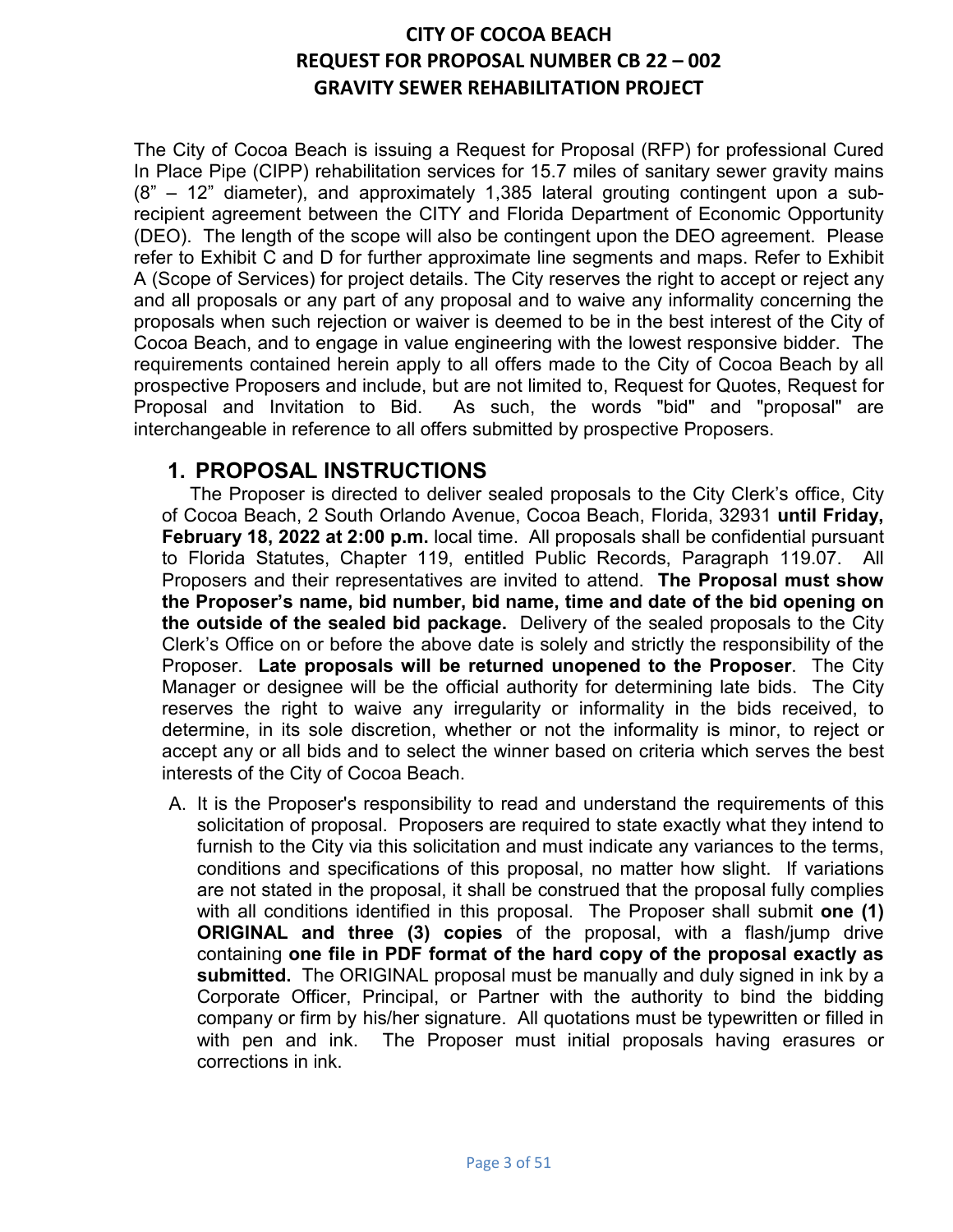- B. All prices, terms and conditions quoted in the submitted bid will be firm for acceptance for ninety (90) days from the date of the bid opening unless otherwise stated by the City.
- C. Should any interested Proposer find any part of the specifications, terms, and conditions to be discrepant, incomplete, or questionable in any respect, it shall be the responsibility of the concerned Proposer to call such matters to the attention of the City immediately upon receipt of the Request for Proposal.

### **2. PROPOSAL SUBMISSIONS**

All proposals must be presented in an organized fashion. All corrections to the proposals must be initialed. The Proposer's name shall appear on each page of the proposal. All proposals shall contain a table of contents. Each lettered item below should be a separate section of the submittal. Please submit all information as outlined below. Failure to submit all information may result in a lowered evaluation score. The City at its discretion may reject proposals that are substantially incomplete or lack key information. Submittals shall be limited to forty (40) pages. The page count excludes the cover, proposal form and certification, introduction (cover letter), table of contents and Section dividers. The Proposals shall be concise and straightforward in describing the Proposer's experience and capabilities. Emphasis should be placed on completeness and clarity. In your proposal, please provide responses to the following:

- A. **Proposal Form and Certification**: Complete the form enclosed as Exhibit D and return in the submittal immediately following the cover page and before the cover letter. Proposals without the manual signature of an authorized agent of the Proposer shall be deemed non-responsive and ineligible for award.
- B. **Introduction:** This section will contain a cover letter no longer than two (2) pages, signed by an authorized representative of the Proposer.

### **C. Table of Contents**

- D. **Firm/Proposer Information:** Briefly describe the Proposer's organization and philosophy and, in addition, include the following information:
	- 1. Experience record showing the bidder's training and experience in similar work.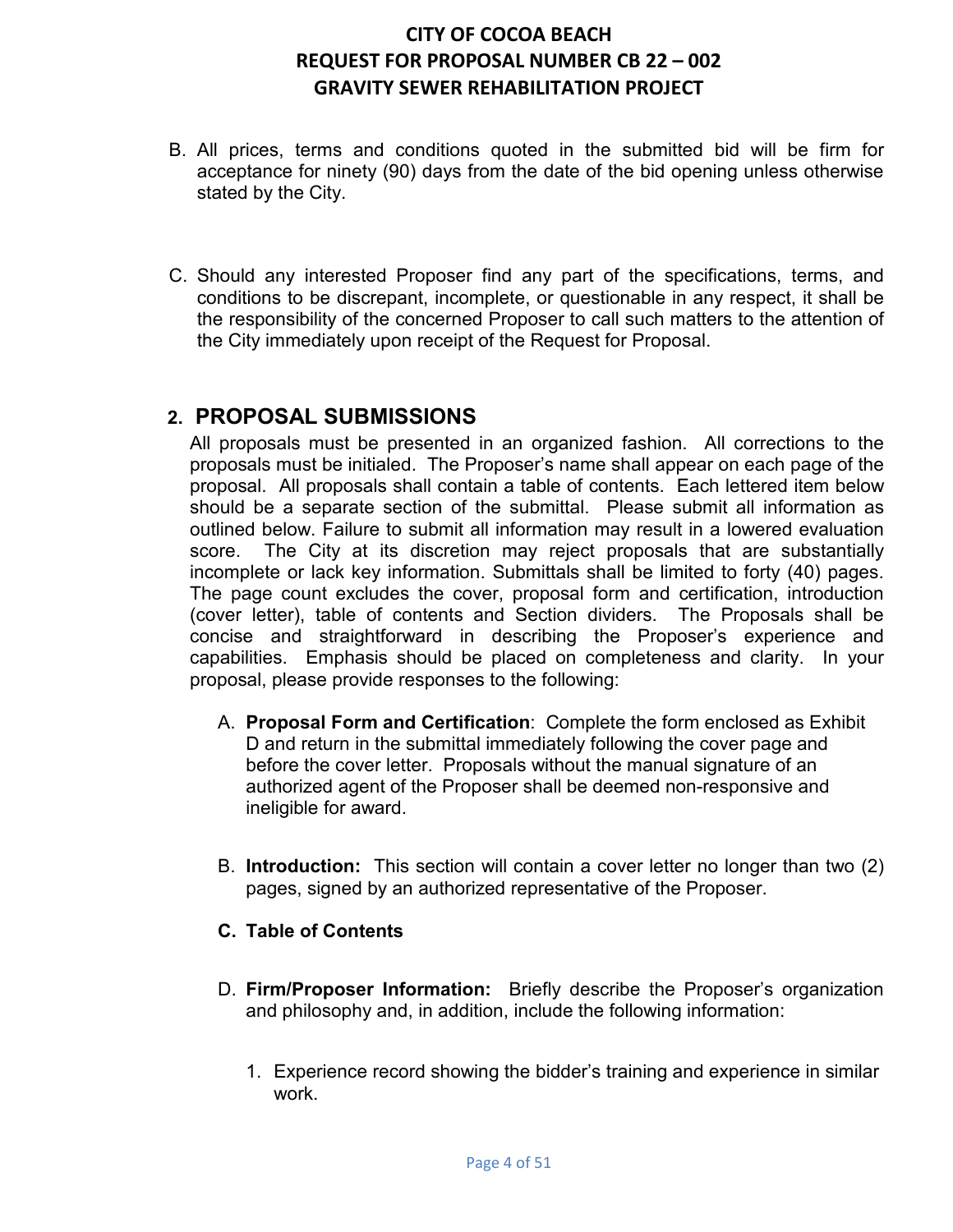- 2. List of similar projects completed with location, dates of contracts, and references. The projects shall include at least one engagement that is similar in size and work to the requirements specified herein. Specifically identify any similar projects within a coastal community. The references shall include the name, title, address, and phone number of the contact individual. Past performance with the City of Cocoa Beach will be considered.
- 3. Identify the Project Team and a list of personnel to be assigned to this project with resumes stating qualifications and experience with similar projects.
- E. **Proposal Approach:** State the Proposer understands of the Scope of Services as outlined in Exhibit A and the Proposer's recommended methodology to fulfill the project goal(s).
- F. **Work Product, Schedule and Fees:** This section shall include information regarding the anticipated type and date of deliverables necessary to meet the Proposal Approach presented by the Proposer. The fees proposed shall include all charges that may be anticipated in fulfilling the terms of this contract.

# **3. SCHEDULE OF EVENTS**

The Schedule as listed below is the City's intended course of action for this project. The City will follow the schedule to the extent possible; however, the City reserves the right to change both the sequence and timing if deemed necessary.

| Sunday, January 16, 2022  | <b>Advertise Proposal</b>                  |
|---------------------------|--------------------------------------------|
| Friday, January 28, 2022  | <b>Mandatory Pre-Bid Meeting</b>           |
| Friday, February 4, 2022  | Deadline for Written Questions             |
| Friday, February 18, 2022 | Deadline for Submission/Public Bid Opening |
| TBD                       | <b>Commission Bid Award</b>                |

# **4. MANDATORY PRE-BID MEETING**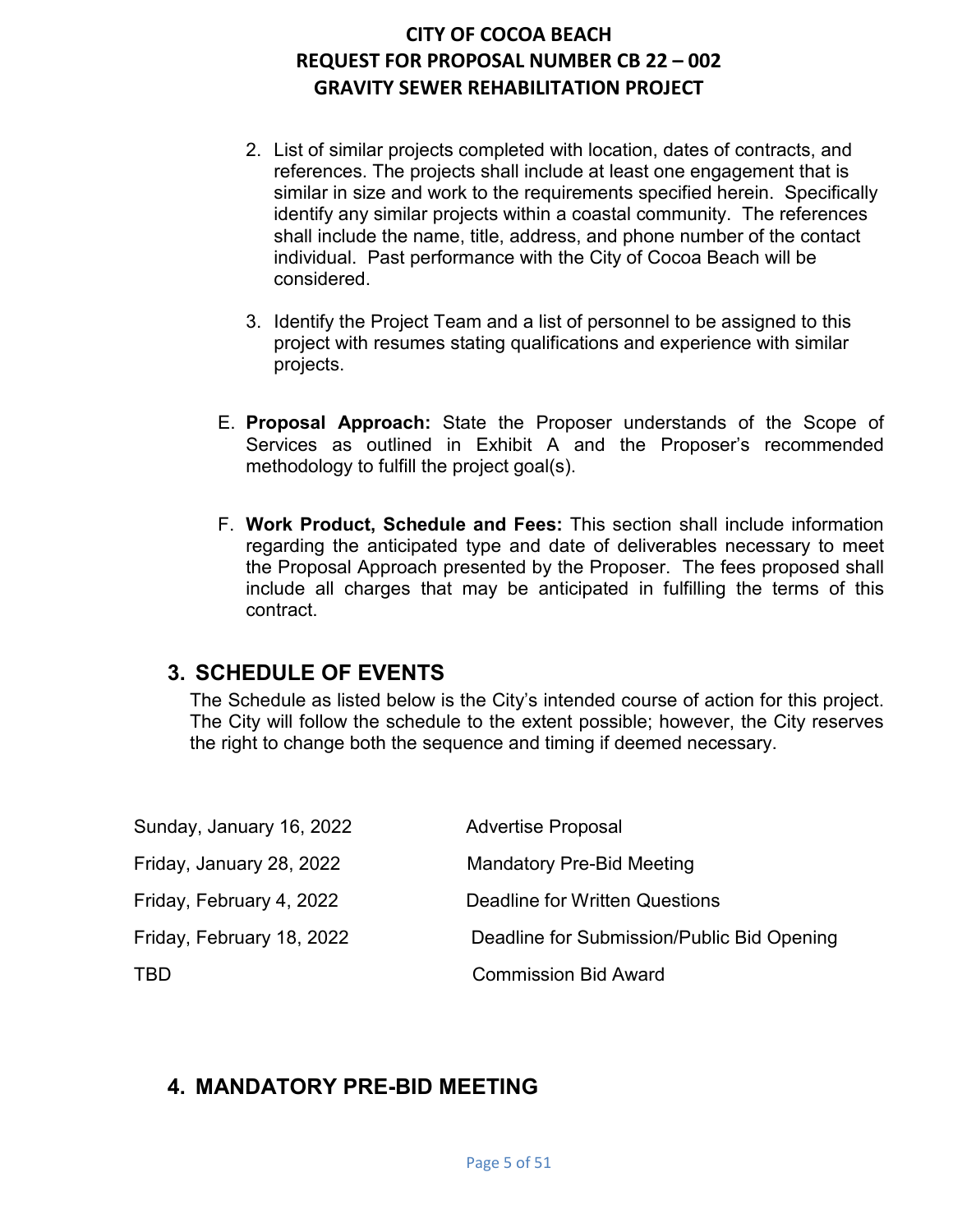A mandatory pre-bid conference will be held on Friday, January 28, 2022 at 10:00 a.m. in the Public Works Facility Conference Room at 1600 Minuteman CSWY., Cocoa Beach FL 32931. This Pre-Proposal meeting will allow all Proposers the opportunity to bring forward any questions concerning this proposal. All interested parties are **required** to attend.

## **5. PUBLIC BID OPENING**

- **A.** All bids will be publicly opened immediately following the deadline for submission of the proposals. The purpose of the public bid opening is for an acknowledgement of bids received. No award will be made or implied at this time. Bid documents will not be reviewed or evaluated at the bid opening. No discussion of any nature concerning the bid will be held at this time. A copy of the bid opening form will be posted to City's website after opening.
- **B.** A review committee utilizing the Selection Criteria presented in **Exhibit C** will conduct a review of the Proposals and recommend selection of the most qualified Proposal. The selected Proposals and Proposer(s) will be ranked and may be presented to the City Commission for final selection. The City Commission retains the right to accept or reject the recommendations of the review committee and select a qualified firm which, at the sole discretion of the City Commission, is determined to be the best-qualified Proposer(s) to serve the interest of the City.

# **6. CONTRACT AGREEMENTS**

The City anticipates entering into a contract with the Proposer who submits the proposal judged by the City to be in the best interest of the City. The City anticipates awarding one contract but reserves the right to award more than one if in its best interest. This invitation for bid does not constitute an offer or a contract with the Proposer.

A contract shall not exist until approved by the appropriate levels of authority in the City and properly executed. The Invitation to Bid shall be included in and be made a part of the final award. Enrollment in e-payables program is mandatory.

# **7. CLARIFICATIONS OF THE PROPOSAL**

The Proposer shall examine all bid documents and shall judge all matters relating to the adequacy and accuracy of such documents. **Any inquiries, suggestions or requests concerning clarification or solicitation for additional information shall be submitted to the City in accordance with paragraph # 16 below.**  Written or oral responses, as deemed appropriate, will be provided by the Chief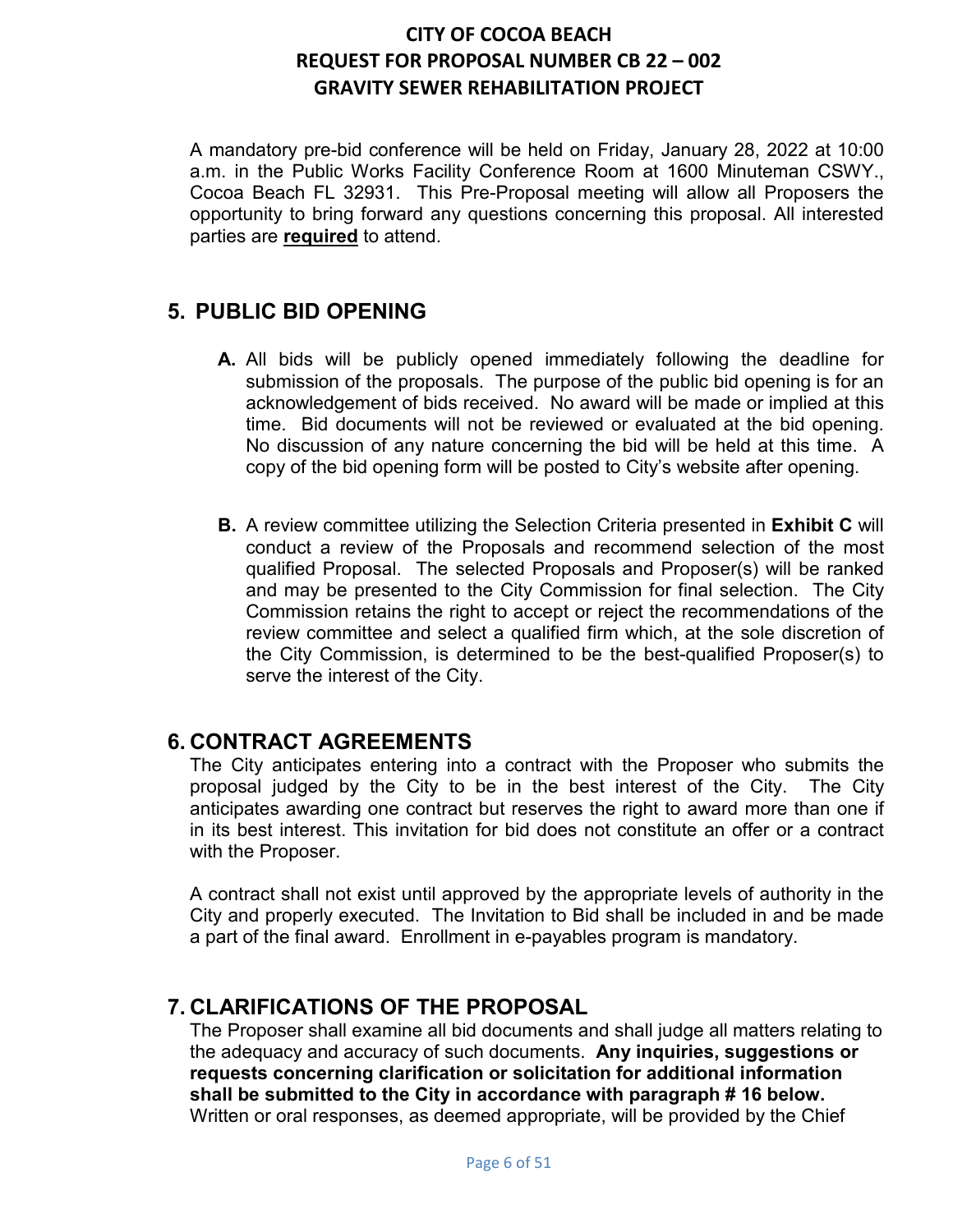Financial Officer's office. The City shall not be responsible for interpretations given by any other City employee or representatives.

### **8. WITHDRAWL OF PROPOSAL**

Any Proposer may withdraw their bid prior to the indicated opening time. The request for withdrawal must be submitted in writing to the Chief Financial Officer's office. After the deadline, proposals become a record of the City and will not be returned to the Proposer.

# **9. PROPOSAL PREPARATION EXPENSE**

The Proposer preparing a bid in response to this proposal shall bear all expenses associated with its preparation. The Proposer shall prepare a bid with the understanding that no claim for reimbursement shall be submitted to the City for the expense of bid preparation and/or presentation

# **10. QUALIFICATIONS OF BIDDERS**

This bid shall be awarded only to a responsible bidder, qualified to provide the work specified and who can produce evidence that they have established a satisfactory record of performance for a reasonable period of time; and have sufficient financial support, equipment and organization to ensure that they can satisfactorily execute the services if awarded a contract under the terms and conditions stated herein.

# **11. PERFORMANCE**

Failure on the part of the Proposer to comply with the conditions, terms, specifications and requirement of the bid shall be just cause for the cancellation of the bid award.

# **12. BID BOND, PERFORMANCE BOND, AND PAYMENT BOND**

A Bid Bond is required in the amount of 1.5% of the total bid amount. A Performance Bond pursuant to 255.05, FL. Stat. in the amount of the total bid shall be required.

# **13. COLLUSION**

By affixing its signature to this proposal, the Proposer certifies that its proposal is made without any previous understanding, agreement, or connection with either any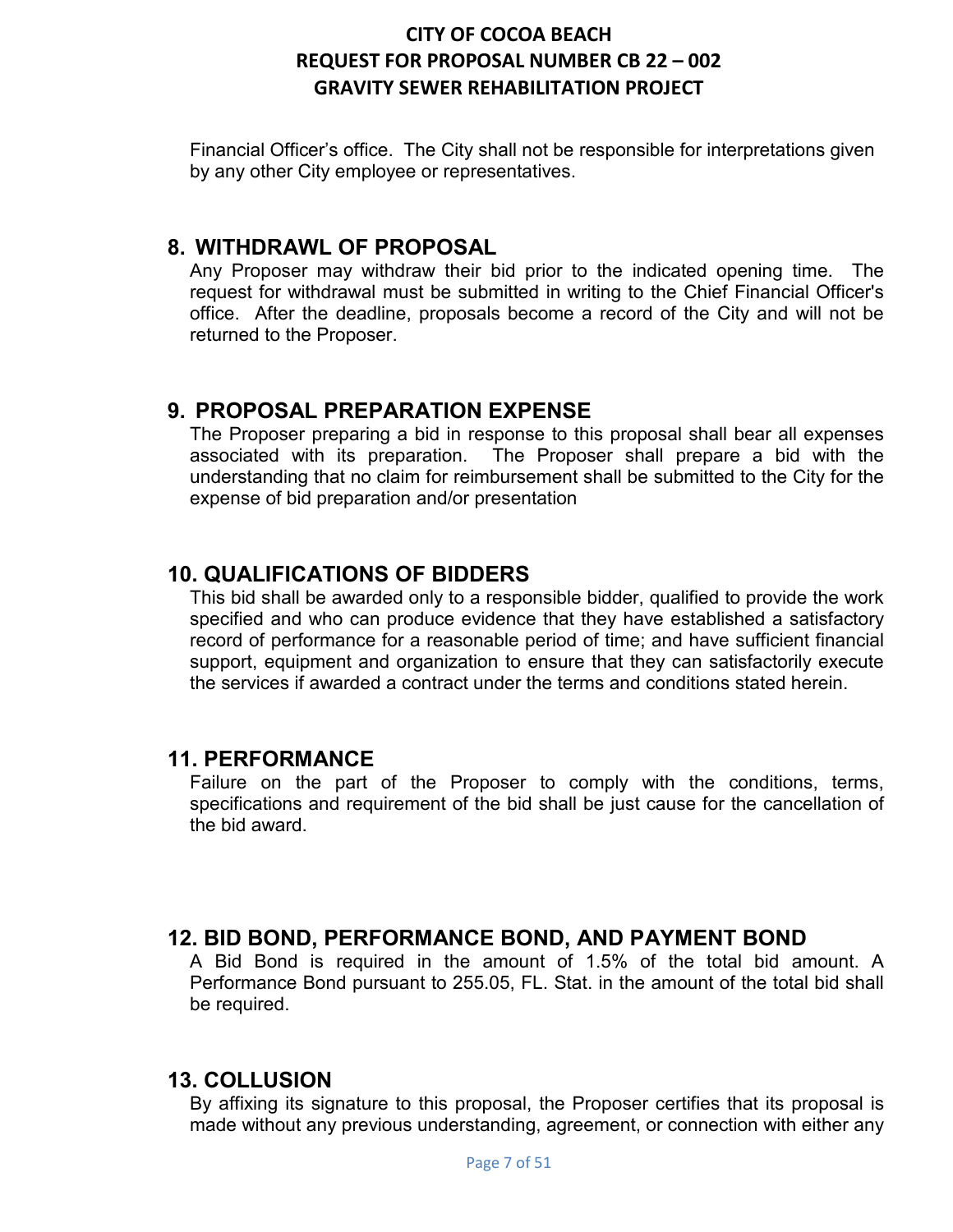previous firms or corporations offering a Bid for the same items, or with the City. The Proposer also certifies that its bid is in all respects fair and without outside control, collusion, fraud, or otherwise illegal action.

## **14. COPYRIGHT OR PATENT RIGHTS**

The Proposer warrants that there has been no violation of copyright or patent rights in manufacturing, producing or selling the goods shipped or ordered as a result of this bid. The seller agrees to hold the City harmless for all liability, loss or expense occasioned by any such violation.

### **15. DRUG FREE WORKPLACE**

In accordance with Florida Statutes, §287.087, preference will be given to businesses with drug free workplace programs; whenever bids are similar in all other respects, and, when a Drug Free Workplace Certification is submitted with the bid.

### **16. PROJECT COORDINATORS**

The project coordinators and designated liaisons for the RFP are:

| <b>Brad Kalsow, Director of Water Reclamation</b> | Phone $321 - 868 - 3308$ |
|---------------------------------------------------|--------------------------|
| Email: bkalsow@cityofcocoabeach.com               |                          |
| <b>Wayne Carragino, Project Manager</b>           | Phone $321 - 868 - 3215$ |
| Email: wcarragino@cityofcocoabeach.com            |                          |

The City will not respond to oral inquiries. Proposers may submit written, (e-mailed or faxed) inquiries regarding this RFP to the project coordinator.

The City will record its responses to inquiries and any supplemental instructions in the form of written addenda. All written addenda will be issued through the City's website at [www.cityofcocoabeach.com.](http://www.cityofcocoabeach.com/) It shall be the responsibility of the Proposer, prior to submitting their proposal, to determine if addenda were issued, acknowledging same, and incorporating them into their proposal.

# **17. CONTACT PROHIBITION**

All prospective proposers are hereby instructed NOT to contact any member of the City of Cocoa Beach Commission, City Manager, City Clerk, City Attorney or other City of Cocoa Beach staff member other than the Project Coordinator identified in this Solicitation, or their designated Procurement staff member, regarding this solicitation package, or their submittal package, City's Intent to Award, or City's Intent to Reject (if applicable) at any time prior to the FORMAL AWARD for this project. Any such contact shall be cause for rejection of your submittal.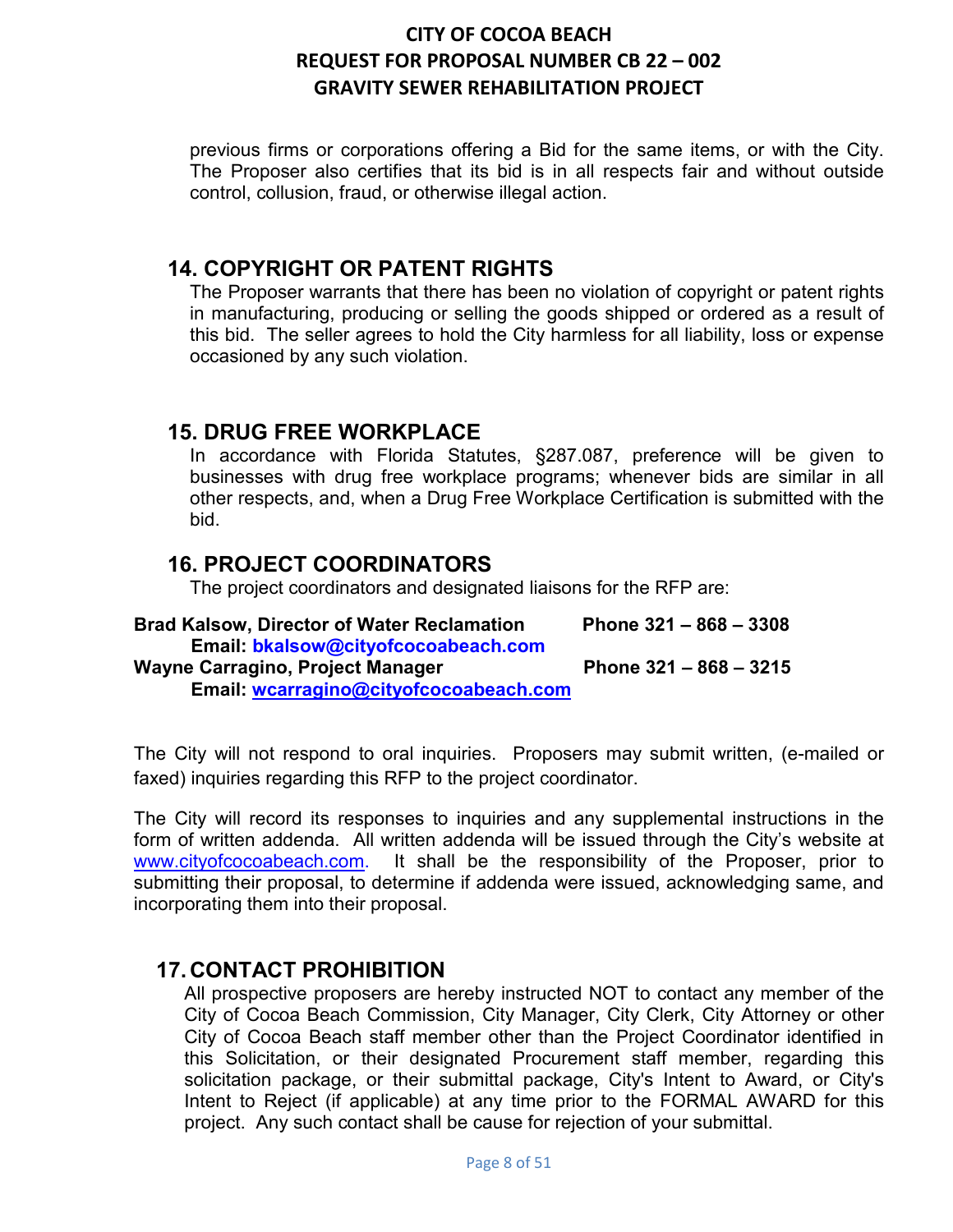# **18.PUBLIC ENTITY CRIME INFORMATION STATEMENT**

A person or affiliate who has been placed on the convicted vendor list following a conviction for a public entity crime may not submit a bid on a contract to provide any goods or services to a public entity, may not submit a bid on a contract with a public entity for the construction or repair of a public building or public work, may not submit bids on leases of real property to a public entity, may not be awarded or perform work as a contractor, supplier, subcontractor, or consultant under a contract with any public entity, and may not transact business with any public entity in excess of the threshold amount provided in Section 287.017 for CATEGORY TWO (\$15,000.00) for a period of 36 months from the date of being placed on the convicted vendor list.

# **19. DISCLOSURE AND OWNERSHIP OF DOCUMENTS STATEMENT**

The Proposer must agree to the following regarding disclosure and ownership of documents:

- A. **Public Record.** The submitted Proposal and any record, document, computerized information and program, audio or video tape, photograph, other writing, or other record of the selected Proposer(s) related, directly or indirectly, to the work identified in the proposal, or any task necessary to complete the final work product shall be deemed to be a public record whether in the possession or control of the City or the selected Proposer(s). Said public record of the Proposer(s) is subject to the provisions of Chapter 119, Florida Statutes, and may not be destroyed without the specific written approval of the City Clerk. Upon request by the City, the selected Proposer(s) shall supply copies of said records to the City.
- B. **Reuse of Documents.** The City for any reason or purpose may reuse all documents or public records prepared by the selected Proposer(s) at any time.
- C. **Ownership of Documents.** Upon payment of fees due to the selected Proposer(s), as agreed in the final Contract, all drawings, recommendations, documents, writing, schedule or otherwise, prepared by the selected Proposer(s) in the performance of the scope of work shall be the sole property of the City. The selected Proposer(s) agrees to waive all rights of copyright in said drawings, recommendations, documents, writing, schedule or other instrument produced by the selected Proposer(s) in the performance of the tasks necessary to complete the scope of work.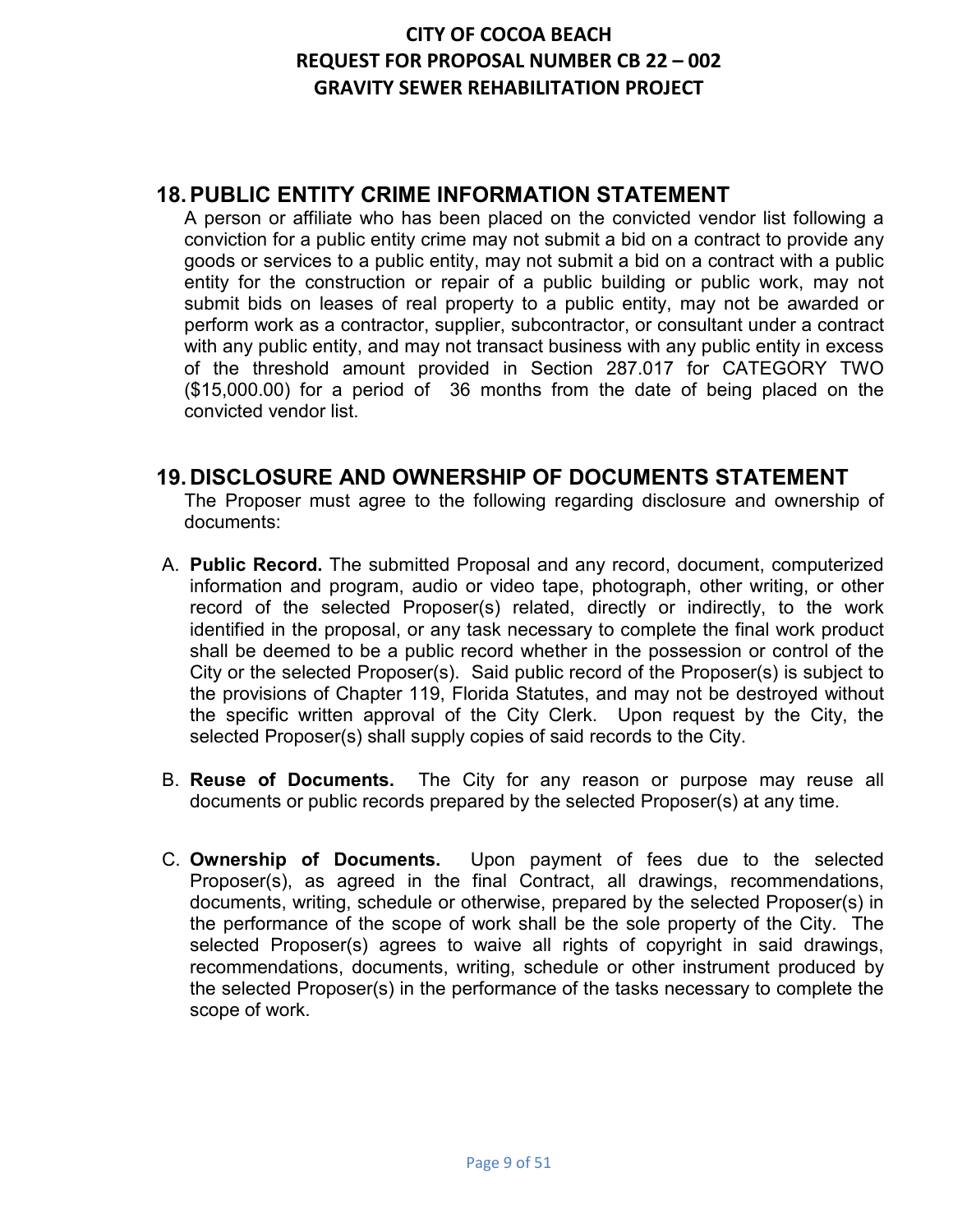# **20. INSURANCE REQUIREMENTS**

Insurance Requirements are as follows:

The following are required applicable types and minimum limits of insurance coverage that the Contractor agrees to maintain during the term of this Contract:

**COVERAGE MINIMUM LIMITS** Professional Liability General Liability  $$2,000,000$ Worker's Compensation **Statutory** 

Auto Liability **Auto** S300,000 per incident

# **21. E-VERIFY REQUIREMENTS**

Contractor/Proposer/Bidder acknowledges and agrees to utilize the U.S. Department of Homeland Security's E-Verify System to verify the employment eligibility of:

- a) all persons employed by Contractor/Proposer/Bidder to perform employment duties within Florida during the term of the Contract, and,
- b) all persons (including subcontractors/vendors) assigned by Contractor/Proposer/Bidder to perform work pursuant to the Contract.

The Contractor/Proposer/Bidder acknowledges and agrees that use of the U.S. Department of Homeland Security's E-Verify System during the term of the Contract is a condition of the Contract

# **22. HOUSING AND URBAN DEVELOPMENT REQUIREMENTS**

The Contracted Party will comply with Section 3 of the Housing and Urban Development Act of 1968, as amended (42 U.S.C. 1701a) and with the requirements of 24 C.F. R. Part l35 requiring that to the greatest extent feasible, opportunities for training and employment be given to lower income residents of the project area and contracts for work in connection with the project area be awarded to eligible business concerns which are located in, or owned in substantial part by persons residing in the area of the project.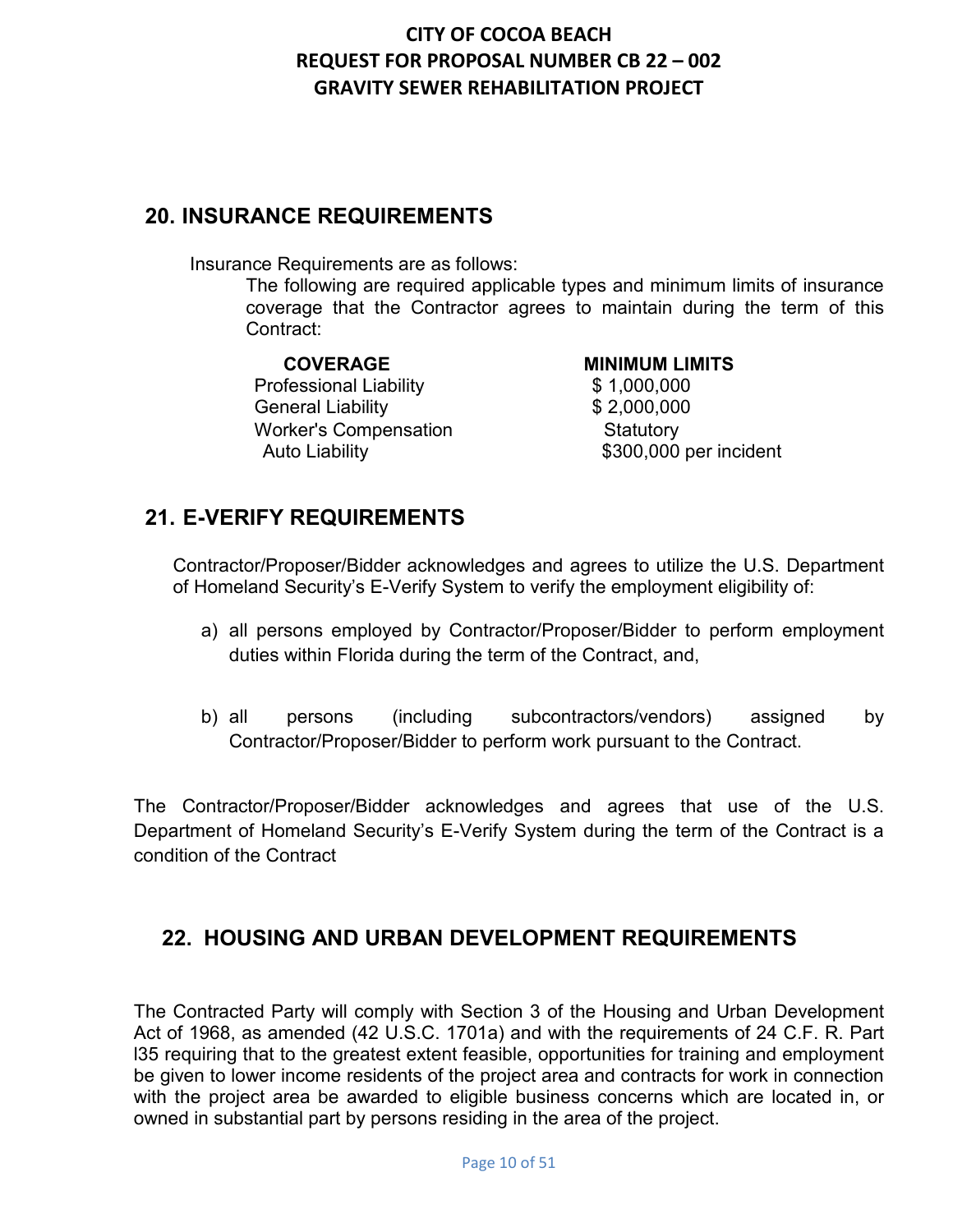# **EXHIBIT A SCOPE OF WORK RFP CB 22 – 002**

### **I**. **General**

The CITY requires professional Cured In Place Pipe (CIPP) rehabilitation services for approximately 15.7 miles of sanitary sewer gravity mains (8" – 12" diameter), and approximately 1,385 lateral grouting contingent upon a sub-recipient agreement between the CITY and Florida Department of Economic Opportunity (DEO). The length of the scope will also be contingent upon the DEO agreement. Please refer to Exhibit A and B for further approximate line segments and maps.

### **II. Summary of Work**

The CONTRACTOR shall provide all work required for a completed project including but not necessarily limited to labor, supervision, traffic control, materials, equipment, installation, onsite material test samples showing compliance with manufacturer's recommended material, handling and incidentals required for the rehabilitation of various sized sanitary sewer gravity mains with resin impregnated cured-in-place pipe (CIPP) in accordance with American Society for Testing and Materials (ASTM) standard F1216 and all applicable CITY, manufacturer and industry preferred standards. The CONTRACTOR shall provide professional advice to CITY on the most cost-effective and efficient approach to resolve all challenges encountered during the performance of the work. Work assigned under this contract may include, but is not limited to, the following types of projects:

- Sanitary sewer main cleaning
- Sanitary sewer main pre and post work video inspections
- Easement access
- Maintenance of Traffic (MOT)
- Isolation and by-pass pumping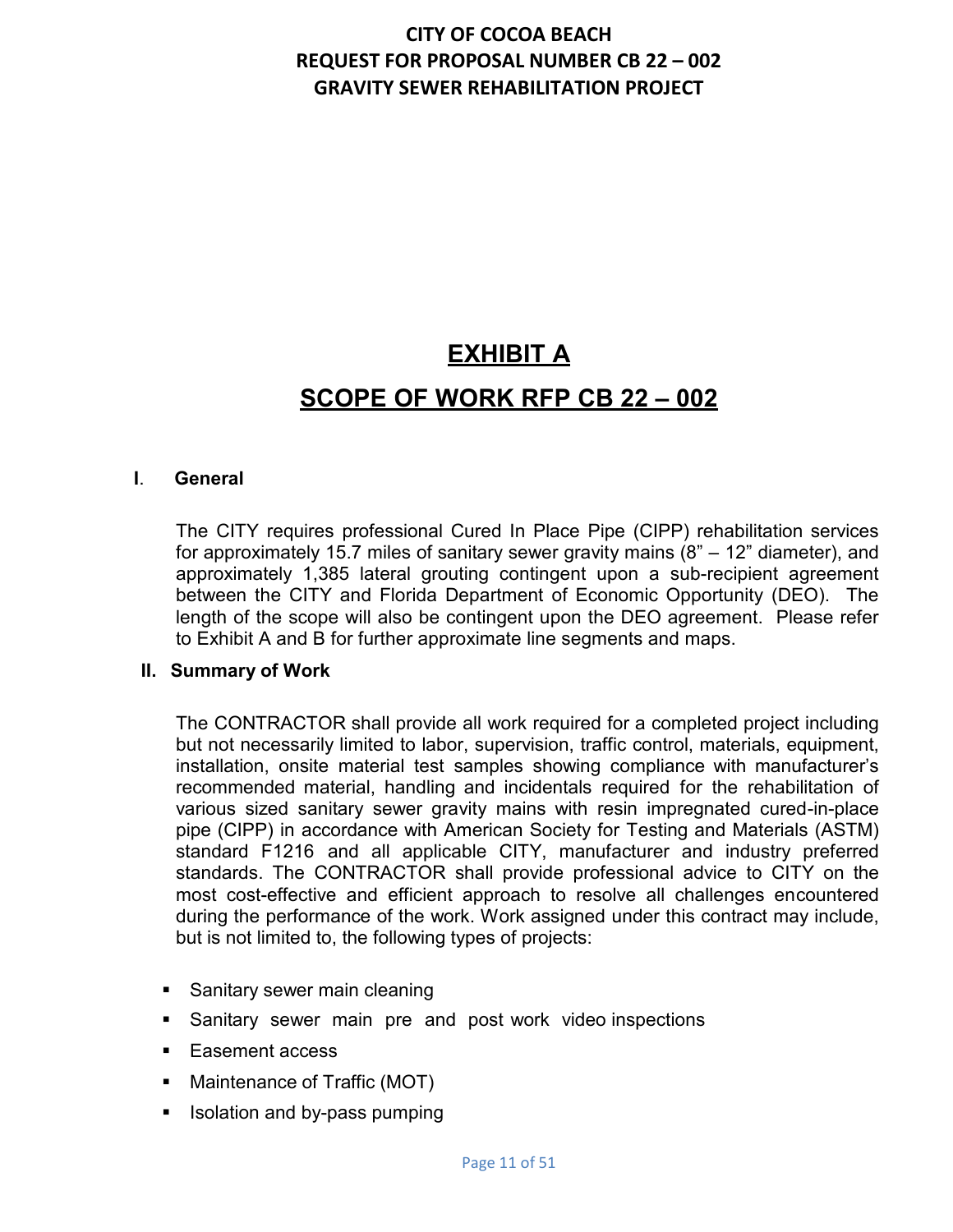- **Cured-In Place Pipe reconstruction**
- Chemical and physical product testing
- **Hydraulic capacity testing**
- Reinstatement of services and pressure grouting
- Erosion and sediment control
- Site restoration

### **III. Product Performance**

Standard lining products meeting product specifications outline in ASTM Designation: F1216-16 (Attachment A) are intended to have a 50-year design life and in order to minimize CITY's risk. Only proven products with substantial successful long-term track records will be approved.

### **Equipment/Vehicles**

All CONTRACTOR/sub-contractor equipment shall be sufficient in size and number for work to be performed in a timely manner under this contract. CONTRACTOR/sub-contractor equipment shall be maintained in good operating condition. The CITY reserves the right to reject any equipment deemed unsafe or insufficient in size and/or number to perform work under this contract. It shall be the sole responsibility of the CONTRACTOR/sub-contractor to replace rejected equipment in a timely manner and at no cost to the CITY. All equipment shall be equipped at a minimum with manufacturer's recommended sound muffling devices that will reduce noise levels to the State or Federal acceptable limit for residential neighborhoods.

### **IV. Materials**

A. All materials specified by name, brand or manufacturer shall be delivered to the job site in original containers. CONTRACTOR shall obtain printed instruction and special bulletins for the manufacturer-recommended safety precautions. CONTRACTOR/sub-contractor personnel will have copies of the manufacturer-recommended safety precautions available at the work site to ensure all work is performed in a safe manner.

B. The CONTRACTOR shall use potable water from the City of Cocoa Water for the

project. The CONTRACTOR must obtain a construction hydrant water meter and all

appropriate fees paid prior to the start of work from the City of Cocoa Water Utilities.

The CONTRACTOR will be responsible for paying for all potable water used at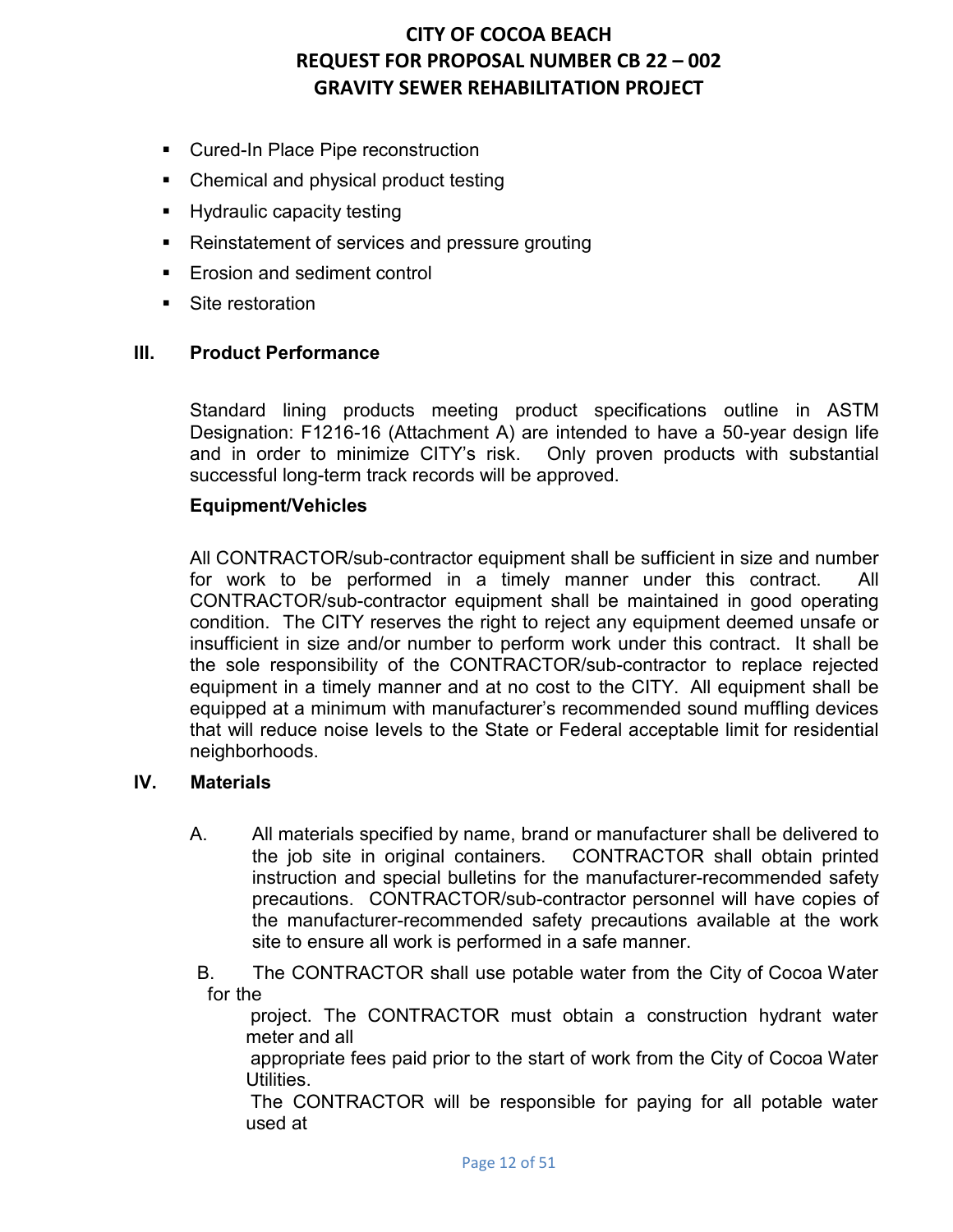standard City of Cocoa rates.

### **V. Contractor Responsibilities**

- A. Backflow Prevention: The CONTRACTOR will properly install an approved backflow prevention device in-line to the fresh water fill line of all jetting and/or vacuum equipment
- B. Staffing: The CONTRACTOR shall employ adequate staff to perform the services required, including but not limited to Project Representative, Project Manager, Field Supervisor and Senior Foreman. CONTRACTOR shall provide staff who are proficient and experienced in all phases of services required.
- C. Site Assessment: The CONTRACTOR shall visit each site to assess site conditions including confirmation of the actual footage, material type and diameters and incorporate those findings in their initial cost and work proposal.
- D. Vehicle Identification: The CONTRACTOR shall ensure that employee's vehicles display company logo on the side doors and company phone numbers. The CONTRACTOR will not permit personal vehicles to be parked at the job site.
- E. License and Confined Space: The CONTRACTOR shall be a licensed CONTRACTOR for the provision of these services in the State of Florida with full service offices in the State of Florida for the provision these services.
- F. Cleaning of Sewer Lines: The CONTRACTOR shall remove and properly dispose of all debris from the inside of manholes, and sewer lines and provide a sufficiently dry interior environment that will not interfere with the installation's expected working life of a durable CIPP liner per the manufacturer's requirements.
- G. Bypassing Sewage: The CONTRACTOR shall provide for the flow of sewage around the sections of pipe designated for reconstruction as needed. The CONTRACTOR shall make the bypass by plugging the line at an existing upstream manhole and pumping the flow into a downstream manhole by way of restrained watertight pipe. The CONTRACTOR will provide pump(s) and bypass lines of adequate capacity and size to handle the average daily flow. The CONTRACTOR'S backup bypass pump(s) will be adequately sized and with full operational capabilities and will be on site at all times of by- pass pumping. The CONTRACTOR shall be responsible for all traffic control during operations and bypass pumping.
- H. TV & Inspection of Pipelines: The CONTRACTOR will inspect pipelines using experienced personnel trained in locating breaks, obstacles and service connections by closed circuit television. The CONTRACTOR will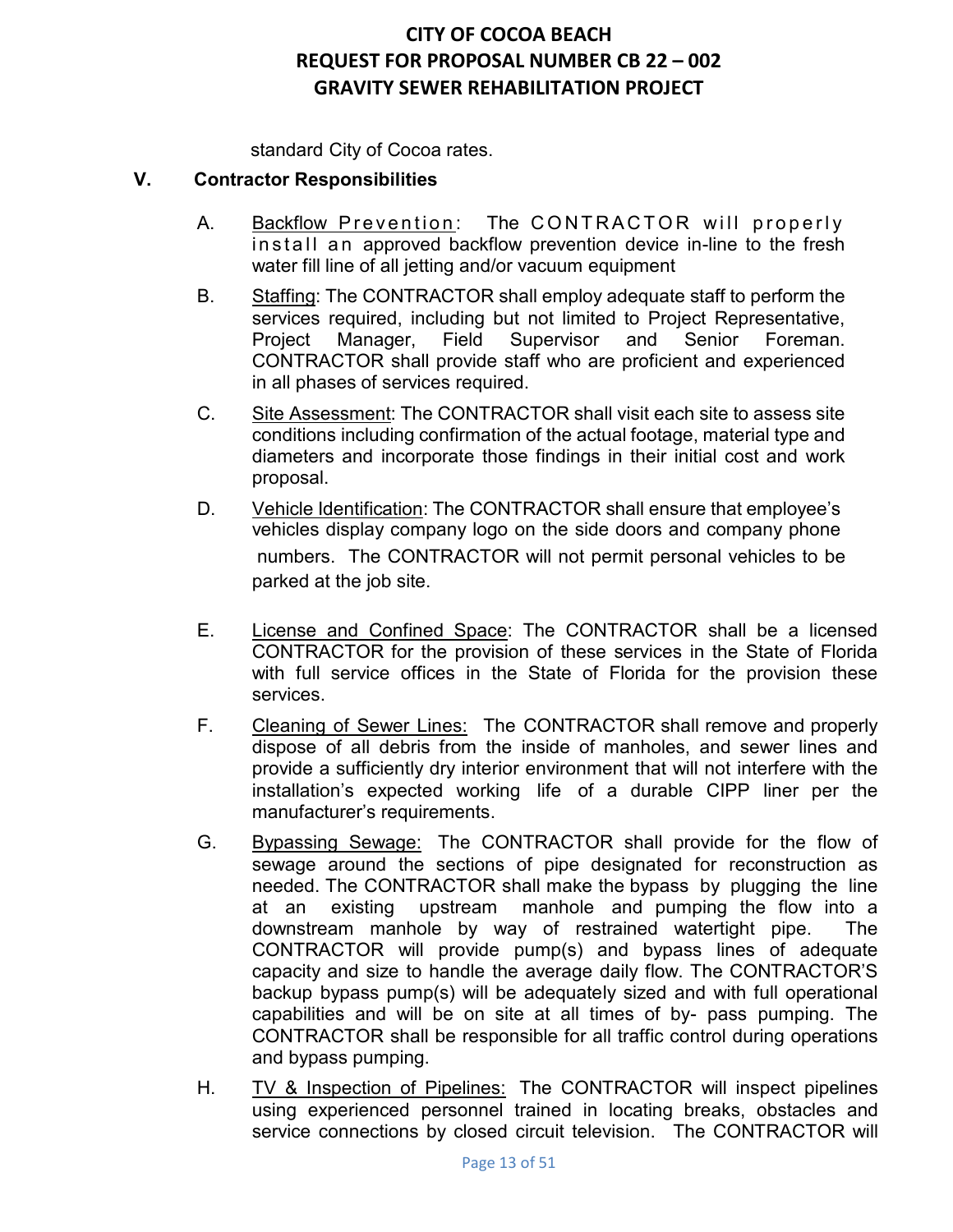carefully inspect the interior of the pipeline to determine the location of any conditions which may prevent proper installation of CIPP into the pipeline; the CONTRACTOR will notify the CITY so that these conditions can be corrected. The CONTRACTOR shall review all questionable host pipe areas with the CITY and provide advice on remedies to correct them. The CONTRACTOR will maintain a video and suitable log for later reference by the CITY. The CONTRACTOR will perform the post- construction inspection and will provide a video thumb drive and log to the CITY. The CONTRACTOR will ensure that all video inspection is witnessed by a CITY representative as it is being performed. The CONTRACTOR will include the cost of video inspection in the contract line items.

I. Manhole/Liner Interface: The CONTRACTOR shall make a watertight seal at the interface where the liner/host pipe meets the manhole or other attachment point. The CONTRACTOR'S removal of CIPP liner from areas where line placement was elected in lieu of resetting equipment shall be incidental to the placement of the CIPP.

J. Service Reconnection: Service reconnection refers to the reinstatement of the house service connection at the sewer main after the installation of trenchless pipe reconnection system. The CONTRACTOR will accomplish this from within the sewer main via a remote-controlled pulverizing/cutting device.

- K. Service with Pressure Grouting: The CONTRACTOR will pressure grout the service wye after mainline has been rehabilitated and service line reinstated. The CONTRACTOR will use a non-shrinking chemical grout (Avanti 118/101 or Cues Quickseal 105 are acceptable). The CONTRACTOR shall provide trenchless reconstruction of service laterals and main line sewers. The CONTRACTOR shall perform services including but not limited to televised inspection, data collection, and system flow analysis and pipeline reconstruction.
- L. Safety and Worksite Control: The CONTRACTOR will provide services that include safety measures for both their workers and the public. The CONTRACTOR is completely responsible for the control of the environment of the work site during on-site operations including implementation, operation, maintenance and tear down of traffic control systems. The CONTRACTOR will take all precautions to protect the workers, public and the CITY staff from the exposure to harmful or hazardous situations and substances within the sewer systems.
- M. Waste Materials: The CONTRACTOR will dispose all waste materials and shall transport waste materials to the nearest approved Wastewater Treatment Plant for processing. The CONTRACTOR will obtain CITY approval of all waste material disposal schedules. The CONTRACTOR shall clean up all waste material spills and clean-up required due to the loading, hauling and unloading of the CONTRACTOR's equipment.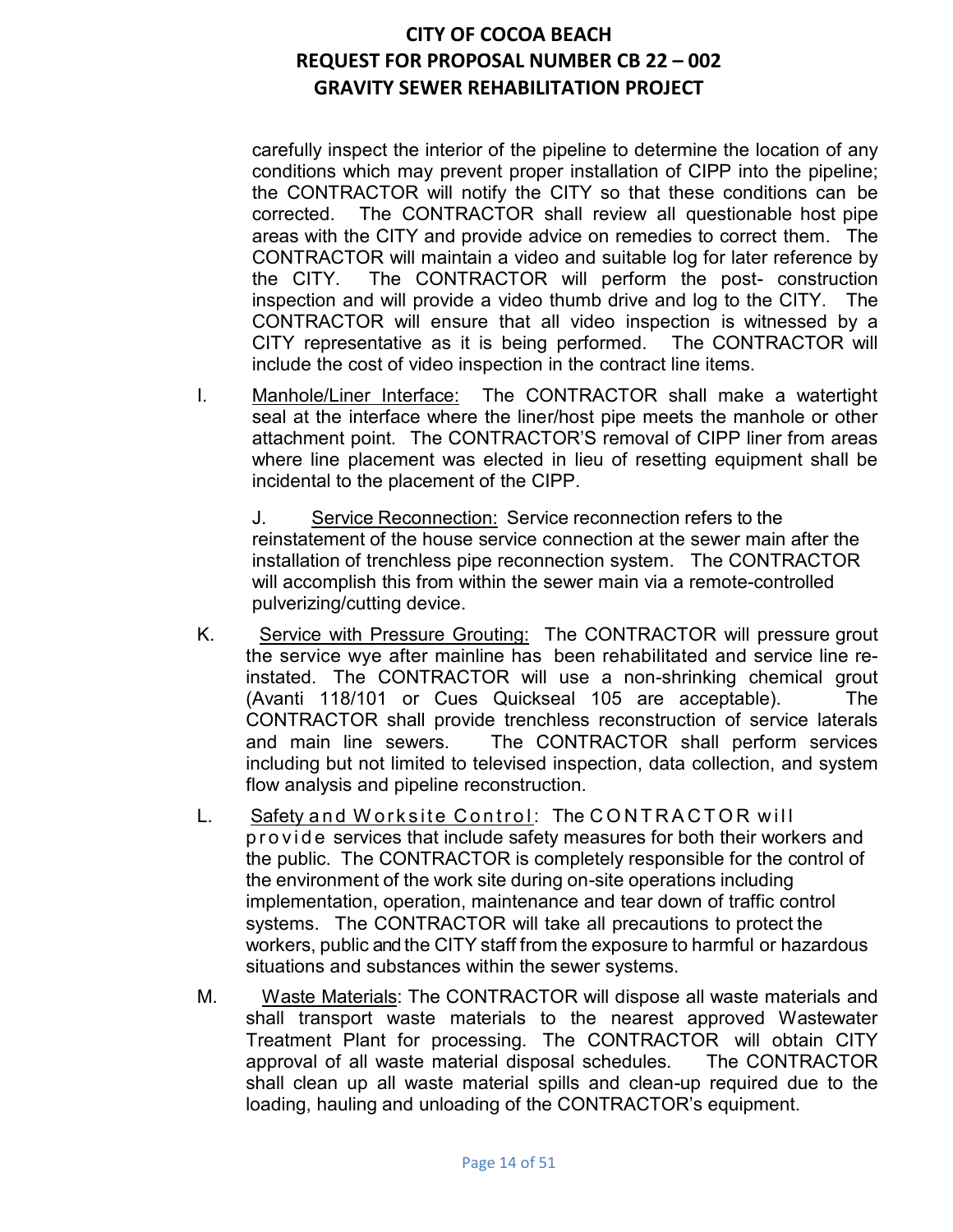The CONTRACTOR shall conform to any and all requirements regarding hauling and disposal of waste from each work site in accordance with OSHA regulations and those that may be mandated by federal, state or local governments. The CONTRACTOR shall ensure that all waste material transporters possess all required federal, state and local regulations, including but without limitation, 40 CFR Part 263, "Standards Applicable to Transporters of Hazardous Waste" and Chapter 17-730, Part 3, Florida Administrative Code, as may be amended from time to time.

- N. Curing Water: The CONTRACTOR will pay for all costs associated with disposal of curing water in accordance with CITY, State and Federal regulations.
- O. TV Inspection Report: The CONTRACTOR will prepare and submit a report
	- of each TV inspection and analysis to the CITY for review. The CITY shall

consult with the CONTRACTOR and finalize the scope of work.

P. Schedule Coordination: The CONTRACTOR shall inform the CITY of its planned work schedules two weeks in advance of performing the work and provide the CITY reasonable opportunity to observe and inspect the work. The CONTRACTOR will advise the CITY of all schedule changes and notified when a work site is to be left for a 24- hour period when work is not complete.

### **VI. Contractor / Sub-contractor Employee Conduct and Appearance**

- A. Conduct:
	- 1. CONTRACTOR and sub-contractors shall follow all applicable industry standards, federal, state, and local laws/ordinances as related to described work.
	- 2. CONTRACTOR'S on-site employees shall all have current confined space entry certification.
	- 3. The CONTRACTOR will remove any employee or sub-contractor employee reporting to a work site under the influence and/or smelling of alcohol from the work site. CONTRACTOR will immediately replace the employee in a timely manner and at no cost to the CITY.
	- 4. The CONTRACTOR will provide trained supervision at the work site to ensure work is performed in a safe manner.
	- 5. The CONTRACTOR shall correct any damage resulting from the negligence of CONTRACTOR or sub-contractor employee(s) to CITY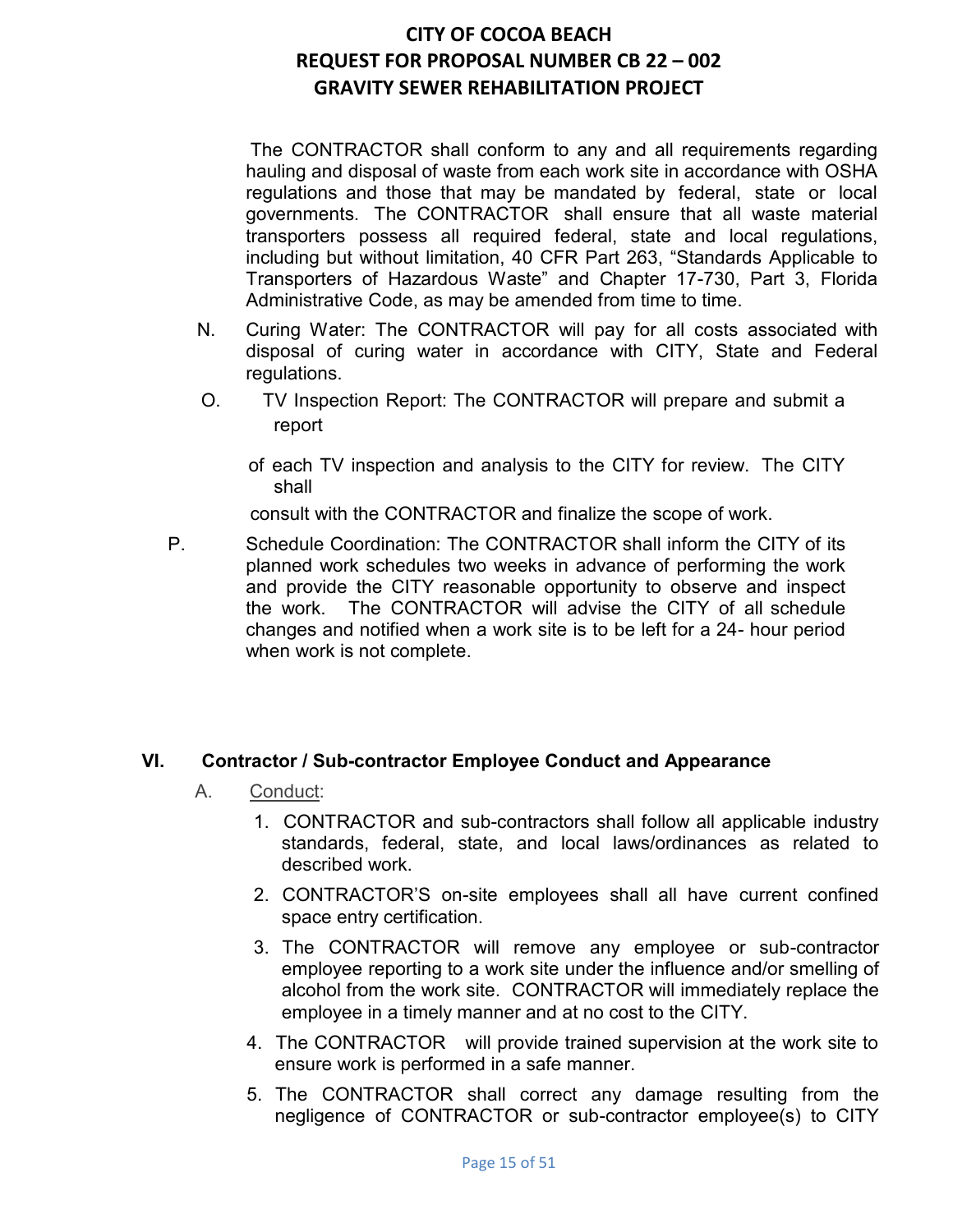property or equipment in a timely manner, to the CITY's satisfaction and at the CONTRACTOR's sole expense.

- B. Appearance:
	- 1. CONTRACTOR and sub-contractor employees assigned to work under this contract will maintain a neat, clean, and professional appearance.
	- 2. CONTRACTOR and sub-contractor employees shall wear uniforms consisting of, at minimum, wear a work shirt identifying their company name.
	- 3. Licenses/Permits: The CONTRACTOR will obtain all necessary municipal and other governmental licenses/permits and approvals or consent from utilities or carriers such as communications companies, electric utilities, gas utilities and/or other persons/organizations upon whose property or authority performance of work under the contract might impinge.

### **VII. Scope of Work General Sanitary Sewer Main Lining**

### **A. Sanitary Sewer Cleaning:**

Scope: Work performed under this section includes removal and disposal of all dirt, roots, grease, solids, or semi-solids from sanitary sewer mains and manholes as indicated on the drawings and as specified herein to the extent that video inspection, flow isolation, and manhole inspection can be performed.

- 1. Quality Assurance: The CONTRACTOR shall conduct cleaning operations using experienced personnel who have previously been engaged in cleaning operations of similar size and complexity to the work described herein.
- 2. Submittals:
	- a. The CONTRACTOR shall submit a Cleaning Log in a format acceptable to the CITY for the purposes of recording pertinent information relative to the sanitary sewer structures being cleaned. The CONTRACTOR will provide the Cleaning Log no later than 14 calendar days after the conclusion of the cleaning.

### **B. Products:**

 The CONTRACTOR shall utilize cleaning equipment capable of removing all accumulated dirt, sand, grease, rocks and other deleterious materials and obstructions from the sanitary sewer mains. The CONTRACTOR will ensure that all equipment used for cleaning operations is designed and intended to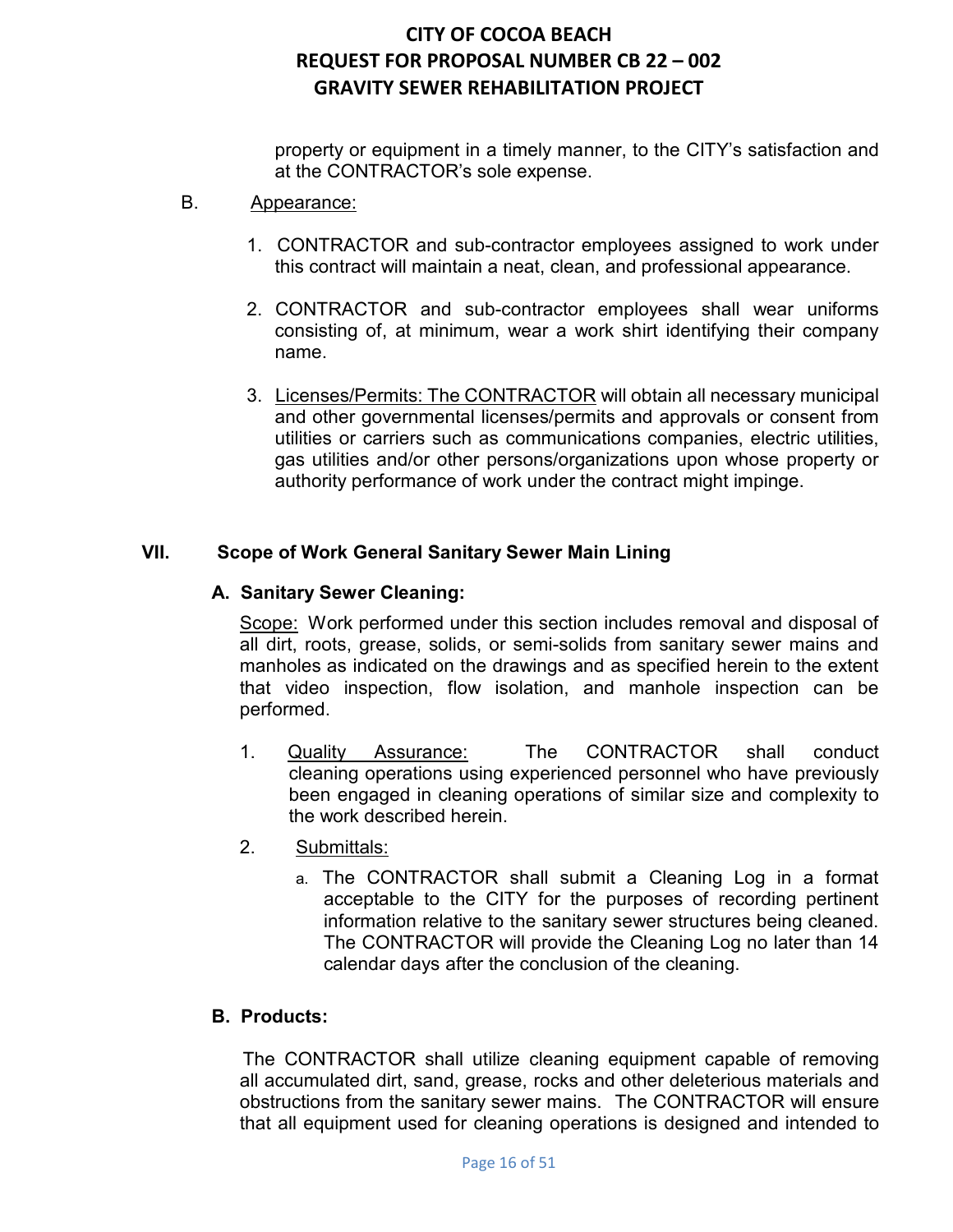do the type of work which is specified. The CONTRACTOR will utilize equipment which is self- contained to handle all operations, when possible. The CONTRACTOR will use equipment manufacturer that is actively engaged in the research, development and manufacturing of said equipment. The CONTRACTOR may be directed to remove equipment deemed substandard by the City and may be directed to replace the equipment with equipment meeting these specifications, at no additional cost to the CITY.

1. High Velocity Cleaning Equipment: The CONTRACTOR will supply all high velocity hydraulic sewer cleaning equipment mounted on trucks. The CONTRACTOR supplied equipment shall have a minimum of 500

feet of ¾ inch I.D. high pressure hose with a selection of two or more high velocity nozzles. The nozzles shall have a capacity of 30 GPM at a minimum working pressure of 1000 psi. The nozzles shall be capable of producing a scouring action from 15 to 45in the direction of cleaning and perpendicular to the sewer axis in all size lines designated to be cleaned. The CONTRACTOR will supply a high velocity gun for washing and scouring manhole walls and floor. The gun capacity shall equal 3.5 to 27 GPM at between 200 and 800 psi. The gun shall be capable of producing flows from a fine spray to a long distance solid stream. The equipment shall carry its own 1200 gallon (minimum) water tank capable of holding corrosive or caustic cleaning, sanitizing or degreasing chemicals if required by the CITY, auxiliary engines and pumps, and hydraulically driving hose reel. All controls shall be located so that the equipment can be operated aboveground.

- 2. Hydraulically Propelled Cleaning Equipment: The CONTRACTOR will supply hydraulically propelled cleaning equipment of the movable dam type and be constructed in such a way that a portion of the dam may be collapsed at any time during the cleaning operation to protect against flooding of the sewer systems. Sewer cleaning balls or other such equipment which cannot be collapsed instantly to provide an immediate unobstructed flow-way during emergency conditions will not be considered as acceptable cleaning equipment. The movable dam shall be of equal diameter as the pipe being cleaned and shall provide a flexible scraper around the outer periphery to ensure total removal of the grease or obstruction.
- 3. Mechanical Cleaning Equipment: The CONTRACTOR will provide bucket machines in pairs with each machine powered by a minimum of a 16 horsepower engine to ensure sufficient pulling power. Each machine shall be equipped with a two speed transmission and shall be able to pull at rates of 175 feet per minute in high speed. The belt clutch gear reduction shall be a combination of approximately 83 to 1 reduction in low speed and 55 to 1 in high speed. The power rodding machine shall be of a "continuous rod" type capable of holding a minimum of 750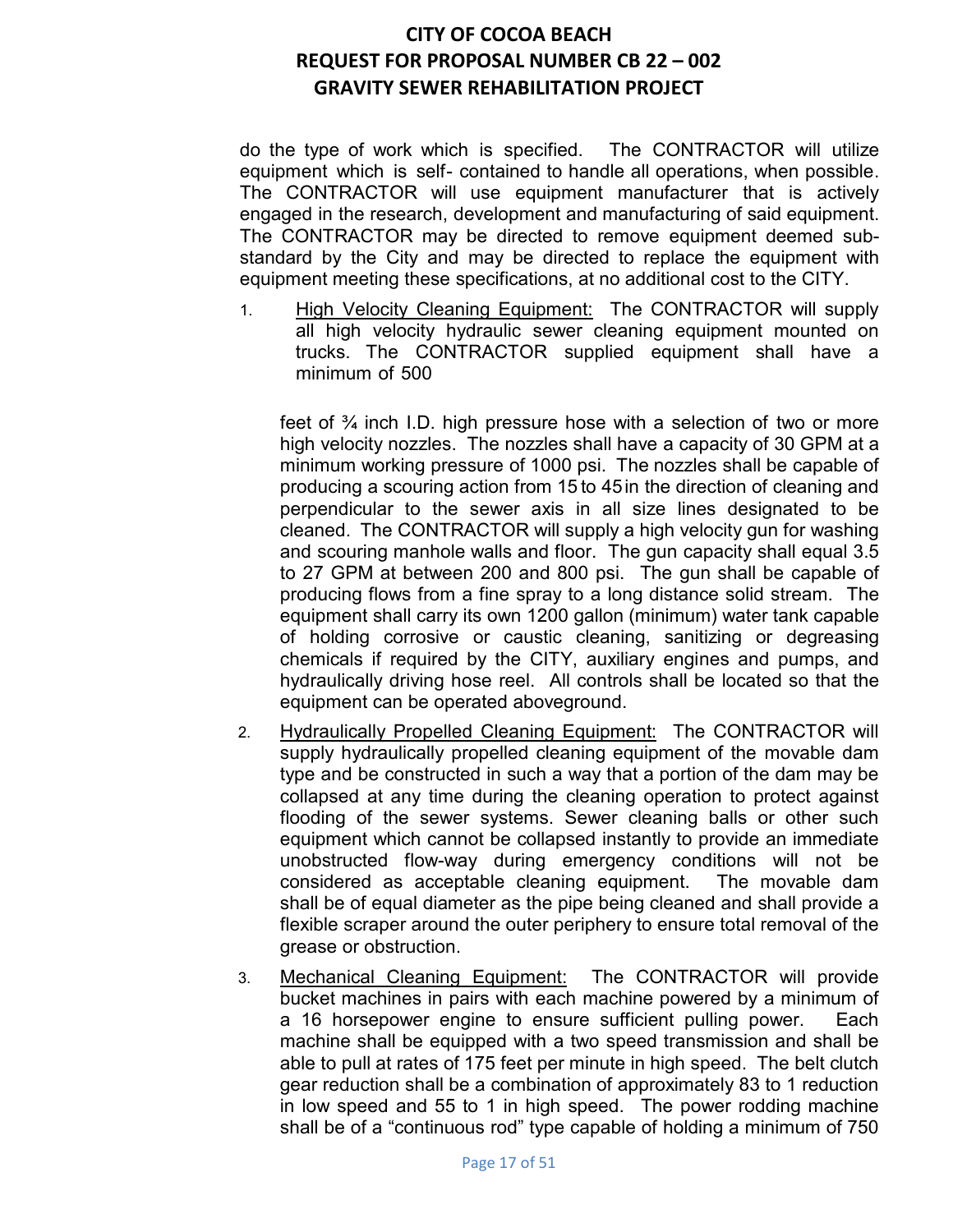feet of rod. The machine and rod shall be specially treated steel, designed for the purpose intended. The machine shall have a positive rod drive and produce a 2,000 pound rod pull. To ensure safe operation, the machine shall have a fully enclosed body and an automatic safety throw-out clutch or relief valve. The final pass shall be with a brush large enough to ensure that the line has been cleaned sufficiently. This brush shall be mechanically driven, with the power mechanism properly sized. The CONTRACTOR will arrange all electrical drops required by the CONTRACTOR.

4. Capture and Removal of Debris: The CONTRACTOR shall furnish equipment, either specialized or standard in the industry, for the purpose of preventing debris from being washed past the manhole downstream

of the line segment being cleaned, and for removing the debris from the manhole before any damage is caused to the system performance and or system equipment such as pump/lift stations, check valves, flow-ways, etc. The CONTRACTOR will bear the cost of all system down-time and repairs to restore operational status resulting from construction debris damage that in the CITY's opinion was reasonably preventable.

5. Water Metering Requirements: The CONTRACTOR will access City of Cocoa potable water via fire hydrants equipped with hydrant meters for cleaning, inversion and other work items requiring water. All costs incurred in obtaining and delivering the potable water shall be borne by the CONTRACTOR. The CONTRACTOR will use only potable water for this work.

### **C. Execution:**

1. General: These specifications provide a basis by which a sanitary sewer line can be cleaned of all debris so that further work can be carried out. The CONTRACTOR will clean the designated sanitary sewer lines using high velocity, hydraulically propelled or mechanically powered sewer cleaning equipment as specified. The CONTRACTOR'S selection of the equipment used shall be based on the condition of the lines at the time the work commences. The CONTRACTOR will select equipment and methods that are satisfactory to the CITY. The CONTRACTOR will accomplish the cleaning of sewer lines by trapping and collecting all sand, debris, grease and other materials at the next manhole downstream of the line being cleaned, and removal and proper disposal of said materials. The CONTRACTOR'S cleaning operations may also provide a means by which the sewer line can be threaded, i.e., a cable inserted in the line so that the television camera may be pulled through. The CONTRACTOR will not clean upstream sections of pipe once that section of pipe has been televised and accepted as complete.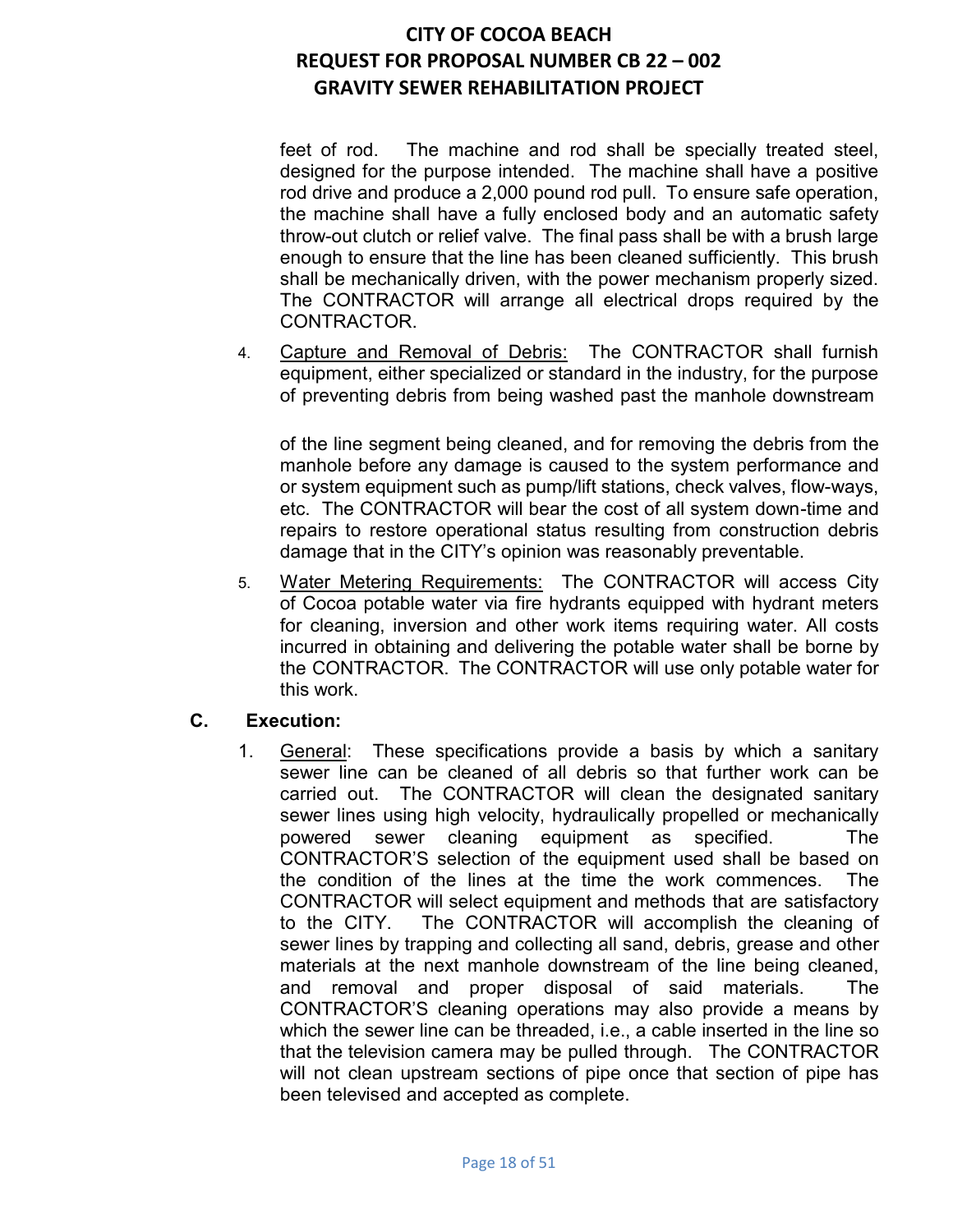- 2. Site Visit: The CONTRACTOR will conduct a physical reconnaissance of the area to be cleaned in order to verify the location of known and/or accepted manholes.
- 3. The CONTRACTOR shall utilize a magnetic locator to attempt to identify the location of buried manhole covers and notify the CITY representative so that CITY personnel can excavate and bring the manhole up to grade prior to cleaning. Under no circumstances shall the CONTRACTOR excavate buried manholes without prior written authorization from the CITY.

### **D. Hydraulic Cleaning Methodology:**

- 1. High Velocity Cleaning Methodology: High velocity hydro-cleaning shall consist of cleaning and flushing of the sewer line by means of water pumped into the line at a high velocity.
- The CONTRACTOR shall accomplish cleaning using approved equipment to deliver water to a self-propelled nozzle to do the necessary cleaning and flushing. The CONTRACTOR will make as many passes as necessary to sufficiently clean the sewer line. The CONTRACTOR will take all precautions to protect the sewer line from damage that might be inflicted by the improper use of cleaning equipment.
- 2. Hydraulically Propelled Methodology: The CONTRACTOR will take precautions to ensure that the water does not cause damage of flooding to the public or private property being served by the manhole section involved whenever hydraulically propelled cleaning tools, which depend on water pressure to provide their cleaning force, or any tools which retard the flow of water in the sewer line are used.
- 3. Capture and Removal of Debris: The CONTRACTOR will construct a suitable weir or dam in the downstream manhole in such a manner that both the solids and water shall be trapped when hydraulic cleaning equipment is used, shall be constructed.

### **E. Mechanical Cleaning Methodology:**

- 1. Rodding: The CONTRACTOR will perform cleaning by rodding with a power-driven continuous steel rod of sufficient length and gauge with the proper cleaning heads or augers, so as to loosen all solids or other materials. It shall also provide a means to thread a cable for the power winch.
- 2. Supplemental Cleaning: The CONTRACTOR will perform a minimum of one pass using hydraulic cleaning methods after all material has been removed by mechanical cleaning, to ensure complete removal of material from the walls of the pipe. The CONTRACTOR will repair any damage to pipes.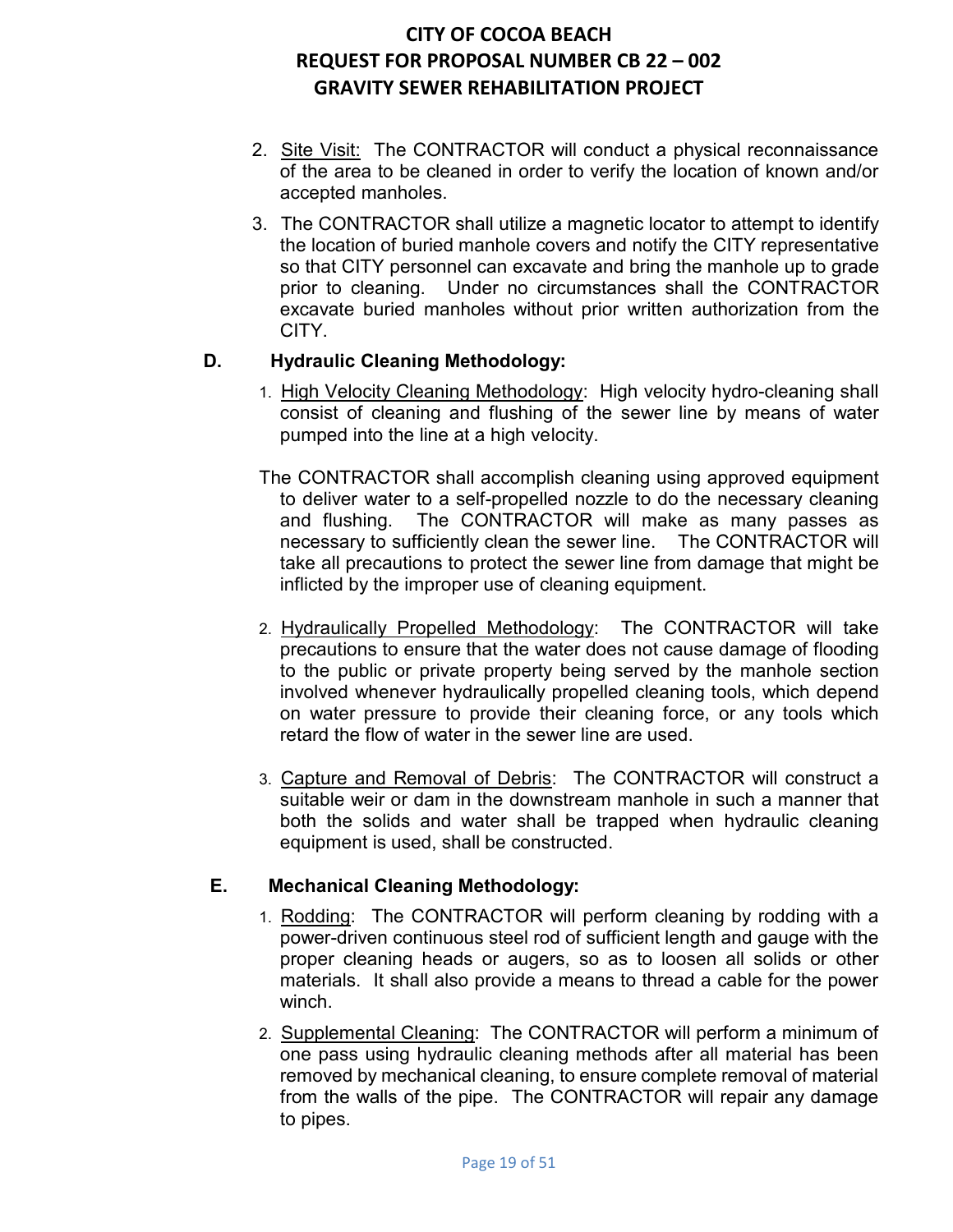3. Capture and Removal of Debris: The CONTRACTOR will capture debris in the downstream manhole in a manner approved in writing by the CITY, or as described above when mechanical cleaning equipment is used.

### **F. Special Cleaning Requirements for Cast Iron Pipe:**

The CONTRACTOR will clean pipes of tuberculation, including rust buildup and mineral deposits after cleaning pipe of normal sewage deposits such as sand and grease by methods above. The CONTRACTOR may choose any equipment necessary to remove the tuberculation for pipe diameters greater than 24-inch, such as a "pig" or rodder; however, no equipment shall be used which may damage the pipe, manholes, street or downstream pump stations. The CONTRACTOR will remove all tuberculation's for pipe diameters less than or equal to 24-inch, using a high pressure water blaster capable of delivering a minimum of 40 gallons per minute at a pressure of 10,000 psi.

Where practical, the line shall be proofed by pulling a slip lining pulling head for the size of the pipe involved through the pipe to insure that no restrictions remain. The CONTRACTOR may choose a similar proofing device if deemed acceptable, in writing, by CITY.

### **G. Sanitary Sewer Manhole Modifications:**

The CONTRACTOR will make any modifications to manholes to facilitate cleaning which will be subject to prior written approval by the CITY. CONTRACTOR shall salvage and reuse all manhole covers and rings that are removed during sewer line and manhole rehabilitation.

### **H. Material Removal and Cleanup:**

- 1. Material Removal: The CONTRACTOR will remove all sludge, dirt, sand, rocks, grease and other solid or semi-solid material resulting from the cleaning operation at the downstream manhole of the section being cleaned. Passing material from manhole section to manhole section will not be permitted. Under no circumstances will the CONTRACTOR be allowed to accumulate debris, sand, etc., on the site of work beyond the time limit approved by the CITY, except in totally enclosed containers, and only with the prior written approval of the CITY. The CONTRACTOR will remove all solids or semi-solids resulting from the cleaning operations from the site and disposed of at a location approved by the CITY.
- 2. Root Removal: The CONTRACTOR will remove all roots. The CONTRACTOR will give special attention during the cleaning operation to assure complete removal of roots from joints in lines and manholes. The CONTRACTOR may use chemical root treatment at the option of the CITY.

When the CONTRACTOR uses chemicals to aid in removal of roots, the chemical shall be EPA registered and labeled for use in sewer lines and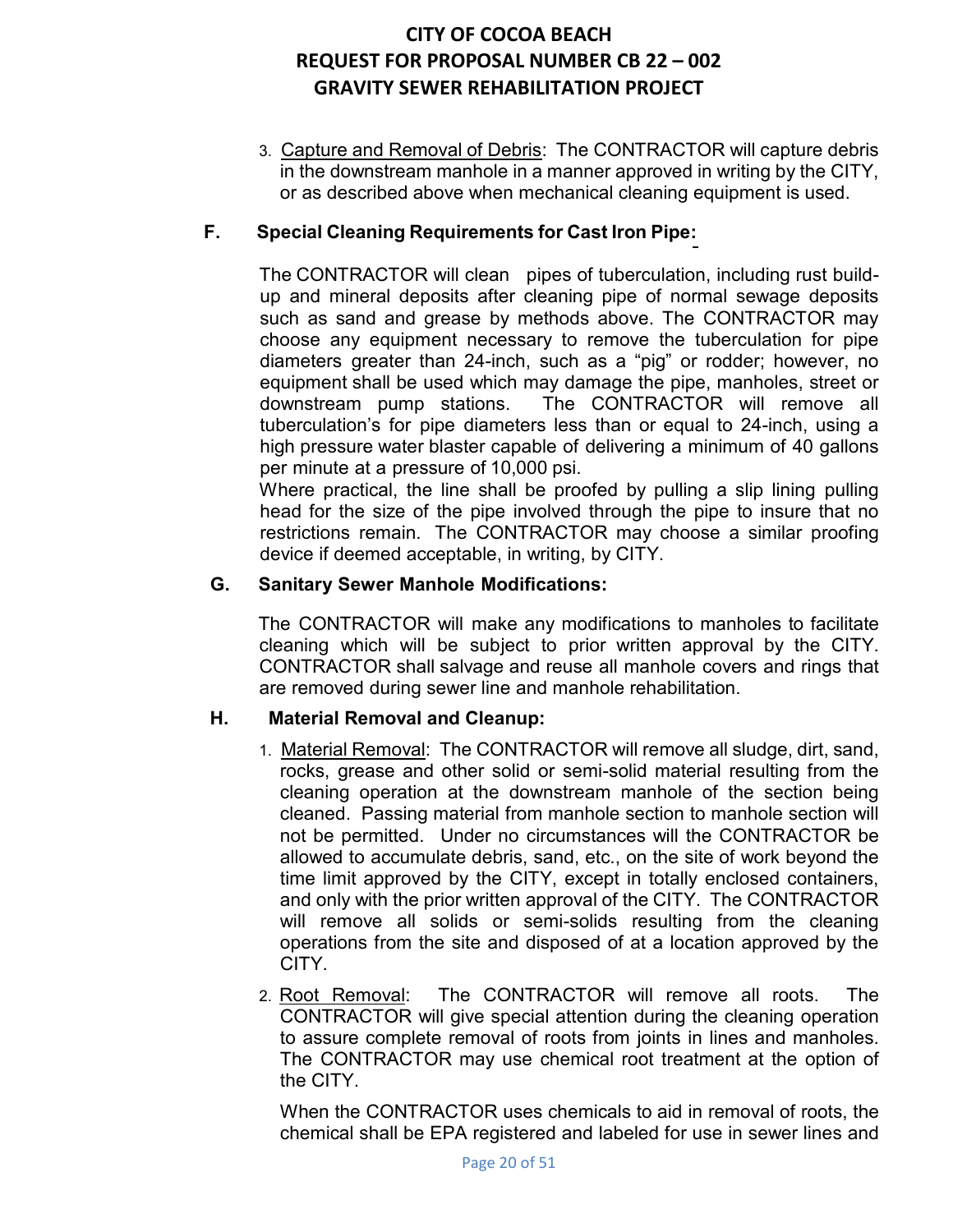manholes and in compliance with all applicable CITY, State and Federal regulations. All material and mixing/application procedures for chemical root treatment shall be consistent with the latest standards, requirements and recommendations of the manufacturer of the chemical root treatment material used. The CONTRACTOR shall protect waterways, ponds and other water bodies from chemical contamination.

- **I. Degree of Cleaning**: The CONTRACTOR will remove all dirt, debris, roots and other solid and liquid materials from the sections of sewer system being cleaned to the extent that closed circuit television inspection can be performed. A CITY representative shall define the extent of the cleaning to be performed on existing pipes included within a given work order. The level of cleaning is defined as follows:
	- 1. Light Cleaning: The removal of  $\frac{1}{4}$  pipe diameter depth or less of sand and/or debris from a section of pipe. The removal of roots and/or tuberculation will be paid under a separate line item.
	- 2. Medium Cleaning: The removal of greater than ¼ and up to and including  $\frac{1}{2}$  pipe diameter depth of sand and/or debris from a section of pipe. The removal of roots and/or tuberculation will be paid under a separate line item.
	- 3. Heavy Cleaning: The removal of greater than  $\frac{1}{2}$  pipe diameter depth of sand and/or debris from a section of pipe. The removal of roots and/or tuberculation will be paid under a separate line item
- **J. Dewatering:** When by CITY and CONTRACTOR prior inspection and agreement it is determined that the pipe cannot be cleaned due to infiltration of groundwater, and the CONTRACTOR is required to temporarily halt the infiltration of groundwater by de-watering system means, the cost shall be included in the unit prices for cleaning as an incidental cost..
- **K**. **Manhole Clean-up**: Clean-up operations shall consist of cleaning all debris out of the manhole and off the ground around the manhole. The CONTRACTOR will remove all debris from the sanitary sewer system and shall disposed of such debris properly off site in areas provided by the CONTRACTOR at the CONTRACTOR'S expense. The CONTRACTOR will provide transportation of debris or other material by the CONTRACTOR in vehicles or equipment which contain the debris or other material in such a manner to minimize objectionable odor and avoid the possibility of dripping, spilling, scattering, leaking or blowing. The CONTRACTOR will clean up any debris or other material to the satisfaction of the CITY or other authorities having jurisdiction should spillage of debris resulting from overloading of trucks or for any other reason. The CONTRACTOR will ensure that all vehicles transporting debris or other material do not exceed the maximum allowable load limits of any road being used.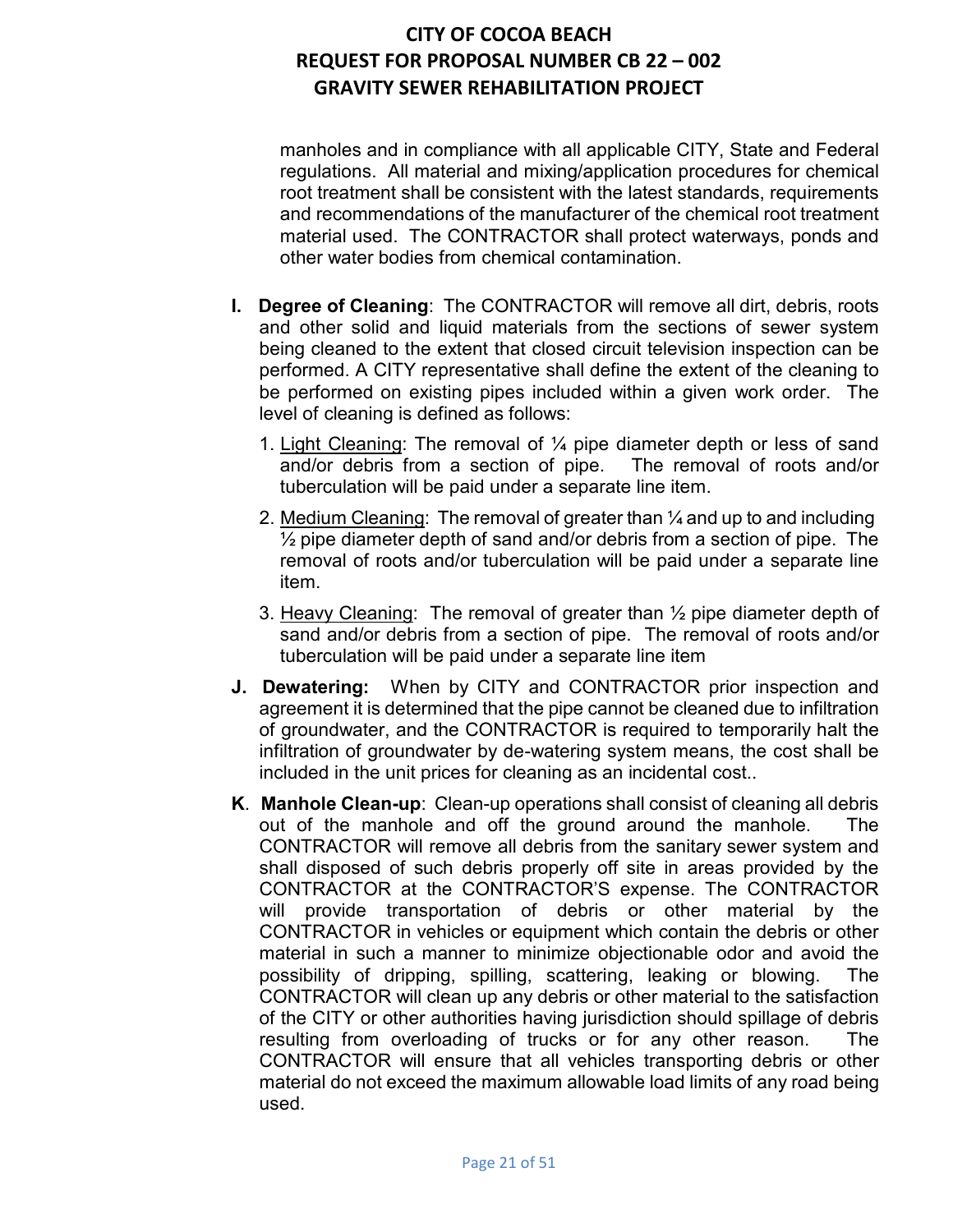- **L**. **Restoration:** The CONTRACTOR will repair all damage to public and/or private property which occurs as a direct result of the cleaning operations. The cost of restoring any damaged area to conditions prior to cleaning shall be borne by the CONTRACTOR.
- **M. Additional Cleaning:** The CONTRACTOR will re-clean the line at no additional expense to the CITY should subsequent video inspection of cleaned sewers reveal that additional cleaning is required. The CONTRACTOR will provide any additional video inspection or re-setup of video equipment required due to re-cleaning at no additional expense to the CITY.

### **N. Pre- and Post-Work Inspections**

The CONTRACTOR will video tape the sewer lines under the direct supervision of a CITY representative, prior to commencement of any proposed CIPP work and prior to acceptance of any completed CIPP work,. A CITY representative must be on site during the entire inspection procedure period. In the event the CONTRACTOR performs video inspection without a CITY representative present, the video will not be accepted by the CITY and must be re-done in the presence of a CITY representative. The CONTRACTOR will provide one (1) copy of the thumb drive video and associated video logs to the CITY prior to scheduling the post-cleaning and final inspections. CONTRACTOR shall meet with CITY staff to determine the acceptable method of repair if defects or problems are observed on the video. The CONTRACTOR will make all necessary repairs or correct the noted deficiencies at no cost to the CITY.

The CONTRACTOR will provide mandatory television inspection on all sewer mains that CIPP work has been performed under this contract. Only pan and tilt type cameras will be allowed. The CONTRACTOR will provide two (2) copies each of the written report and thumb drive video record of the inspection with audible description of run, direction, location and description of any defect or abnormality to the CITY at the time of the inspection. The video will be in color with good clarity. No black and white or poor quality videos will be accepted. The CONTRACTOR will schedule television inspection a minimum of seventy-two (72) hours in advance and a CITY representative is required to be on-site during entire length of each television inspection; otherwise the television inspection will be deemed invalid. The CONTRACTOR will clean all lines prior to videoing in accordance with Technical Specifications.

### **O. Maintenance of Traffic (MOT)**

CONTRACTOR shall furnish all traffic control in accordance with the Florida Department of Transportation (FDOT) specifications as outlined in the "Design Standards for Design, Construction, Maintenance and Utility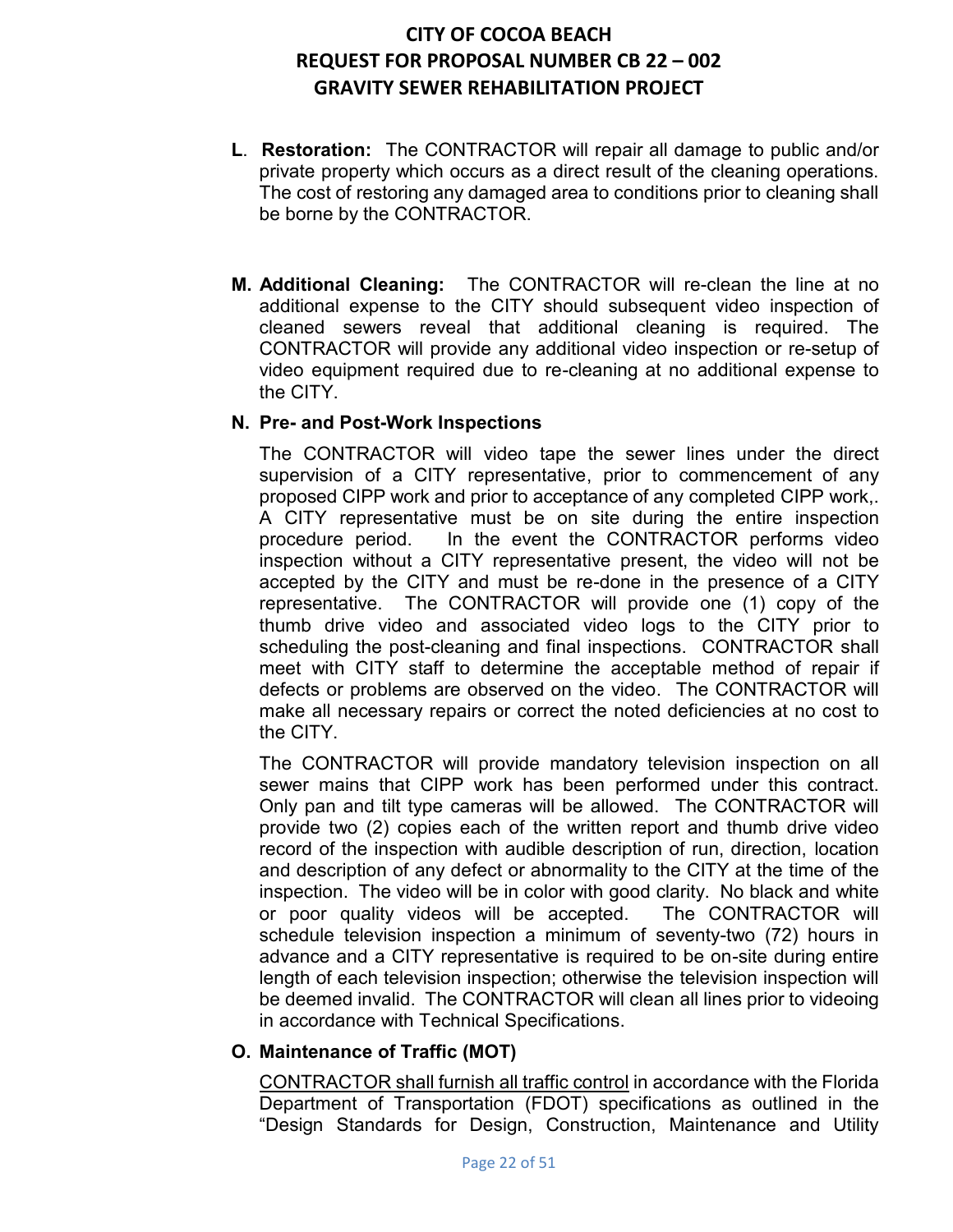Operations on the State Highway System" (latest edition) and the United States Department of Transportation/Federal Highway Administration (USDOT/FHWA) "Manual on Uniform Traffic Control Devices" (latest edition) for all aspects of assigned work.

CONTRACTOR shall perform all construction activity so that access to businesses can be maintained at all times and access to occupied homes can be maintained during non-working hours. The CONTRACTOR will provide written notice prior to access blockage to the blocked business/resident a minimum of forty-eight (48) hours in advance, either mailed or hand-delivered with a copy of each furnished to the CITY.

The CONTRACTOR shall maintain at least one lane of vehicular traffic at all times. The CONTRACTOR shall also provide safety barricades, business entrance signage and flag persons as required to properly maintain traffic flow. The CONTRACTOR shall prepare and submit a traffic maintenance plan for approval by the CITY prior to the start of work if directed by the CITY. The CONTRACTOR will include the cost of all work, materials and costs required for completed traffic control in the unit cost of the traffic control pay items in the pricing sheet.

### **P. Locates**

CONTRACTOR is responsible for all utility locates.

### **Q**. **Isolation and Bypass Operations**

- 1. CONTRACTOR shall provide all isolation and bypass operations: The CONTRACTOR's objective of flow bypass and/or diversion pumping is to maintain an efficient and uninterrupted level of service to wastewater collection system users while maintenance or construction operations (including rehabilitation, repair or replacement) are being performed on the segment(s) being bypassed and/or from which flow is being diverted by:
	- a. Ensuring that bypass and diversion pumps are adequately fueled, lubricated and maintained.
	- b. Ensuring backup spare parts are expeditiously applied to the flow bypass and/or diversion pumping system in the event of component breakdown.
	- c. Ensure an emergency backup plan is smoothly implemented in the event of system failure.
	- d. Preventing backup, spillage, flooding or overflow onto streets, yards and unpaved areas or into building, adjacent ditches, stormwater mains and waterways while flow bypass or diversion pumping takes place, and
	- e. Ensuring that installation, startup and subsequent disassembly of the flow bypass and diversion pumping system is smoothly transitioned.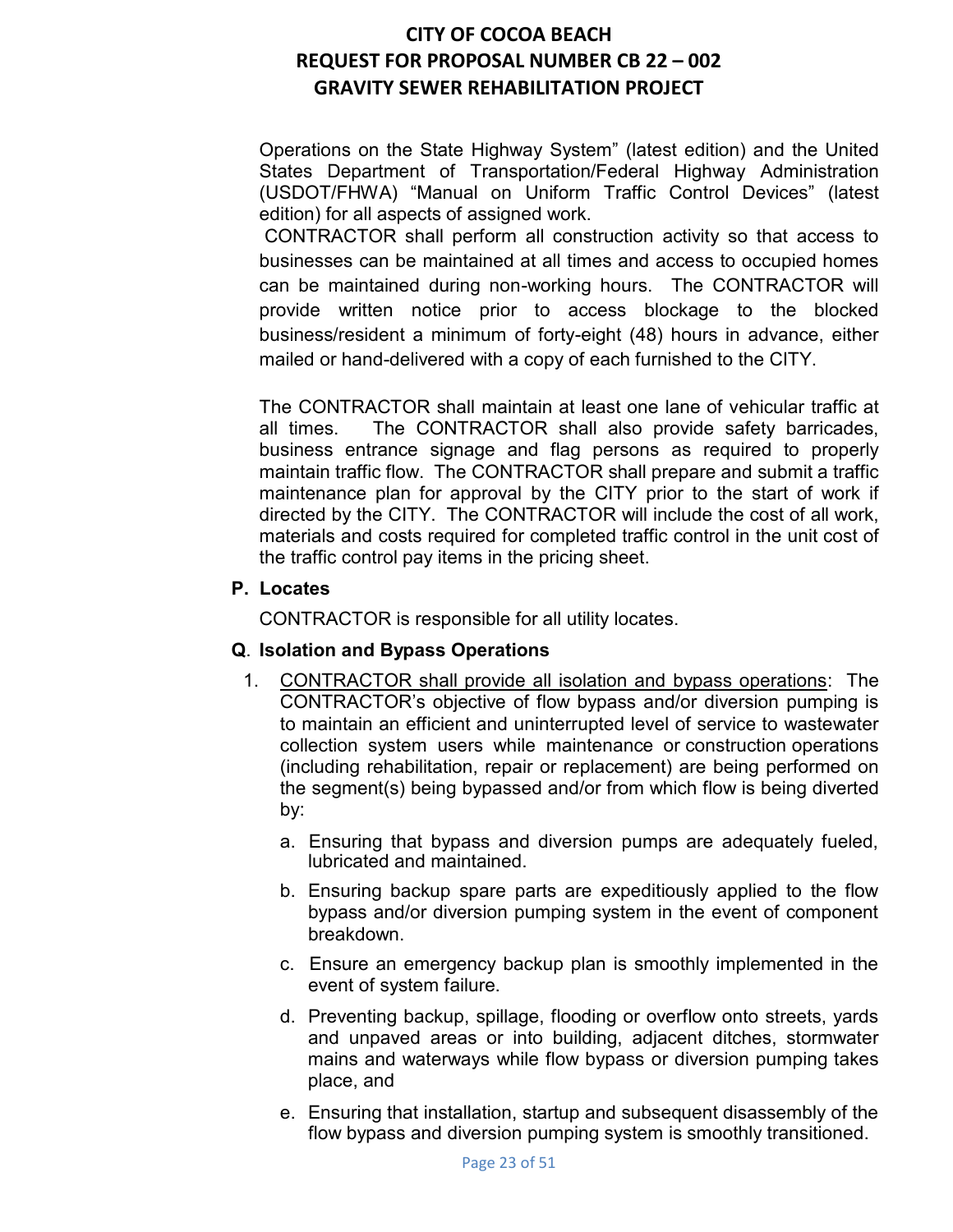- 2. The CONTRACTOR will provide flow bypass and diversion pumping in such a manner so as not to damage private or public property or create a nuisance or public menace. The CONTRACTOR will enclose the pumped sewage in a hose or pipe that is adequately protected from traffic and shall be redirected into the wastewater collection system. The CONTRACTOR will return flow to the sewer and will remove all temporary equipment after the work is completed.
	- 3. The CONTRACTOR will provide an experienced bypass/diversion pump maintenance operator/mechanic and/or deputy on site continuously to monitor the operation of the entire bypass/diversion system when pumps are operating. The operator/mechanic shall comprehensively, methodically and continuously:
		- a. Adjust pump speed as appropriate so as not to adversely impact upstream or downstream flow condition levels
		- b. Check that the effectiveness and security of bulkheads, dams, diaphragms, plugs, valves, weirs and all other flow control devices are working effectively and according to plan.
		- c. Check the integrity of hoses and couplings along the entire bypass/diversion system.
		- d. Monitor lubrication levels and top off as necessary
		- e. Facilitate minor repairs as required
		- f. Report to CITY on problems arising.
	- 4. The CONTRACTOR shall plan and execute sewer flow control, bypass and diversion pumping operations. The CONTRACTOR shall be entirely liable for damages to private or public property that may result from his/her operations and for all cleanup, disinfection, damages, and resultant fines in the event of spillage, flooding or overflow.
	- 5. The CONTRACTOR shall immediately stop the overflow and take action to clean up and disinfect the spillage in the event of accidental overflow or spillage. The CONTRACTOR shall notify the CITY immediately and in any event not less than twenty-four (24) hours following the occurrence.

The CONTRACTOR is deemed to be entirely responsible should fines be subsequently imposed as a direct result of the overflow or spillage and the CONTRACTOR shall pay such fines as are imposed by the authorities. The CITY shall pay no fine(s) where it is shown the CONTRACTOR was entirely responsible for any overflow or spillage.

- 6. The CONTRACTOR shall complete work as efficiently as possible without interruption once by-pass pumping is underway at any given site.
- 7. The CONTRACTOR will ensure the level of noise emitted from pumps is within local regulations/ordinance parameters.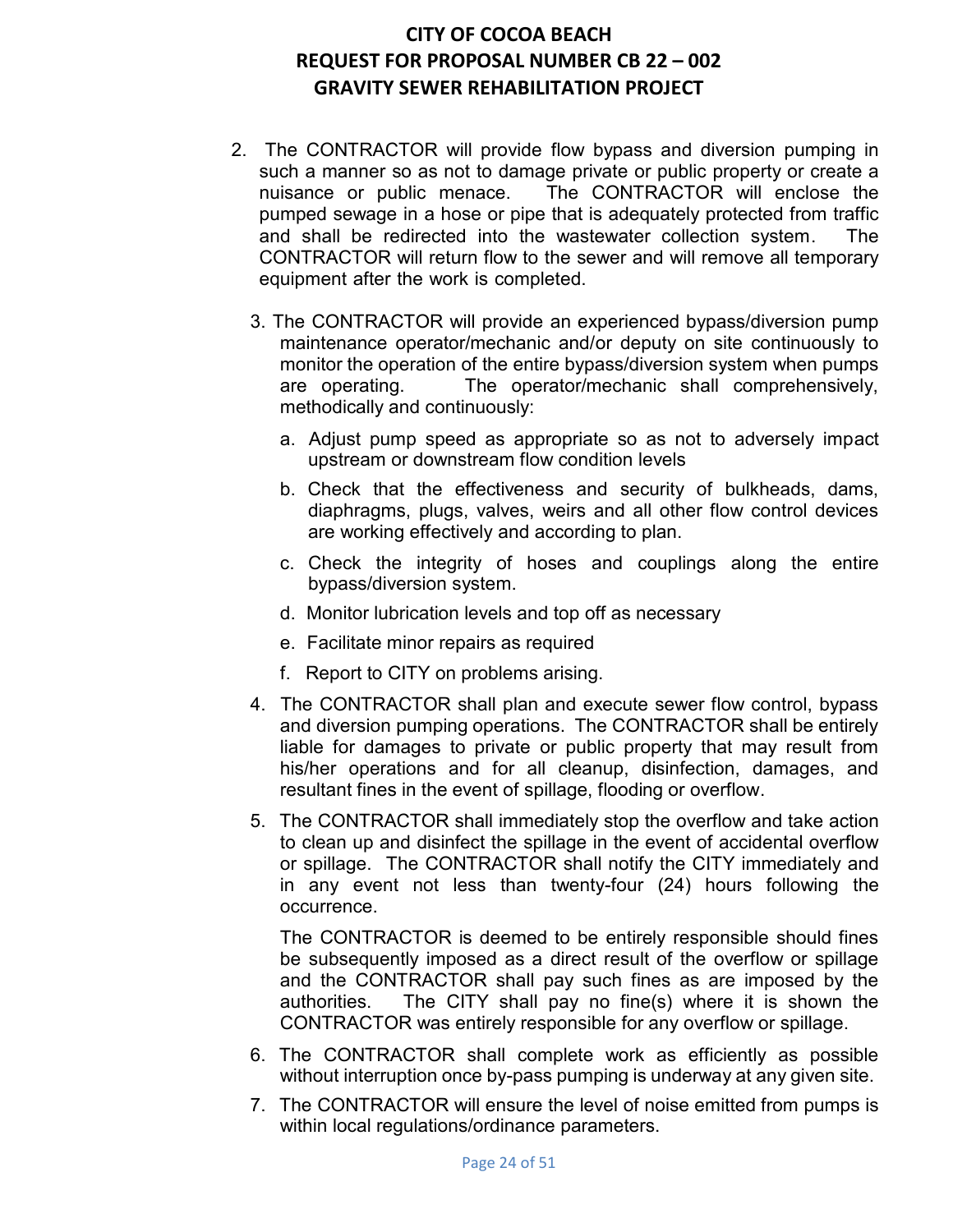### **R. Work Integration**

- 1. Hours of Operation: The CONTRACTOR will conduct all work during CITY acceptable work hours (typically 7:00 a.m. to 5:00 p.m.), Monday through Friday with the exception of CITY-observed events or holidays, unless circumstances prevent such scheduling. Such circumstances may include, but are not limited to, structures with high peak flows, significant negative impact on business or schools or excessive pedestrian and vehicular traffic flow if structure is located in vehicular or pedestrian thoroughfare. In such circumstances, "off hours" work will be required. This work may include late night and/or early morning hours and weekends. Such scheduling shall be agreed upon by both the CONTRACTOR and the CITY prior to the start of work. CONTRACTOR overtime and other CONTRACTOR-related costs shall be borne by the CONTRACTOR.
- 2. Work Coordination: The CONTRACTOR shall coordinate all work between a single point of contact for the CONTRACTOR and the CITY designated project manager. The CONTRACTOR will conduct discussion of structure conditions before work starts and final payment based on conditions agreed to at time of commencement of work or in subsequently approved change orders.
- 3. The CONTRACTOR will notify the CITY a minimum of seventy-two (72) hours prior to the commencement of work in order for CITY personnel to be available for onsite activities.

### **S. Work Product Submittals**

- 1. Bypass Pumping: The CONTRACTOR will provide submittals for the by-pass pumping plan and those plans approved no less than two weeks prior to execution of the work. The CONTRACTOR will not mobilize prior to approval of the pumping plan.
- 2. Videotaping: CONTRACTOR will submit one copy of each of two video inspections; one prior to the start of work and one after CIPP lining is completed for each project. The video shall be of *high visual quality with complete and clear annotation on screen* to trace the route of camera travel and accurately determine the pipe condition in compatibility with the route and inspection information in the condition assessment log.

### **T. Site Restoration**

The CONTRACTOR shall restore the work site(s) on a daily basis where practical. The CONTRACTOR will clear all obstructions from roadways, sidewalks, bike paths and other public thoroughfares daily, to the largest extent possible. The CONTRACTOR will not create a public nuisance during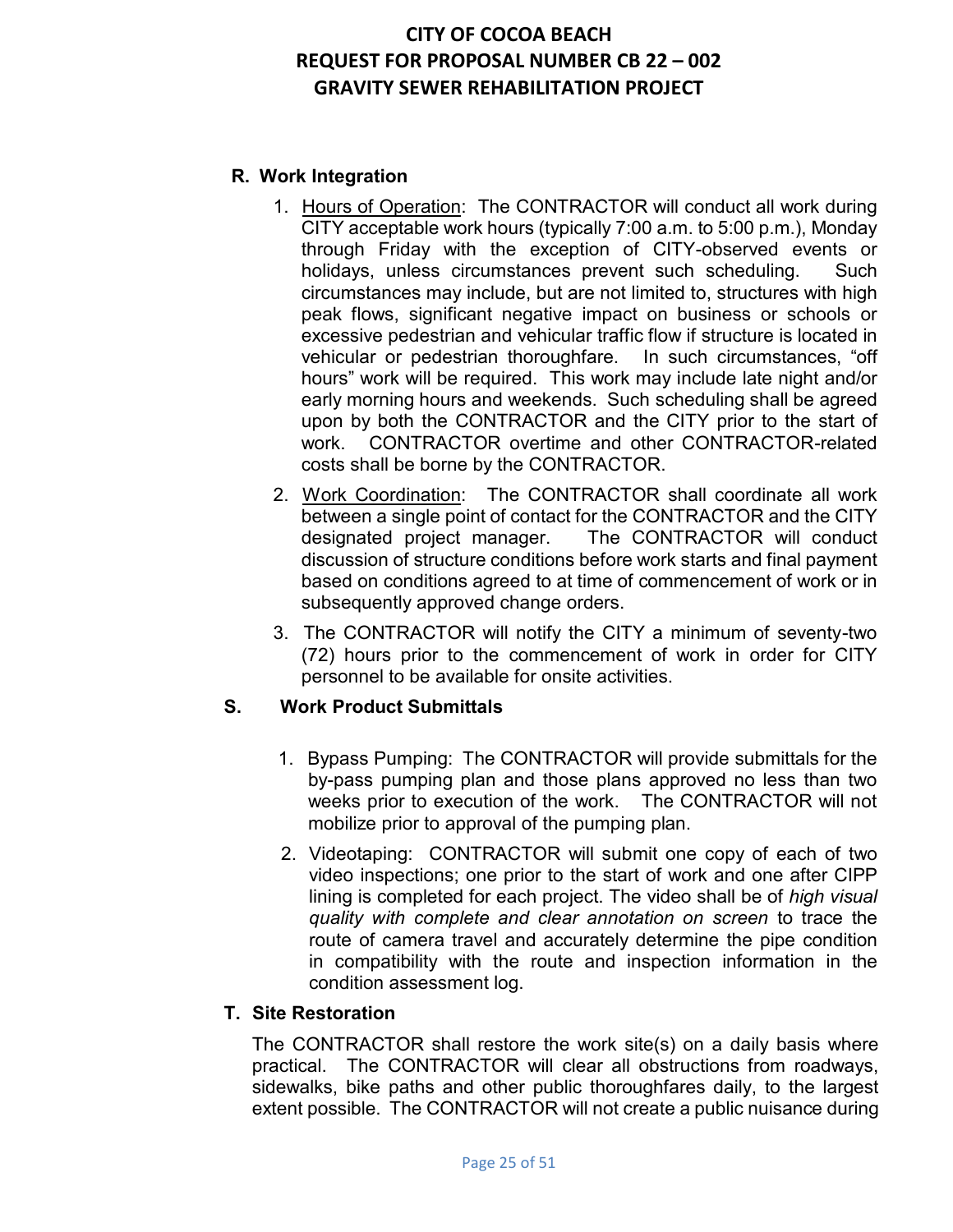restoration activities. The CONTRACTOR will complete all restoration activities within a minimum of fourteen (14) calendar days of work being

finished in a work area. Site restoration is ancillary item for the CIPP reconstruction and shall be included in the LF cost.

### **U. Ordering and Payment**

- 1. Work will be ordered by the City through delivery of a work order request email that includes a due date for the work order proposal to be submitted, a brief description of the work to be done and an aerial map with a schematic detail of the pipe system. The work order request will include a request for a fee and a time for completion. The City's work order request to the Contractor is based on an annual prioritized list of projects or a request from the Field Operations staff. It may or may not include the need for special conditions such as a compressed timeframe for response and the work schedule based upon the urgency/conditions such as an impending or partial road collapse. Acceptance of the work order proposal shall be documented by issuance of a City Purchase Order. Work shall not commence until issuance of an electronic Notice to Proceed (i.e., an email) for the work order.
- 2. The CONTRACTOR will submit monthly invoices to the CITY inspector for review and agreement prior to submitting to the CITY project manager for final acceptance and processing of payment.
- **V. Mobilization:** Mobilization charges shall include movement of equipment and material to and from the site and other costs not included as a separate line item to commence work on a work authorization.

### **W. Line Reconstruction**

- 1. **Sanitary:** Includes open cut and installation of SDR-26 PVC Sanitary Sewer. Furnished and Installed. Open cut and Construct Sanitary Sewer line includes all labor, materials, and equipment necessary for dewatering, excavation, sheeting, shoring bracing installation of SDR26 PVC sanitary sewer, rigid fernco connections or manhole boots as required, pipeline identification and warning tape, disposal of excess material and old pipe, suitable backfill, replacement of existing improvements, pavement repair, testing, sodding and cleanup**.**
- **2. Sanitary:** Incudes open cut installation of C900 Sanitary sewer. Furnished and Installed. Open cut and Construct Sanitary Sewer line includes all labor, materials, and equipment necessary for dewatering, excavation, sheeting, shoring bracing installation of C900 sanitary sewer, rigid fernco connections or manhole boots as required, pipeline identification and warning tape, disposal of excess material and old pipe, suitable backfill,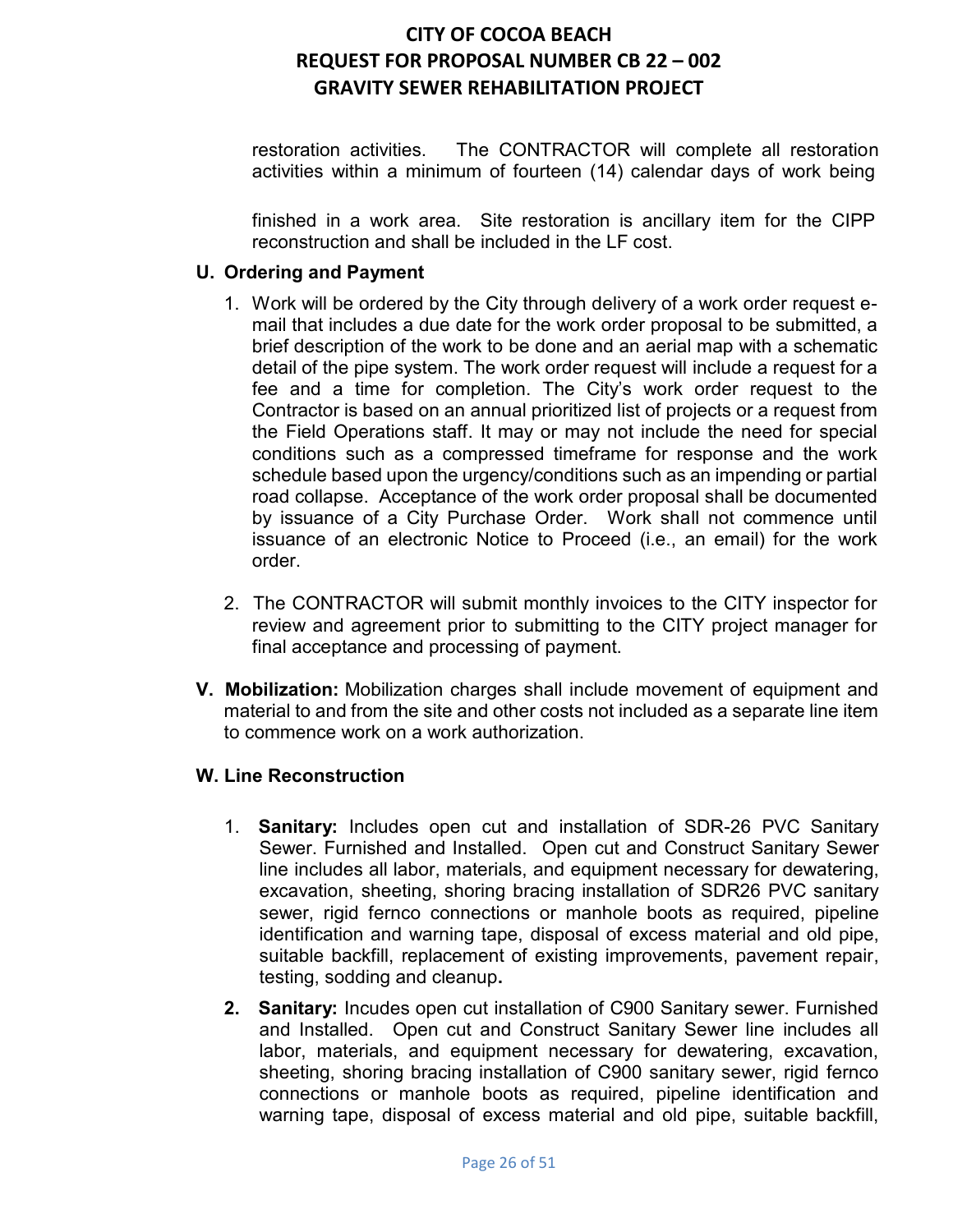replacement of existing improvements such as connections, testing, sodding and cleanup

- **X. Grout Fill Abandoned Lines** Grout fill will be required where the City determines it best to replace the entire line in a different alignment. The unit price will be paid by the cubic yard. Payment will be for the furnishing and placement of the grout mixture and will include all necessary excavation, connections, restoration and all other accommodations to properly perform the work.
- **Y. Manhole Cleaning** the CONTRACTOR will remove all dirt, debris, roots and other solid and liquid materials from the sections of sewer manhole being cleaned to the extent that closed circuit television inspection can be performed.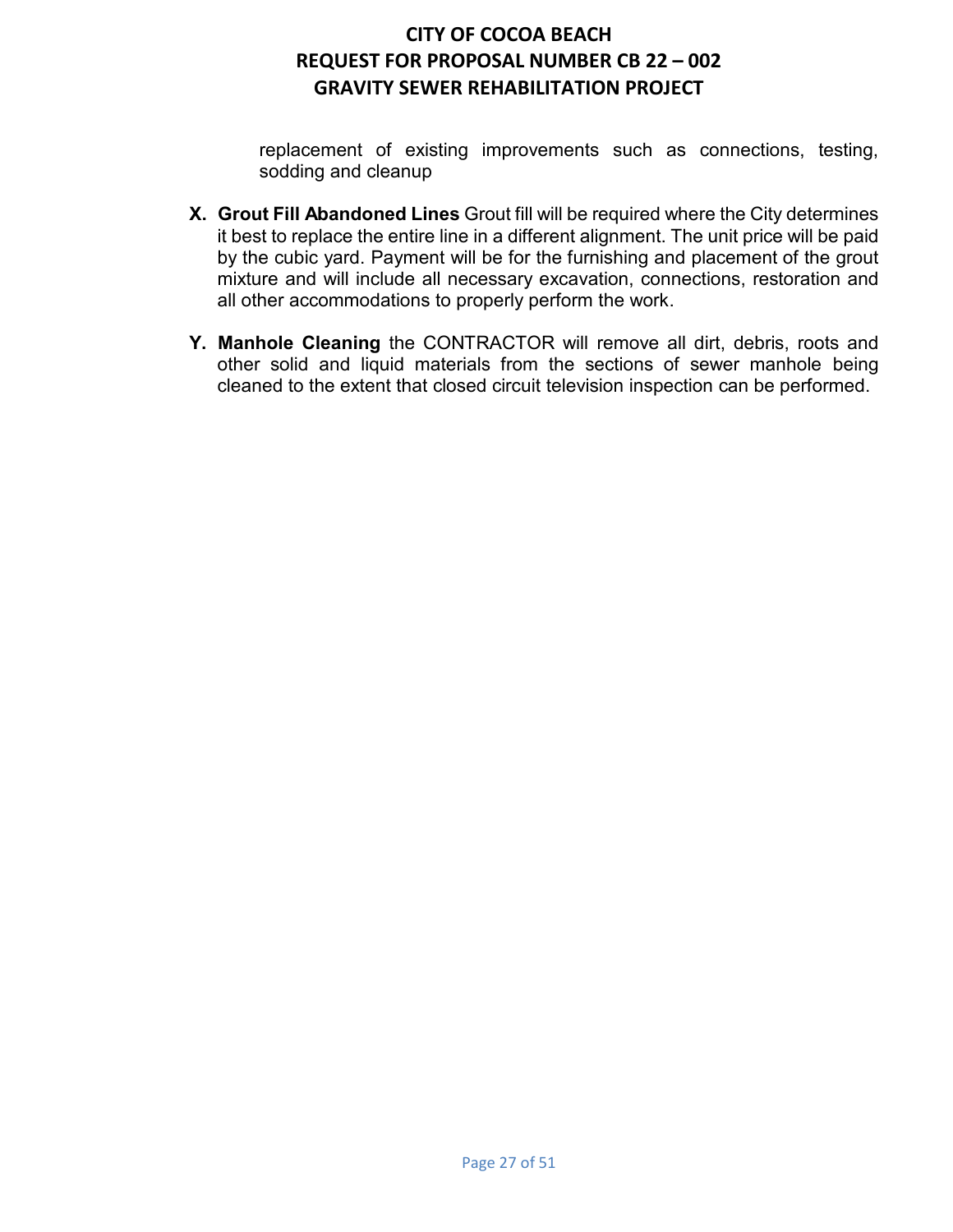# **EXHIBIT B**

# **PRICING RFP CB 22 – 002**

Payment shall be made on a draw basis, based on work completed (to be determined at pre-construction meeting). The City reserves the right to request that the contractor accept payments by credit card.

### **CIPP REHABILITATION -SANITARY SEWER MAINS**

#### **Table A - 8 Inch Diameter**

| ITEM | <b>DESCRIPTION</b>              | <b>ESTIMATED</b> | <b>UNIT OF</b> | <b>UNIT PRICE</b>        | <b>EXTENDED</b> |
|------|---------------------------------|------------------|----------------|--------------------------|-----------------|
|      |                                 | <b>QUANTITY</b>  | <b>MEASURE</b> |                          | <b>PRICE</b>    |
| A-1  | 6.0 mm normal thickness (.236") | 65.500           |                | $\overline{\phantom{a}}$ |                 |
|      |                                 |                  |                | <b>TOTAL A</b>           | -               |

#### **Table B - 10 Inch Diameter**

| <b>'TEM</b> | <b>DESCRIPTION</b>              | <b>ESTIMATED</b> | UNIT OF        | <b>UNIT PRICE</b> |                          | <b>EXTENDED</b> |                          |
|-------------|---------------------------------|------------------|----------------|-------------------|--------------------------|-----------------|--------------------------|
|             |                                 | <b>QUANTITY</b>  | <b>MEASURE</b> |                   |                          | <b>PRICE</b>    |                          |
| $B-1$       | 6.0 mm normal thickness (.236") | 10.000           |                |                   | $\overline{\phantom{0}}$ |                 | -                        |
|             |                                 |                  |                |                   | <b>TOTAL B</b>           |                 | $\overline{\phantom{0}}$ |

### **Table C - 12 Inch Diameter**

| <b>ITEM</b> | <b>DESCRIPTION</b>              | <b>ESTIMATED</b> | <b>UNIT OF</b> | <b>UNIT PRICE</b>        | <b>EXTENDED</b>          |
|-------------|---------------------------------|------------------|----------------|--------------------------|--------------------------|
|             |                                 | <b>QUANTITY</b>  | <b>MEASURE</b> |                          | <b>PRICE</b>             |
| C-1         | 7.5 mm normal thickness (.236") | .500             |                | $\overline{\phantom{0}}$ | $\overline{\phantom{0}}$ |
|             |                                 |                  |                | <b>TOTAL C</b>           | $\overline{\phantom{0}}$ |

### **CLEAN AND INSPECTION - SANITARY SEWER MAINS**

### **Table D - Cleaning and Inspection**

| <b>TEM</b> | <b>DESCRIPTION</b> | <b>ESTIMATED</b> | UNIT OF        | <b>UNIT PRICE</b>        | <b>EXTENDED PRICE</b>    |
|------------|--------------------|------------------|----------------|--------------------------|--------------------------|
|            |                    | <b>QUANTITY</b>  | <b>MEASURE</b> |                          |                          |
| $D-1$      | 8" - 12" diameter  | 83.000           |                | $\overline{\phantom{0}}$ | $\overline{\phantom{0}}$ |
|            |                    |                  |                | <b>TOTAL D</b>           | -                        |

#### **Table E - Root Removal**

| <b>ITEM</b> | <b>DESCRIPTION</b> | <b>ESTIMATED</b> | <b>UNIT OF</b> | <b>UNIT PRICE</b> | <b>EXTENDED</b>          |
|-------------|--------------------|------------------|----------------|-------------------|--------------------------|
|             |                    | <b>OUANTITY</b>  | <b>MEASURE</b> |                   | <b>PRICE</b>             |
| E-1         | 8" - 12" diameter  | 10.000           | LF             | -                 | $\overline{\phantom{0}}$ |
|             |                    |                  |                | <b>TOTAL E</b>    | $\overline{\phantom{0}}$ |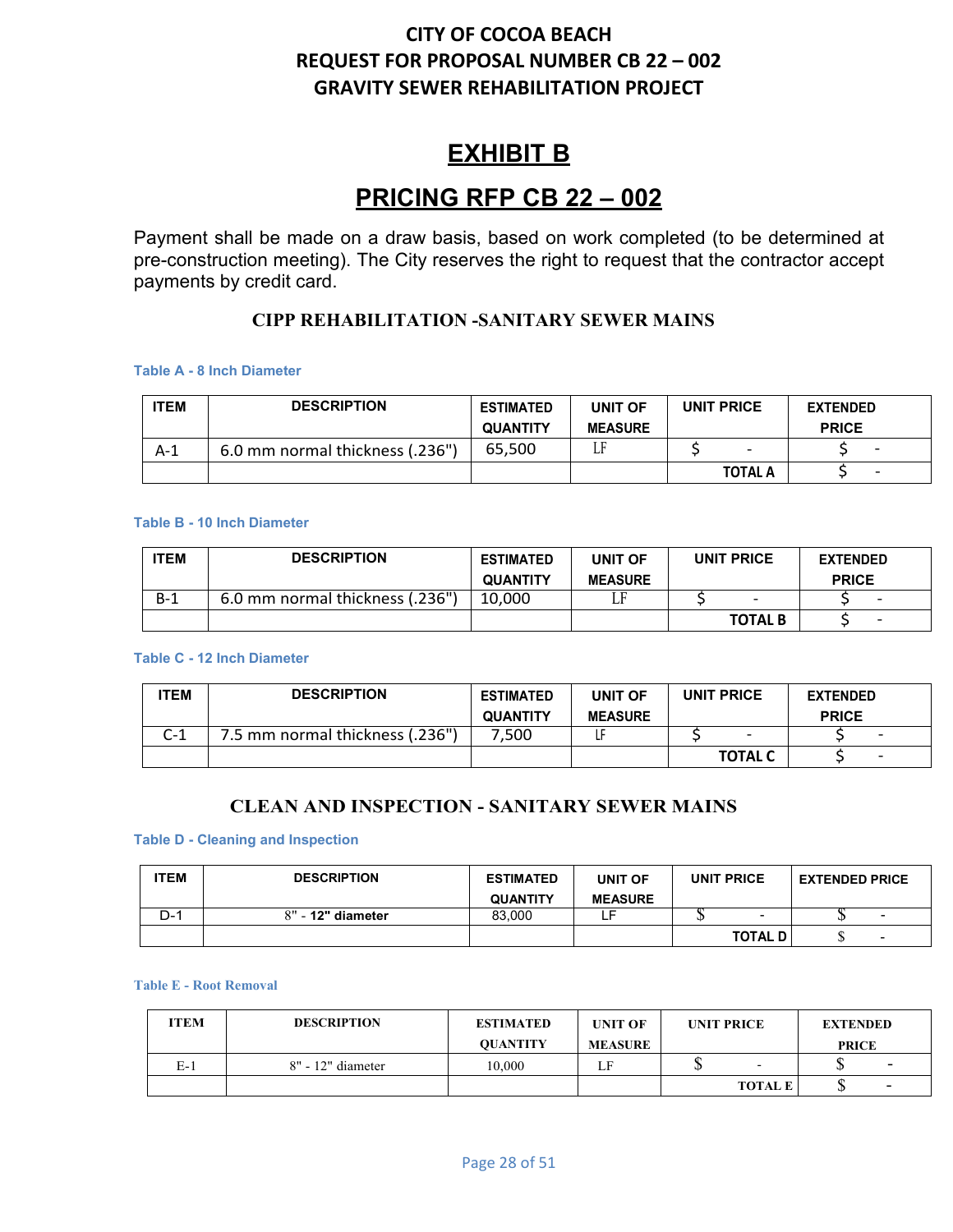#### **Table F - Tuberculation Cleaning**

| <b>ITEM</b> | <b>DESCRIPTION</b>    | <b>ESTIMATED</b><br><b>OUANTITY</b> | <b>UNITOF</b><br><b>MEASURE</b> | <b>UNIT PRICE</b> |                          | <b>EXTENDED</b><br><b>PRICE</b> |   |
|-------------|-----------------------|-------------------------------------|---------------------------------|-------------------|--------------------------|---------------------------------|---|
| $F-$        | 8-to-12-inch diameter | 5.000                               | LF                              |                   | $\overline{\phantom{0}}$ |                                 | - |
|             |                       |                                     |                                 |                   | <b>TOTAL F</b>           | w                               |   |

#### **Table G - Sanitary Sewer Lateral Grout**

| ITEM | <b>DESCRIPTION</b> | <b>ESTIMATED</b><br><b>OUANTITY</b> | <b>UNITOF</b><br><b>MEASURE</b> | <b>UNIT PRICE</b> | <b>EXTENDED</b><br><b>PRICE</b> |
|------|--------------------|-------------------------------------|---------------------------------|-------------------|---------------------------------|
| G-1  | Lateral Grout      | .385                                | EA                              |                   |                                 |
|      |                    |                                     |                                 | <b>TOTAL G</b>    |                                 |

### **ANCILLARY GENERAL SERVICES**

### **Table H - Ancillary General Services - By-Pass Pumping**

| <b>ITEM</b> | <b>DESCRIPTION</b> | <b>ESTIMATED</b> | <b>UNIT OF</b> | UNIT PRICE               | <b>EXTENDED</b>              |
|-------------|--------------------|------------------|----------------|--------------------------|------------------------------|
|             |                    | <b>QUANTITY</b>  | <b>MEASURE</b> |                          | <b>PRICE</b>                 |
| $H-1$       | 8 inch diameter    | 65.500           |                | $\blacksquare$           |                              |
| $H-2$       | 10 inch diameter   | 10.000           |                | $\blacksquare$           | -                            |
| $H-3$       | 12 inch diameter   | 7.500            |                | $\overline{\phantom{a}}$ | -                            |
|             |                    |                  |                | <b>TOTAL H</b>           | $\qquad \qquad \blacksquare$ |

### **Table I - Ancillary General Services Standard Service Reconnection**

| <b>ITEM</b> | <b>DESCRIPTION</b>                      | <b>ESTIMATED</b><br><b>QUANTITY</b> | UNIT OF<br><b>MEASURE</b> | <b>UNIT PRICE</b> | <b>EXTENDED</b><br><b>PRICE</b> |
|-------------|-----------------------------------------|-------------------------------------|---------------------------|-------------------|---------------------------------|
| $1-1$       | <b>Standard Service</b><br>Reconnection | 1,385                               | Each                      | $\blacksquare$    | $\blacksquare$<br>w             |
|             |                                         |                                     |                           | <b>TOTAL</b>      | -<br>Ψ                          |

### **Table J - Ancillary General Services Traffic Control FDOT Right of Way**

| <b>ITEM</b> | <b>DESCRIPTION</b> | <b>ESTIMATED</b> | <b>UNIT OF</b> | <b>UNIT PRICE</b>        | <b>EXTENDED</b> |
|-------------|--------------------|------------------|----------------|--------------------------|-----------------|
|             |                    | <b>QUANTITY</b>  | <b>MEASURE</b> |                          | <b>PRICE</b>    |
| J-1         | Flagman            |                  | LS             | $\overline{\phantom{a}}$ |                 |
| J-2         | Arrow Board        |                  | LS             |                          |                 |
| $J-3$       | <b>Barricades</b>  |                  | LS             |                          |                 |
| J-4         | Lane Dividers      |                  | LS             | $\overline{\phantom{a}}$ |                 |
|             |                    |                  |                | <b>TOTAL J</b>           |                 |

#### **Table K - Ancillary General Services Traffic Control City Right of Way**

| <b>ITEM</b> | <b>DESCRIPTION</b> | <b>ESTIMATED</b> | <b>UNIT OF</b> | <b>UNIT PRICE</b> | <b>EXTENDED</b> |
|-------------|--------------------|------------------|----------------|-------------------|-----------------|
|             |                    | <b>QUANTITY</b>  | <b>MEASURE</b> |                   | <b>PRICE</b>    |
| $K-1$       | Flagman            |                  | LS             | -                 |                 |
| $K-2$       | Arrow Board        |                  | LS             |                   |                 |
| $K-3$       | <b>Barricades</b>  |                  | LS             | -                 | -               |
| $K-4$       | Lane Dividers      |                  | LS             |                   |                 |
|             |                    |                  |                | <b>TOTAL K</b>    |                 |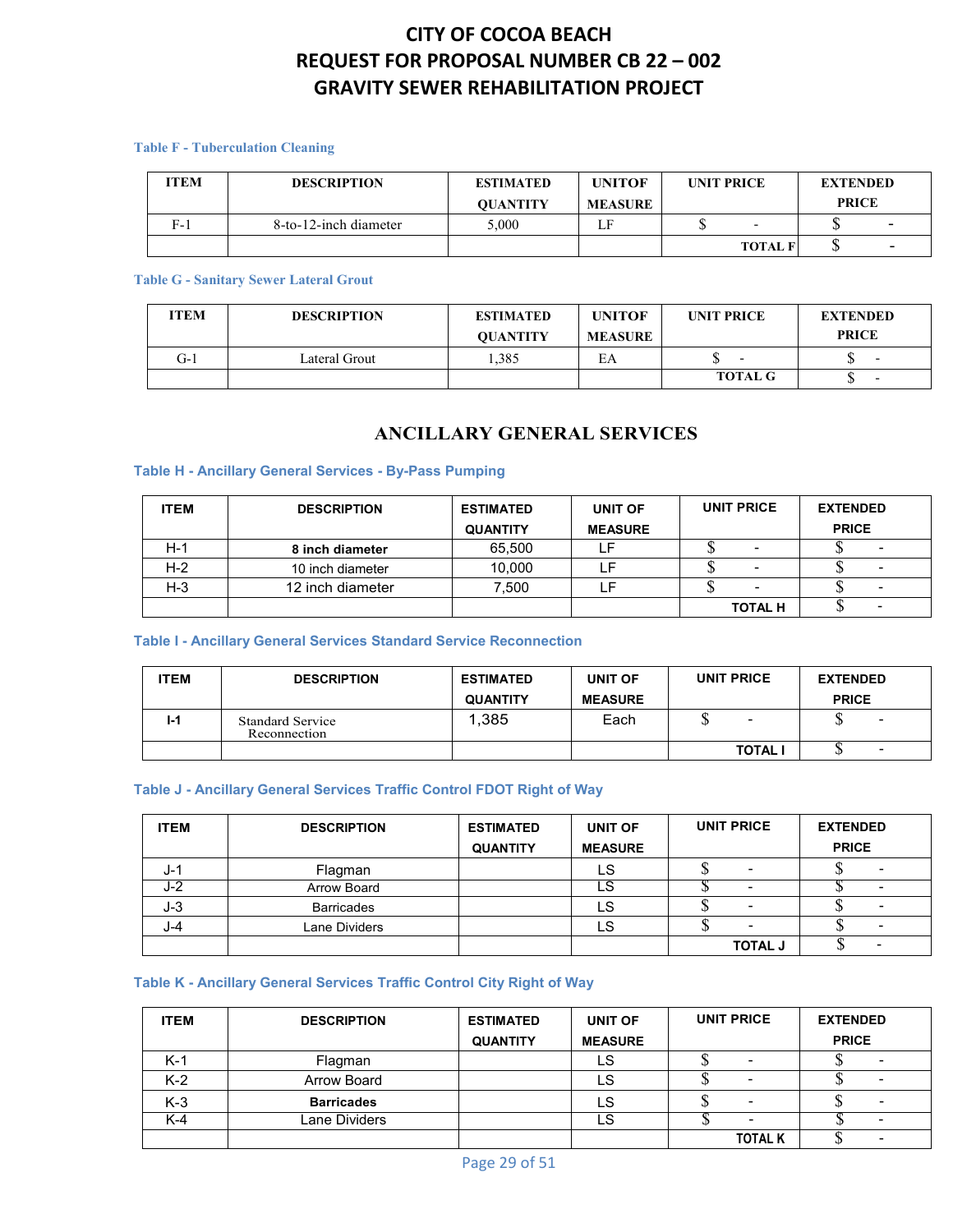### **Table L - Ancillary General Services Easement Access**

| <b>ITEM</b> | <b>DESCRIPTION</b>    | <b>ESTIMATED</b> | UNIT OF        | UNIT PRICE     | <b>EXTENDED</b> |   |
|-------------|-----------------------|------------------|----------------|----------------|-----------------|---|
|             |                       | <b>QUANTITY</b>  | <b>MEASURE</b> |                | <b>PRICE</b>    |   |
| - 1<br>ا -_ | 6-to-12-inch diameter | 10.000           |                | -              |                 |   |
|             |                       |                  |                | <b>TOTAL L</b> | لا              | - |

#### **Table M - Ancillary General Services Mobilization**

| <b>ITEM</b> | <b>DESCRIPTION</b>  | <b>ESTIMATED</b><br><b>QUANTITY</b> | <b>UNIT OF</b><br><b>MEASURE</b> | UNIT PRICE     | <b>EXTENDED</b><br><b>PRICE</b> |
|-------------|---------------------|-------------------------------------|----------------------------------|----------------|---------------------------------|
|             |                     |                                     |                                  |                |                                 |
| М           | <b>Mobilization</b> |                                     | Lump Sum                         |                | $\sim$                          |
|             |                     |                                     |                                  | <b>TOTAL M</b> | $\sim$                          |

### **Table N - Ancillary General Services Bonds**

| <b>ITEM</b> | <b>DESCRIPTION</b>                          | <b>ESTIMATED</b> | <b>UNIT OF</b> | UNIT PRICE     | <b>EXTENDED</b> |
|-------------|---------------------------------------------|------------------|----------------|----------------|-----------------|
|             |                                             | <b>QUANTITY</b>  | <b>MEASURE</b> |                | <b>PRICE</b>    |
| $N-1$       | <b>Bonds</b>                                | L.)              | Percentage     | J              |                 |
|             |                                             |                  |                | <b>TOTAL N</b> |                 |
|             | <b>TOTAL ESTIMATED BID</b><br><b>AMOUNT</b> |                  |                |                | -               |

### THIS PORTION INTENTIONALLY LEFT BLANK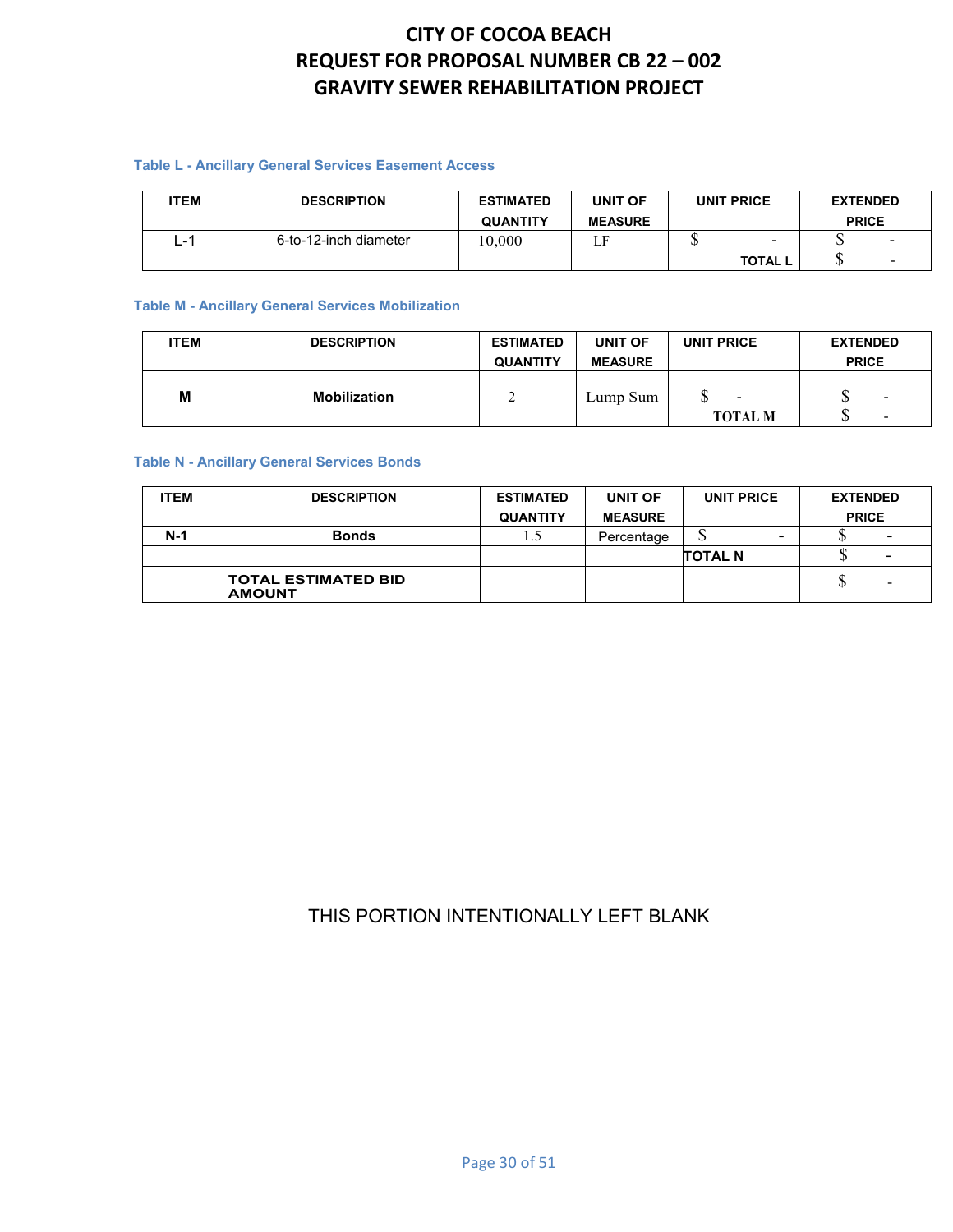# **EXHIBIT C**

# **LINE SEGMENTS RFP CB 22 – 002**

# **All Segments are Approximate Lengths**

|        | Date:          |                |                 | 1/9/2022                                        |      |      |              |      |            |             |                 |
|--------|----------------|----------------|-----------------|-------------------------------------------------|------|------|--------------|------|------------|-------------|-----------------|
|        | Job Name:      |                |                 | City of Cocoa Beach Gravity Sewer Rehbilitation |      |      |              |      |            |             |                 |
|        | Job Number:    |                |                 | Lift Station 1 Service Area                     |      |      |              |      |            |             |                 |
|        |                |                |                 |                                                 |      |      |              |      |            |             |                 |
| Shot   | Segment        | Up             | Down            |                                                 | DIA. | THK. | LENGTH DEPTH |      | PIPF       | <b>TAPS</b> | <b>COMMENTS</b> |
| Number | Number         | MH             | MH              | LOCATION                                        | in   | mm   | ft           | inv  | Type       | #           |                 |
|        |                | No.            | No.             |                                                 | plan | plan | plan         | plan |            | plan        |                 |
|        | 1              | 1              | 2               | S. Atlantic Avenue                              | 8    |      | 291          | 6    | <b>VCP</b> |             |                 |
|        | 2              | 2              | 3               | S. Atlantic Avenue                              | 8    |      | 161          | 6    | <b>VCP</b> |             |                 |
|        | 3              | 3              | 5               | S. Atlantic Avenue                              | 8    |      | 346          | 6    | <b>VCP</b> |             |                 |
|        | 4              | 5              | 6               | S. Atlantic Avenue                              | 8    |      | 189          | 6    | <b>VCP</b> |             |                 |
|        | 5              | 6              | $\overline{7}$  | S. Atlantic Avenue                              | 8    |      | 237          | 6    | <b>VCP</b> |             |                 |
|        | 6              | 8              | $\overline{7}$  | S. Atlantic Avenue                              | 8    |      | 320          | 6    | <b>VCP</b> |             |                 |
|        | $\overline{7}$ | $\overline{7}$ | 12              | 4th Street South                                | 8    |      | 58           | 6    | <b>VCP</b> |             |                 |
|        | 8              | 9              | 8               | S. Atlantic Avenue                              | 8    |      | 349          | 6    | VCP        |             |                 |
|        | 9              | 10             | 9               | S. Atlantic Avenue                              | 8    |      | 353          | 6    | <b>VCP</b> |             |                 |
|        | 10             | 11             | 10              | S. Atlantic Avenue                              | 8    |      | 249          | 6    | <b>VCP</b> |             |                 |
|        | 11             | 12             | 13              | 4th Street South                                | 8    |      | 10           | 6    | <b>VCP</b> |             |                 |
|        | 12             | 13             | 14              | 4th Street South                                | 8    |      | 139          | 6    | <b>VCP</b> |             |                 |
|        | 13             | 16             | 14              | Easement (4-5)                                  | 8    |      | 249          | 6    | <b>VCP</b> |             |                 |
|        | 14             | 14             | 17              | 4th Street South                                | 8    |      | 144          | 6    | <b>VCP</b> |             |                 |
|        | 15             | 15             | 16              | Easement (4-5)                                  | 8    |      | 300          | 6    | VCP        |             |                 |
|        | 16             | 17             | 18              | 4th Street South                                | 8    |      | 20           | 6    | <b>VCP</b> |             |                 |
|        | 17             | 18             | 19              | 4th Street S. Crossover                         | 8    |      | 56           | 6    | <b>VCP</b> |             |                 |
|        | 18             | 19             | 38              | S. Orlando Avenue                               | 8    |      | 335          | 6    | <b>VCP</b> |             |                 |
|        | 19             | 45             | 19              | 4th Street South                                | 8    |      | 149          | 6    | <b>VCP</b> |             |                 |
|        | 20             | 20             | 21              | S. Atlantic Avenue                              | 8    |      | 295          | 6    | VCP        |             |                 |
|        | 21             | 21             | 22              | S. Atlantic Avenue                              | 8    |      | 278          | 6    | <b>VCP</b> |             |                 |
|        | 22             | 22             | 23              | S. Atlantic Avenue                              | 8    |      | 226          | 6    | <b>VCP</b> |             |                 |
|        | 23             | 23             | 24              | S. Atlantic Avenue                              | 8    |      | 251          | 6    | <b>VCP</b> |             |                 |
|        | 24             | 24             | 25              | Alleyway                                        | 8    |      | 64           | 6    | <b>VCP</b> |             |                 |
|        | 25             | 59             | 24              | S. Atlantic Avenue                              | 8    |      | 188          | 6    | <b>VCP</b> |             |                 |
|        | 26             | 25             | $\overline{26}$ | Alleyway                                        | 8    |      | 158          | 6    | <b>VCP</b> |             |                 |
|        | 27             | 26             | 27              | Alleyway                                        | 8    |      | 144          | 6    | <b>VCP</b> |             |                 |
|        | 28             | 28             | 26              | Alleyway                                        | 8    |      | 219          | 6    | <b>VCP</b> |             |                 |
|        | 29             | 27             | 30              | Orlando Crossover                               | 8    |      | 57           | 6    | <b>VCP</b> |             |                 |
|        | 30             | 29             | 28              | Alleway                                         | 8    |      | 203          | 6    | <b>VCP</b> |             |                 |
|        | 31             | 186            | 30              | S. Orlando Avenue                               | 8    |      | 220          | 6    | <b>VCP</b> |             |                 |
|        | 32             | 194            | 188             | S. Orlando Avenue                               | 8    |      | 109          | 6    | <b>VCP</b> |             |                 |
|        | 33             | 190            | 188             | S. Orlando Avenue                               | 8    |      | 35           | 6    | <b>VCP</b> |             |                 |
|        | 34             | 30             | 194             | S. Orlando Avenue                               | 8    |      | 36           | 6    | <b>VCP</b> |             |                 |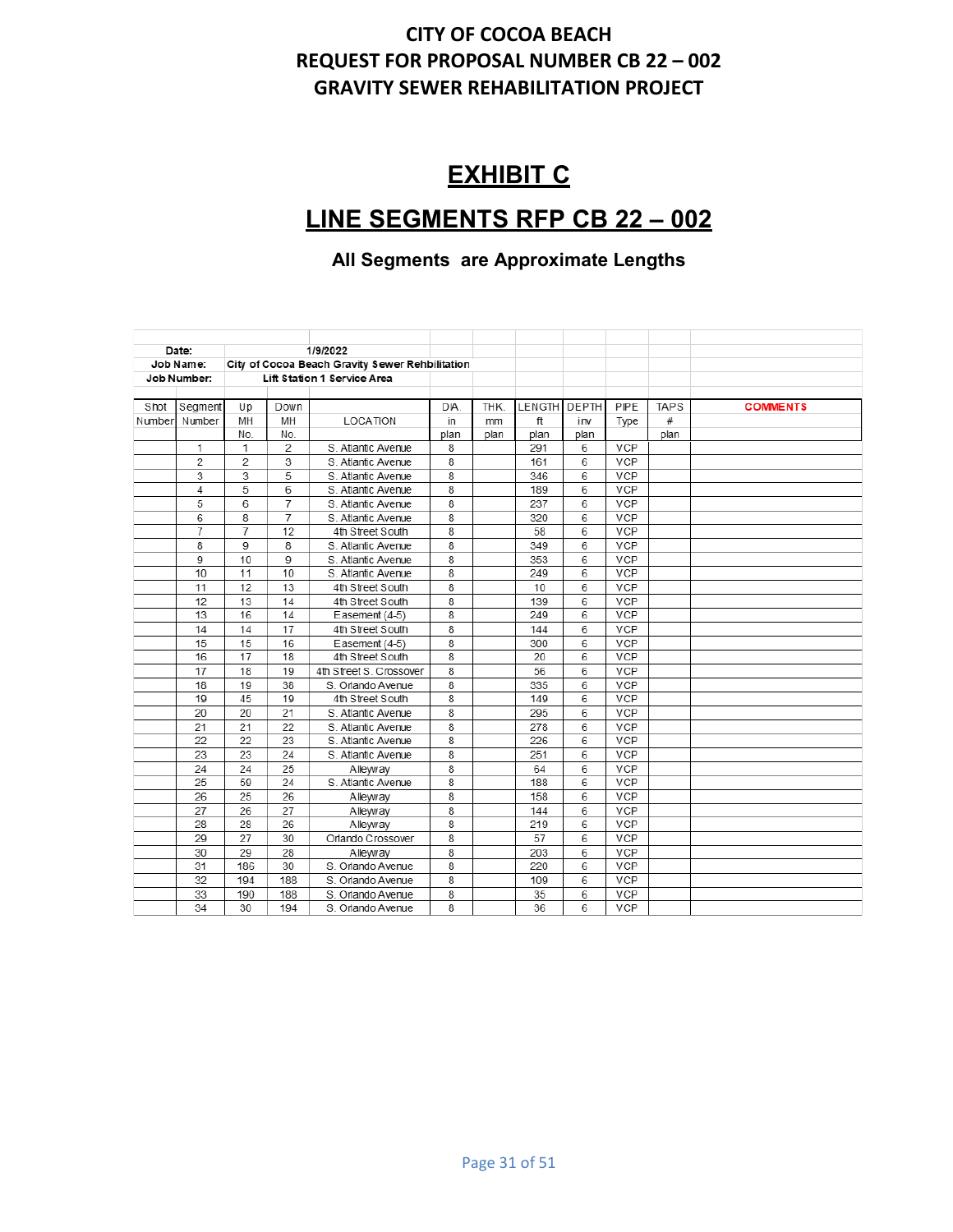|        | Date:            |     |      | 1/9/2022                                        |      |      |              |      |      |             |                 |
|--------|------------------|-----|------|-------------------------------------------------|------|------|--------------|------|------|-------------|-----------------|
|        | <b>Job Name:</b> |     |      | City of Cocoa Beach Gravity Sewer Rehbilitation |      |      |              |      |      |             |                 |
|        | Job Number:      |     |      | <b>Lift Station 1 Service Area</b>              |      |      |              |      |      |             |                 |
|        |                  |     |      |                                                 |      |      |              |      |      |             |                 |
| Shot   | Segment          | Up  | Down |                                                 | DIA. | THK. | LENGTH DEPTH |      | PIPE | <b>TAPS</b> | <b>COMMENTS</b> |
| Number | Number           | MH  | MН   | <b>LOCATION</b>                                 | in   | mm   |              | inv  | Type | #           |                 |
|        |                  | No. | No.  |                                                 | plan | plan | plan         | plan |      | plan        |                 |

| 35              | 31  | 32  | Easement (1-2)     | 8 | 249              | 6 | <b>VCP</b> |  |  |
|-----------------|-----|-----|--------------------|---|------------------|---|------------|--|--|
| 36              | 32  | 33  | Easement (1-2)     | 8 | 296              | 6 | <b>VCP</b> |  |  |
| 37              | 33  | 34  | 2nd Street South   | 8 | 153              | 6 | <b>VCP</b> |  |  |
| 38              | 41  | 33  | Easement (2-3)     | 8 | 375              | 6 | <b>VCP</b> |  |  |
| 39              | 34  | 35  | 2nd Street South   | 8 | 55               | 6 | <b>VCP</b> |  |  |
| 40              | 35  | 36  | S. Orlando Avenue  | 8 | 66               | 6 | <b>VCP</b> |  |  |
| 41              | 40  | 35  | S. Orlando Avenue  | 8 | $\overline{317}$ | 6 | VCP        |  |  |
| 42              | 36  | 183 | S. Orlando Avenue  | 8 | 237              | 6 | <b>VCP</b> |  |  |
| 43              | 38  | 39  | S. Orlando Avenue  | 8 | 320              | 6 | <b>VCP</b> |  |  |
| 44              | 39  | 40  | S. Orlando Avenue  | 8 | 324              | 6 | <b>VCP</b> |  |  |
| 45              | 42  | 41  | Easement (2-3)     | 8 | 234              | 6 | <b>VCP</b> |  |  |
| 46              | 43  | 44  | Easement (4-5)     | 8 | 325              | 6 | <b>VCP</b> |  |  |
| 47              | 44  | 45  | Easement (4-5)     | 8 | 300              | 6 | <b>VCP</b> |  |  |
| 48              | 46  | 47  | S. Brevard Avenue  | 8 | 383              | 6 | <b>VCP</b> |  |  |
| 49              | 47  | 48  | S. Brevard Avenue  | 8 | 387              | 6 | <b>VCP</b> |  |  |
| 50              | 48  | 49  | S. Brevard Avenue  | 8 | 386              | 6 | <b>VCP</b> |  |  |
| 51              | 49  | 50  | S. Brevard Avenue  | 8 | 383              | 6 | <b>VCP</b> |  |  |
| 52              | 50  | 51  | S. Brevard Avenue  | 8 | 385              | 6 | <b>VCP</b> |  |  |
| 53              | 51  | 52  | S. Brevard Avenue  | 8 | 384              | 6 | <b>VCP</b> |  |  |
| 54              | 55  | 52  | City Hall Parking  | 8 | 185              | 6 | VCP        |  |  |
| 55              | 52  | 56  | S. Brevard Avenue  | 8 | 84               | 6 | <b>VCP</b> |  |  |
| 56              | 56  | 57  | S. Brevard Avenue  | 8 | 12               | 6 | <b>VCP</b> |  |  |
| 57              | 58  | 56  | S. Brevard Avenue  | 8 | 46               | 6 | <b>VCP</b> |  |  |
| 58              | 188 | 58  | Minutemen Causeway | 8 | 269              | 6 | <b>VCP</b> |  |  |
| 59              | 60  | 59  | Minutemen Causeway | 8 | 194              | 6 | <b>VCP</b> |  |  |
| 60              | 62  | 59  | N. Atlantic Avenue | 8 | 156              | 6 | <b>VCP</b> |  |  |
| 61              | 61  | 66  | Alleyway           | 8 | 95               | 6 | <b>VCP</b> |  |  |
| 62              | 63  | 62  | N. Atlantic Avenue | 8 | 112              | 6 | <b>VCP</b> |  |  |
| 63              | 64  | 63  | N. Atlantic Avenue | 8 | 348              | 6 | VCP        |  |  |
| 64              | 67  | 66  | Alleyway           | 8 | 194              | 6 | <b>VCP</b> |  |  |
| 65              | 66  | 85  | Alleyway           | 8 | 161              | 6 | <b>VCP</b> |  |  |
| 66              | 68  | 67  | Alleyway           | 8 | 265              | 6 | <b>VCP</b> |  |  |
| 67              | 80  | 81  | N. Orlando Avenue  | 8 | 300              | 6 | <b>VCP</b> |  |  |
| 68              | 81  | 93  | N. Orlando Avenue  | 8 | 325              | 6 | <b>VCP</b> |  |  |
| 69              | 82  | 83  | N. Orlando Avenue  | 8 | 176              | 6 | <b>VCP</b> |  |  |
| 70              | 93  | 82  | N. Orlando Avenue  | 8 | 25               | 6 | <b>VCP</b> |  |  |
| $\overline{71}$ | 83  | 84  | N. Orlando Avenue  | 8 | 306              | 6 | VCP        |  |  |
| 72              | 85  | 84  | Orlando Crossover  | 8 | 52               | 6 | <b>VCP</b> |  |  |
| 73              | 94  | 84  | Alleyway           | 8 | 250              | 6 | <b>VCP</b> |  |  |
| 74              | 84  | 190 | N. Orlando Avenue  | 8 | 191              | 6 | <b>VCP</b> |  |  |
| 75              | 183 | 185 | S. Orlando Avenue  | 8 | 329              | 6 | <b>VCP</b> |  |  |
| 76              | 185 | 186 | S. Orlando Avenue  | 8 | 250              | 6 | <b>VCP</b> |  |  |
|                 |     |     | <b>TOTALS</b>      |   | 16,323           |   |            |  |  |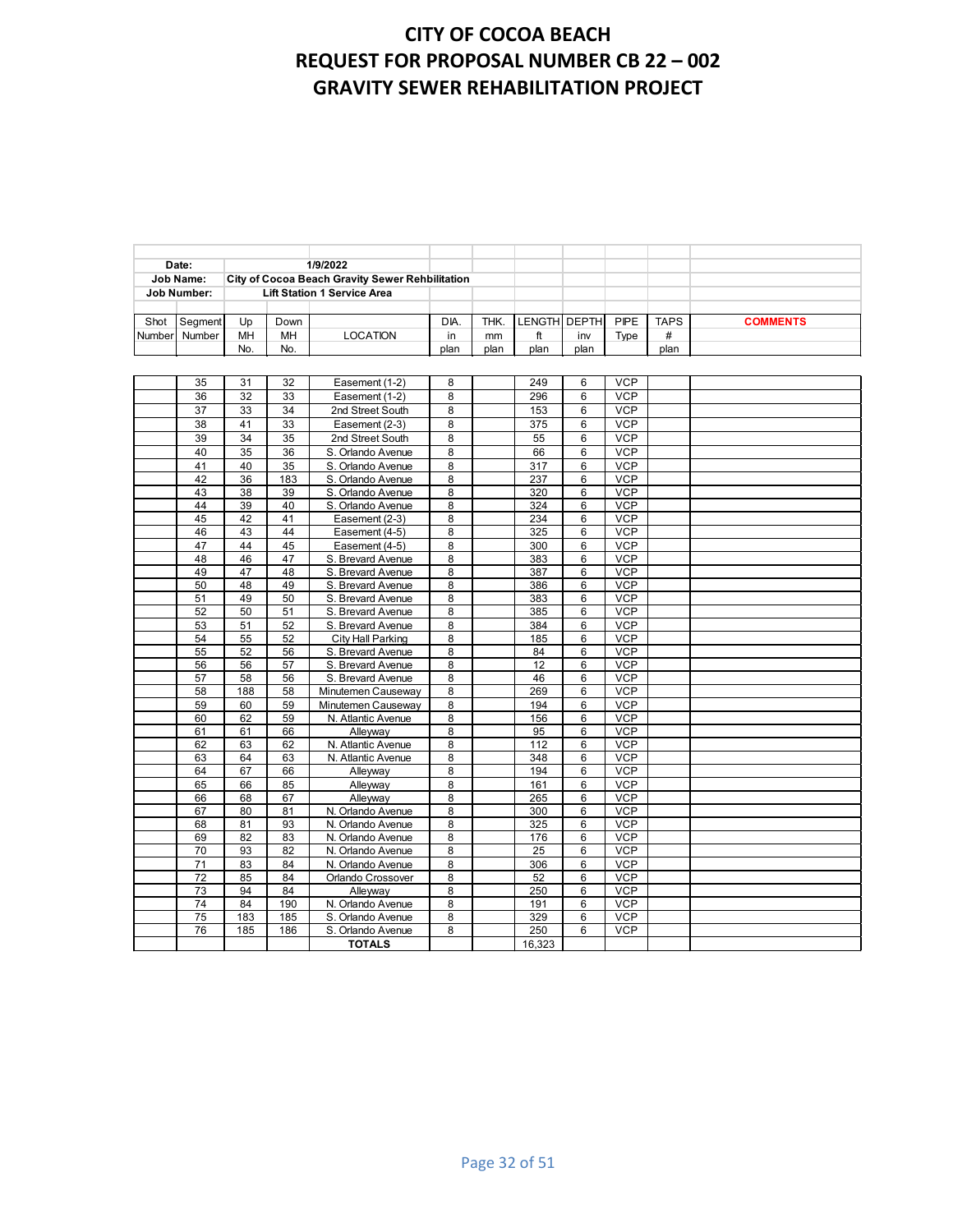|        | Date:              |                 |                 | 1/9/2022                                        |                |      |               |              |            |             |                 |
|--------|--------------------|-----------------|-----------------|-------------------------------------------------|----------------|------|---------------|--------------|------------|-------------|-----------------|
|        | <b>Job Name:</b>   |                 |                 | City of Cocoa Beach Gravity Sewer Rehbilitation |                |      |               |              |            |             |                 |
|        | <b>Job Number:</b> |                 |                 | <b>Lift Station 3 Service Area</b>              |                |      |               |              |            |             |                 |
|        |                    |                 |                 |                                                 |                |      |               |              |            |             |                 |
| Shot   | Segment            | Up              | Down            |                                                 | DIA.           | THK. | <b>LENGTH</b> | <b>DEPTH</b> | PIPE       | <b>TAPS</b> | <b>COMMENTS</b> |
| Number | Number             | MH              | MH              | <b>LOCATION</b>                                 | in             | mm   | ft            | inv          | Type       | #           |                 |
|        |                    | No.             | No.             |                                                 | plan           | plan | plan          | plan         |            | plan        |                 |
|        | $\mathbf{1}$       | $\mathbf{1}$    | 2               | S. Atlantic Avenue                              | 8              |      | 327           | 6            | <b>VCP</b> |             |                 |
|        | $\overline{2}$     | $\overline{2}$  | 3               | S. Atlantic Avenue                              | 8              |      | 331           | 6            | <b>VCP</b> |             |                 |
|        | 3                  | 3               | $\overline{4}$  | S. Atlantic Avenue                              | 8              |      | 321           | 6            | <b>VCP</b> |             |                 |
|        | $\overline{4}$     | 4               | 5               | S. Atlantic Avenue                              | 8              |      | 324           | 6            | <b>VCP</b> |             |                 |
|        | 5                  | 5               | 6               | S. Atlantic Avenue                              | 8              |      | 326           | 6            | <b>VCP</b> |             |                 |
|        | 6                  | 6               | $\overline{7}$  | S. Atlantic Avenue                              | 8              |      | 321           | 6            | <b>VCP</b> |             |                 |
|        | $\overline{7}$     | 8               | $\overline{7}$  | S. Atlantic Avenue                              | 8              |      | 308           | 6            | <b>VCP</b> |             |                 |
|        | 8                  | $\overline{7}$  | 20              | 13 Street South                                 | 8              |      | 224           | 6            | <b>VCP</b> |             |                 |
|        | 9                  | 9               | 8               | S. Atlantic Avenue                              | 8              |      | 343           | 6            | <b>VCP</b> |             |                 |
|        | 10                 | 10              | 9               | S. Atlantic Avenue                              | 8              |      | 352           | 6            | <b>VCP</b> |             |                 |
|        | 11                 | 11              | 10              | S. Atlantic Avenue                              | 8              |      | 297           | 6            | <b>VCP</b> |             |                 |
|        | 12                 | 12              | 11              | S. Atlantic Avenue                              | 8              |      | 252           | 6            | <b>VCP</b> |             |                 |
|        | 13                 | 13              | 12              | S. Atlantic Avenue                              | 8              |      | 397           | 6            | <b>VCP</b> |             |                 |
|        | 14                 | 30              | 12              | 7                                               | 8              |      | 75            | 6            | <b>VCP</b> |             |                 |
|        | 15                 | 14              | 15              | Easement (10-11)                                | 8              |      | 299           | 6            | <b>VCP</b> |             |                 |
|        | 16                 | 15              | 16              | Easement (10-11)                                | 8              |      | 323           | 6            | <b>VCP</b> |             |                 |
|        | 17                 | 16              | 17              | Easement (11-12)                                | 8              |      | 335           | 6            | <b>VCP</b> |             |                 |
|        | 18                 | 17              | 18              | Easement (11-12)                                | 8              |      | 321           | 6            | <b>VCP</b> |             |                 |
|        | 19                 | 18              | 19              | Easement (12-13)                                | 8              |      | 346           | 6            | <b>VCP</b> |             |                 |
|        | 20                 | 19              | 20              | Easement (12-13)                                | 8              |      | 300           | 6            | <b>VCP</b> |             |                 |
|        | 21                 | 21              | 20              | Easement (13-14)                                | 8              |      | 311           | 6            | <b>VCP</b> |             |                 |
|        | 22                 | 20              | 28              | 13 Street South                                 | 8              |      | 177           | 6            | <b>VCP</b> |             |                 |
|        | 23                 | 22              | 21              | Easement (13-14)                                | 8              |      | 338           | 6            | <b>VCP</b> |             |                 |
|        | $\overline{24}$    | $\overline{23}$ | $\overline{22}$ | Easement (14-15)                                | $\overline{8}$ |      | 276           | 6            | <b>VCP</b> |             |                 |
|        | 25                 | 24              | 23              | Easement (14-15)                                | 8              |      | 372           | 6            | <b>VCP</b> |             |                 |
|        | 26                 | 25              | 24              | Easement (15-16)                                | 8              |      | 136           | 6            | <b>VCP</b> |             |                 |
|        | 27                 | 26a             | 25              | Easement (15-16)                                | 8              |      | 289           | 6            | <b>VCP</b> |             |                 |
|        | 28                 | 27              | 26              | Easement (15-16)                                | 8              |      | 46            | 6            | <b>VCP</b> |             |                 |
|        | 29                 | 26              | 26a             | Easement (15-16)                                | 8              |      | 132           | 6            | <b>VCP</b> |             |                 |
|        |                    |                 |                 | <b>TOTALS</b>                                   |                |      | 8199.9        |              |            |             |                 |
|        |                    |                 |                 |                                                 |                |      |               |              |            |             |                 |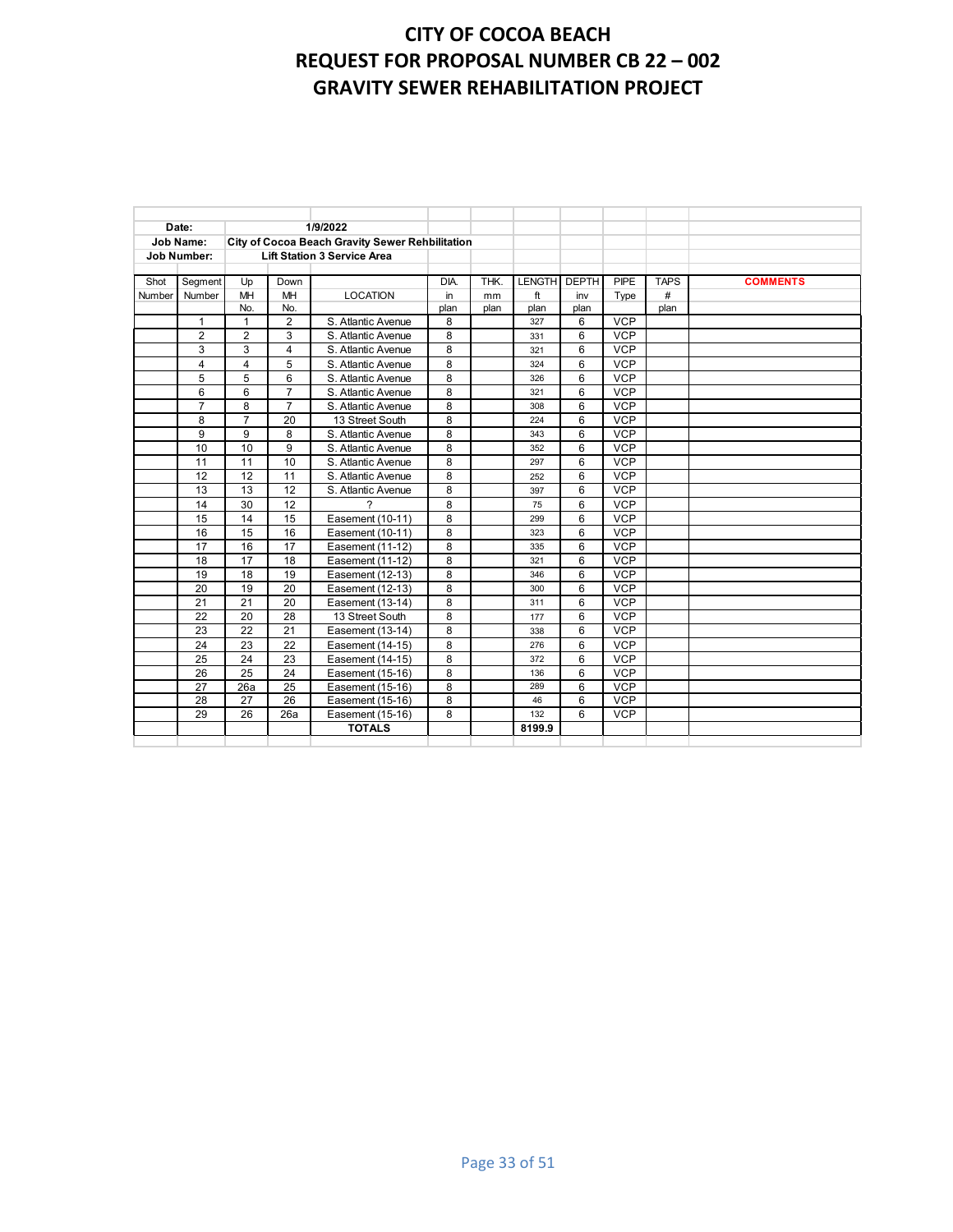| 1/9/2022<br>Date:<br><b>Job Name:</b><br>City of Cocoa Beach Gravity Sewer Rehbilitation<br><b>Lift Station 5 Service Area</b><br><b>Job Number:</b><br>THK.<br>LENGTH DEPTH<br>PIPE<br><b>TAPS</b><br><b>COMMENTS</b><br>Segment<br>Up<br>DIA.<br>Shot<br>Down<br>Number<br>ft<br>#<br>Number<br>MH<br>MH<br><b>LOCATION</b><br>in<br>inv<br>Type<br>mm<br>plan<br>No.<br>No.<br>plan<br>plan<br>plan<br>plan<br>22<br><b>VCP</b><br>21<br>N. Banana River<br>164<br>8<br>6<br>1<br>$\overline{2}$<br>VCP<br>18<br>N. Banana River<br>8<br>137<br>6<br>21<br><b>VCP</b><br>3<br>$\overline{2}$<br><b>Kent Drive</b><br>8<br>412<br>6<br>$\mathbf{1}$<br>$\overline{4}$<br><b>VCP</b><br>$\overline{2}$<br>3<br>8<br>398<br>6<br><b>Kent Drive</b><br>$\overline{4}$<br><b>VCP</b><br>5<br>3<br>Kent Drive<br>8<br>401<br>6<br>6<br>4<br>5<br>8<br>110<br>6<br><b>VCP</b><br><b>Kent Drive</b><br>5<br><b>VCP</b><br>7<br>6<br>N. Banana River<br>8<br>128<br>6<br>5<br><b>VCP</b><br>8<br>130<br>N. Banana River<br>8<br>69<br>6<br>9<br>75<br>74<br>Ocean Beach Blvd.<br>8<br>78<br>6<br><b>VCP</b><br>10<br>N. Banana River<br>340<br><b>VCP</b><br>6<br>$\overline{7}$<br>8<br>6<br>11<br>8<br>N. Banana River<br>8<br>138<br>6<br><b>VCP</b><br>7<br>12<br>8<br>9<br><b>VCP</b><br>N. Banana River<br>8<br>373<br>6<br>9<br>13<br>10<br>W. Alachua Lane<br>8<br>351<br>6<br><b>VCP</b><br>14<br>12<br>9<br>N. Banana River<br>8<br>151<br>6<br><b>VCP</b><br>15<br>10<br>8<br><b>VCP</b><br>11<br>W. Alachua Lane<br>352<br>6<br>16<br>13<br>12<br>8<br>406<br>6<br><b>VCP</b><br><b>Brightwaters Drive</b><br>17<br>14<br>13<br>8<br>6<br><b>VCP</b><br><b>Brightwaters Drive</b><br>400<br>18<br>15<br>14<br>8<br>401<br>6<br><b>VCP</b><br><b>Brightwaters Drive</b><br>19<br>16<br>15<br>8<br>431<br>6<br><b>VCP</b><br><b>Brightwaters Drive</b><br>20<br>17<br>16<br>8<br>371<br>6<br><b>VCP</b><br><b>Brightwaters Drive</b><br>19<br>21<br>18<br>W. Leon Lane<br>8<br>351<br>6<br><b>VCP</b><br><b>VCP</b><br>22<br>20<br>19<br>8<br>349<br>6<br>W. Leon Lane<br>22<br>8<br><b>VCP</b><br>23<br>23<br>W. Pasco Lane<br>350<br>6<br><b>VCP</b><br>24<br>25<br>22<br>N. Banana River<br>8<br>286<br>6<br>W. Pasco Lane<br><b>VCP</b><br>25<br>24<br>23<br>8<br>350<br>6<br><b>VCP</b><br>25<br>8<br>26<br>26<br>W. Osceola Lane<br>295<br>6<br><b>VCP</b><br>27<br>36<br>25<br>W. Osceola Lane<br>8<br>346<br>6<br>28<br>25<br>38<br>8<br>6<br><b>VCP</b><br>N. Banana River<br>336<br>29<br>26<br>27<br>Fairway<br>8<br>6<br><b>VCP</b><br>258<br><b>VCP</b><br>30<br>32<br>26<br>8<br>6<br>W. Osceola Lane<br>288<br>8<br><b>VCP</b><br>31<br>47<br>46<br><b>Carmine Drive</b><br>455<br>6<br><b>VCP</b><br>32<br>30<br>27<br>8<br>400<br>6<br>Dorset Drive<br>50<br>34<br>8<br>279<br>6<br><b>VCP</b><br>33<br>Dorset Drive<br><b>VCP</b><br>34<br>31<br>30<br>8<br>400<br>6<br>Dorset Drive<br>33<br>32<br>8<br><b>VCP</b><br>35<br>W. Osceola<br>300<br>6<br><b>VCP</b><br>36<br>34<br>33<br>8<br>W. Osceola<br>304<br>6<br>35<br>34<br>8<br>201<br><b>VCP</b><br>37<br>Dorset Drive<br>6<br>38<br>37<br>36<br>8<br>350<br>6<br><b>VCP</b><br>W. Osceola Lane<br>39<br>39<br>38<br>8<br>347<br><b>VCP</b><br>W. Park Lane<br>6<br>40<br>38<br>41<br>8<br>211<br>6<br><b>VCP</b><br>N. Banana River<br>41<br>40<br>39<br>W. Park Lane<br>8<br>352<br>6<br><b>VCP</b><br>42<br><b>VCP</b><br>43<br>42<br>8<br>288<br>6<br><b>Carmine Drive</b><br>8<br><b>VCP</b><br>43<br>42<br>51<br>N. Banana River<br>115<br>6<br>44<br>44<br>43<br>8<br>398<br>6<br><b>VCP</b><br>Carmine Drive<br>48<br>43<br>Fairway<br>371<br><b>VCP</b><br>45<br>8<br>6<br>44<br>8<br>6<br><b>VCP</b><br>46<br>45<br>Carmine Drive<br>402<br><b>VCP</b><br>47<br>45<br>8<br>372<br>6<br>46<br>Carmine Drive<br>48<br>8<br>49<br>48<br>Dorset Drive<br>400<br>6<br><b>VCP</b><br>49<br>50<br>49<br>Dorset Drive<br>8<br>401<br><b>VCP</b><br>6<br>52<br>51<br>W. Gadsden Lane<br><b>VCP</b><br>50<br>8<br>347<br>6<br><b>VCP</b><br>51<br>51<br>86<br>N. Banana River<br>8<br>273<br>6 |  |  |  |  |  |  |
|------------------------------------------------------------------------------------------------------------------------------------------------------------------------------------------------------------------------------------------------------------------------------------------------------------------------------------------------------------------------------------------------------------------------------------------------------------------------------------------------------------------------------------------------------------------------------------------------------------------------------------------------------------------------------------------------------------------------------------------------------------------------------------------------------------------------------------------------------------------------------------------------------------------------------------------------------------------------------------------------------------------------------------------------------------------------------------------------------------------------------------------------------------------------------------------------------------------------------------------------------------------------------------------------------------------------------------------------------------------------------------------------------------------------------------------------------------------------------------------------------------------------------------------------------------------------------------------------------------------------------------------------------------------------------------------------------------------------------------------------------------------------------------------------------------------------------------------------------------------------------------------------------------------------------------------------------------------------------------------------------------------------------------------------------------------------------------------------------------------------------------------------------------------------------------------------------------------------------------------------------------------------------------------------------------------------------------------------------------------------------------------------------------------------------------------------------------------------------------------------------------------------------------------------------------------------------------------------------------------------------------------------------------------------------------------------------------------------------------------------------------------------------------------------------------------------------------------------------------------------------------------------------------------------------------------------------------------------------------------------------------------------------------------------------------------------------------------------------------------------------------------------------------------------------------------------------------------------------------------------------------------------------------------------------------------------------------------------------------------------------------------------------------------------------------------------------------------------------------------------------------------------------------------------------------------------------------------------------------------------------------------------------------------------------------------------------------------------------------------------------------------------------------------------------------------------------------------------------------------------------------------------------------------------------------------------------------------------------------------------------------------------------------------------------------------------------|--|--|--|--|--|--|
|                                                                                                                                                                                                                                                                                                                                                                                                                                                                                                                                                                                                                                                                                                                                                                                                                                                                                                                                                                                                                                                                                                                                                                                                                                                                                                                                                                                                                                                                                                                                                                                                                                                                                                                                                                                                                                                                                                                                                                                                                                                                                                                                                                                                                                                                                                                                                                                                                                                                                                                                                                                                                                                                                                                                                                                                                                                                                                                                                                                                                                                                                                                                                                                                                                                                                                                                                                                                                                                                                                                                                                                                                                                                                                                                                                                                                                                                                                                                                                                                                                                                              |  |  |  |  |  |  |
|                                                                                                                                                                                                                                                                                                                                                                                                                                                                                                                                                                                                                                                                                                                                                                                                                                                                                                                                                                                                                                                                                                                                                                                                                                                                                                                                                                                                                                                                                                                                                                                                                                                                                                                                                                                                                                                                                                                                                                                                                                                                                                                                                                                                                                                                                                                                                                                                                                                                                                                                                                                                                                                                                                                                                                                                                                                                                                                                                                                                                                                                                                                                                                                                                                                                                                                                                                                                                                                                                                                                                                                                                                                                                                                                                                                                                                                                                                                                                                                                                                                                              |  |  |  |  |  |  |
|                                                                                                                                                                                                                                                                                                                                                                                                                                                                                                                                                                                                                                                                                                                                                                                                                                                                                                                                                                                                                                                                                                                                                                                                                                                                                                                                                                                                                                                                                                                                                                                                                                                                                                                                                                                                                                                                                                                                                                                                                                                                                                                                                                                                                                                                                                                                                                                                                                                                                                                                                                                                                                                                                                                                                                                                                                                                                                                                                                                                                                                                                                                                                                                                                                                                                                                                                                                                                                                                                                                                                                                                                                                                                                                                                                                                                                                                                                                                                                                                                                                                              |  |  |  |  |  |  |
|                                                                                                                                                                                                                                                                                                                                                                                                                                                                                                                                                                                                                                                                                                                                                                                                                                                                                                                                                                                                                                                                                                                                                                                                                                                                                                                                                                                                                                                                                                                                                                                                                                                                                                                                                                                                                                                                                                                                                                                                                                                                                                                                                                                                                                                                                                                                                                                                                                                                                                                                                                                                                                                                                                                                                                                                                                                                                                                                                                                                                                                                                                                                                                                                                                                                                                                                                                                                                                                                                                                                                                                                                                                                                                                                                                                                                                                                                                                                                                                                                                                                              |  |  |  |  |  |  |
|                                                                                                                                                                                                                                                                                                                                                                                                                                                                                                                                                                                                                                                                                                                                                                                                                                                                                                                                                                                                                                                                                                                                                                                                                                                                                                                                                                                                                                                                                                                                                                                                                                                                                                                                                                                                                                                                                                                                                                                                                                                                                                                                                                                                                                                                                                                                                                                                                                                                                                                                                                                                                                                                                                                                                                                                                                                                                                                                                                                                                                                                                                                                                                                                                                                                                                                                                                                                                                                                                                                                                                                                                                                                                                                                                                                                                                                                                                                                                                                                                                                                              |  |  |  |  |  |  |
|                                                                                                                                                                                                                                                                                                                                                                                                                                                                                                                                                                                                                                                                                                                                                                                                                                                                                                                                                                                                                                                                                                                                                                                                                                                                                                                                                                                                                                                                                                                                                                                                                                                                                                                                                                                                                                                                                                                                                                                                                                                                                                                                                                                                                                                                                                                                                                                                                                                                                                                                                                                                                                                                                                                                                                                                                                                                                                                                                                                                                                                                                                                                                                                                                                                                                                                                                                                                                                                                                                                                                                                                                                                                                                                                                                                                                                                                                                                                                                                                                                                                              |  |  |  |  |  |  |
|                                                                                                                                                                                                                                                                                                                                                                                                                                                                                                                                                                                                                                                                                                                                                                                                                                                                                                                                                                                                                                                                                                                                                                                                                                                                                                                                                                                                                                                                                                                                                                                                                                                                                                                                                                                                                                                                                                                                                                                                                                                                                                                                                                                                                                                                                                                                                                                                                                                                                                                                                                                                                                                                                                                                                                                                                                                                                                                                                                                                                                                                                                                                                                                                                                                                                                                                                                                                                                                                                                                                                                                                                                                                                                                                                                                                                                                                                                                                                                                                                                                                              |  |  |  |  |  |  |
|                                                                                                                                                                                                                                                                                                                                                                                                                                                                                                                                                                                                                                                                                                                                                                                                                                                                                                                                                                                                                                                                                                                                                                                                                                                                                                                                                                                                                                                                                                                                                                                                                                                                                                                                                                                                                                                                                                                                                                                                                                                                                                                                                                                                                                                                                                                                                                                                                                                                                                                                                                                                                                                                                                                                                                                                                                                                                                                                                                                                                                                                                                                                                                                                                                                                                                                                                                                                                                                                                                                                                                                                                                                                                                                                                                                                                                                                                                                                                                                                                                                                              |  |  |  |  |  |  |
|                                                                                                                                                                                                                                                                                                                                                                                                                                                                                                                                                                                                                                                                                                                                                                                                                                                                                                                                                                                                                                                                                                                                                                                                                                                                                                                                                                                                                                                                                                                                                                                                                                                                                                                                                                                                                                                                                                                                                                                                                                                                                                                                                                                                                                                                                                                                                                                                                                                                                                                                                                                                                                                                                                                                                                                                                                                                                                                                                                                                                                                                                                                                                                                                                                                                                                                                                                                                                                                                                                                                                                                                                                                                                                                                                                                                                                                                                                                                                                                                                                                                              |  |  |  |  |  |  |
|                                                                                                                                                                                                                                                                                                                                                                                                                                                                                                                                                                                                                                                                                                                                                                                                                                                                                                                                                                                                                                                                                                                                                                                                                                                                                                                                                                                                                                                                                                                                                                                                                                                                                                                                                                                                                                                                                                                                                                                                                                                                                                                                                                                                                                                                                                                                                                                                                                                                                                                                                                                                                                                                                                                                                                                                                                                                                                                                                                                                                                                                                                                                                                                                                                                                                                                                                                                                                                                                                                                                                                                                                                                                                                                                                                                                                                                                                                                                                                                                                                                                              |  |  |  |  |  |  |
|                                                                                                                                                                                                                                                                                                                                                                                                                                                                                                                                                                                                                                                                                                                                                                                                                                                                                                                                                                                                                                                                                                                                                                                                                                                                                                                                                                                                                                                                                                                                                                                                                                                                                                                                                                                                                                                                                                                                                                                                                                                                                                                                                                                                                                                                                                                                                                                                                                                                                                                                                                                                                                                                                                                                                                                                                                                                                                                                                                                                                                                                                                                                                                                                                                                                                                                                                                                                                                                                                                                                                                                                                                                                                                                                                                                                                                                                                                                                                                                                                                                                              |  |  |  |  |  |  |
|                                                                                                                                                                                                                                                                                                                                                                                                                                                                                                                                                                                                                                                                                                                                                                                                                                                                                                                                                                                                                                                                                                                                                                                                                                                                                                                                                                                                                                                                                                                                                                                                                                                                                                                                                                                                                                                                                                                                                                                                                                                                                                                                                                                                                                                                                                                                                                                                                                                                                                                                                                                                                                                                                                                                                                                                                                                                                                                                                                                                                                                                                                                                                                                                                                                                                                                                                                                                                                                                                                                                                                                                                                                                                                                                                                                                                                                                                                                                                                                                                                                                              |  |  |  |  |  |  |
|                                                                                                                                                                                                                                                                                                                                                                                                                                                                                                                                                                                                                                                                                                                                                                                                                                                                                                                                                                                                                                                                                                                                                                                                                                                                                                                                                                                                                                                                                                                                                                                                                                                                                                                                                                                                                                                                                                                                                                                                                                                                                                                                                                                                                                                                                                                                                                                                                                                                                                                                                                                                                                                                                                                                                                                                                                                                                                                                                                                                                                                                                                                                                                                                                                                                                                                                                                                                                                                                                                                                                                                                                                                                                                                                                                                                                                                                                                                                                                                                                                                                              |  |  |  |  |  |  |
|                                                                                                                                                                                                                                                                                                                                                                                                                                                                                                                                                                                                                                                                                                                                                                                                                                                                                                                                                                                                                                                                                                                                                                                                                                                                                                                                                                                                                                                                                                                                                                                                                                                                                                                                                                                                                                                                                                                                                                                                                                                                                                                                                                                                                                                                                                                                                                                                                                                                                                                                                                                                                                                                                                                                                                                                                                                                                                                                                                                                                                                                                                                                                                                                                                                                                                                                                                                                                                                                                                                                                                                                                                                                                                                                                                                                                                                                                                                                                                                                                                                                              |  |  |  |  |  |  |
|                                                                                                                                                                                                                                                                                                                                                                                                                                                                                                                                                                                                                                                                                                                                                                                                                                                                                                                                                                                                                                                                                                                                                                                                                                                                                                                                                                                                                                                                                                                                                                                                                                                                                                                                                                                                                                                                                                                                                                                                                                                                                                                                                                                                                                                                                                                                                                                                                                                                                                                                                                                                                                                                                                                                                                                                                                                                                                                                                                                                                                                                                                                                                                                                                                                                                                                                                                                                                                                                                                                                                                                                                                                                                                                                                                                                                                                                                                                                                                                                                                                                              |  |  |  |  |  |  |
|                                                                                                                                                                                                                                                                                                                                                                                                                                                                                                                                                                                                                                                                                                                                                                                                                                                                                                                                                                                                                                                                                                                                                                                                                                                                                                                                                                                                                                                                                                                                                                                                                                                                                                                                                                                                                                                                                                                                                                                                                                                                                                                                                                                                                                                                                                                                                                                                                                                                                                                                                                                                                                                                                                                                                                                                                                                                                                                                                                                                                                                                                                                                                                                                                                                                                                                                                                                                                                                                                                                                                                                                                                                                                                                                                                                                                                                                                                                                                                                                                                                                              |  |  |  |  |  |  |
|                                                                                                                                                                                                                                                                                                                                                                                                                                                                                                                                                                                                                                                                                                                                                                                                                                                                                                                                                                                                                                                                                                                                                                                                                                                                                                                                                                                                                                                                                                                                                                                                                                                                                                                                                                                                                                                                                                                                                                                                                                                                                                                                                                                                                                                                                                                                                                                                                                                                                                                                                                                                                                                                                                                                                                                                                                                                                                                                                                                                                                                                                                                                                                                                                                                                                                                                                                                                                                                                                                                                                                                                                                                                                                                                                                                                                                                                                                                                                                                                                                                                              |  |  |  |  |  |  |
|                                                                                                                                                                                                                                                                                                                                                                                                                                                                                                                                                                                                                                                                                                                                                                                                                                                                                                                                                                                                                                                                                                                                                                                                                                                                                                                                                                                                                                                                                                                                                                                                                                                                                                                                                                                                                                                                                                                                                                                                                                                                                                                                                                                                                                                                                                                                                                                                                                                                                                                                                                                                                                                                                                                                                                                                                                                                                                                                                                                                                                                                                                                                                                                                                                                                                                                                                                                                                                                                                                                                                                                                                                                                                                                                                                                                                                                                                                                                                                                                                                                                              |  |  |  |  |  |  |
|                                                                                                                                                                                                                                                                                                                                                                                                                                                                                                                                                                                                                                                                                                                                                                                                                                                                                                                                                                                                                                                                                                                                                                                                                                                                                                                                                                                                                                                                                                                                                                                                                                                                                                                                                                                                                                                                                                                                                                                                                                                                                                                                                                                                                                                                                                                                                                                                                                                                                                                                                                                                                                                                                                                                                                                                                                                                                                                                                                                                                                                                                                                                                                                                                                                                                                                                                                                                                                                                                                                                                                                                                                                                                                                                                                                                                                                                                                                                                                                                                                                                              |  |  |  |  |  |  |
|                                                                                                                                                                                                                                                                                                                                                                                                                                                                                                                                                                                                                                                                                                                                                                                                                                                                                                                                                                                                                                                                                                                                                                                                                                                                                                                                                                                                                                                                                                                                                                                                                                                                                                                                                                                                                                                                                                                                                                                                                                                                                                                                                                                                                                                                                                                                                                                                                                                                                                                                                                                                                                                                                                                                                                                                                                                                                                                                                                                                                                                                                                                                                                                                                                                                                                                                                                                                                                                                                                                                                                                                                                                                                                                                                                                                                                                                                                                                                                                                                                                                              |  |  |  |  |  |  |
|                                                                                                                                                                                                                                                                                                                                                                                                                                                                                                                                                                                                                                                                                                                                                                                                                                                                                                                                                                                                                                                                                                                                                                                                                                                                                                                                                                                                                                                                                                                                                                                                                                                                                                                                                                                                                                                                                                                                                                                                                                                                                                                                                                                                                                                                                                                                                                                                                                                                                                                                                                                                                                                                                                                                                                                                                                                                                                                                                                                                                                                                                                                                                                                                                                                                                                                                                                                                                                                                                                                                                                                                                                                                                                                                                                                                                                                                                                                                                                                                                                                                              |  |  |  |  |  |  |
|                                                                                                                                                                                                                                                                                                                                                                                                                                                                                                                                                                                                                                                                                                                                                                                                                                                                                                                                                                                                                                                                                                                                                                                                                                                                                                                                                                                                                                                                                                                                                                                                                                                                                                                                                                                                                                                                                                                                                                                                                                                                                                                                                                                                                                                                                                                                                                                                                                                                                                                                                                                                                                                                                                                                                                                                                                                                                                                                                                                                                                                                                                                                                                                                                                                                                                                                                                                                                                                                                                                                                                                                                                                                                                                                                                                                                                                                                                                                                                                                                                                                              |  |  |  |  |  |  |
|                                                                                                                                                                                                                                                                                                                                                                                                                                                                                                                                                                                                                                                                                                                                                                                                                                                                                                                                                                                                                                                                                                                                                                                                                                                                                                                                                                                                                                                                                                                                                                                                                                                                                                                                                                                                                                                                                                                                                                                                                                                                                                                                                                                                                                                                                                                                                                                                                                                                                                                                                                                                                                                                                                                                                                                                                                                                                                                                                                                                                                                                                                                                                                                                                                                                                                                                                                                                                                                                                                                                                                                                                                                                                                                                                                                                                                                                                                                                                                                                                                                                              |  |  |  |  |  |  |
|                                                                                                                                                                                                                                                                                                                                                                                                                                                                                                                                                                                                                                                                                                                                                                                                                                                                                                                                                                                                                                                                                                                                                                                                                                                                                                                                                                                                                                                                                                                                                                                                                                                                                                                                                                                                                                                                                                                                                                                                                                                                                                                                                                                                                                                                                                                                                                                                                                                                                                                                                                                                                                                                                                                                                                                                                                                                                                                                                                                                                                                                                                                                                                                                                                                                                                                                                                                                                                                                                                                                                                                                                                                                                                                                                                                                                                                                                                                                                                                                                                                                              |  |  |  |  |  |  |
|                                                                                                                                                                                                                                                                                                                                                                                                                                                                                                                                                                                                                                                                                                                                                                                                                                                                                                                                                                                                                                                                                                                                                                                                                                                                                                                                                                                                                                                                                                                                                                                                                                                                                                                                                                                                                                                                                                                                                                                                                                                                                                                                                                                                                                                                                                                                                                                                                                                                                                                                                                                                                                                                                                                                                                                                                                                                                                                                                                                                                                                                                                                                                                                                                                                                                                                                                                                                                                                                                                                                                                                                                                                                                                                                                                                                                                                                                                                                                                                                                                                                              |  |  |  |  |  |  |
|                                                                                                                                                                                                                                                                                                                                                                                                                                                                                                                                                                                                                                                                                                                                                                                                                                                                                                                                                                                                                                                                                                                                                                                                                                                                                                                                                                                                                                                                                                                                                                                                                                                                                                                                                                                                                                                                                                                                                                                                                                                                                                                                                                                                                                                                                                                                                                                                                                                                                                                                                                                                                                                                                                                                                                                                                                                                                                                                                                                                                                                                                                                                                                                                                                                                                                                                                                                                                                                                                                                                                                                                                                                                                                                                                                                                                                                                                                                                                                                                                                                                              |  |  |  |  |  |  |
|                                                                                                                                                                                                                                                                                                                                                                                                                                                                                                                                                                                                                                                                                                                                                                                                                                                                                                                                                                                                                                                                                                                                                                                                                                                                                                                                                                                                                                                                                                                                                                                                                                                                                                                                                                                                                                                                                                                                                                                                                                                                                                                                                                                                                                                                                                                                                                                                                                                                                                                                                                                                                                                                                                                                                                                                                                                                                                                                                                                                                                                                                                                                                                                                                                                                                                                                                                                                                                                                                                                                                                                                                                                                                                                                                                                                                                                                                                                                                                                                                                                                              |  |  |  |  |  |  |
|                                                                                                                                                                                                                                                                                                                                                                                                                                                                                                                                                                                                                                                                                                                                                                                                                                                                                                                                                                                                                                                                                                                                                                                                                                                                                                                                                                                                                                                                                                                                                                                                                                                                                                                                                                                                                                                                                                                                                                                                                                                                                                                                                                                                                                                                                                                                                                                                                                                                                                                                                                                                                                                                                                                                                                                                                                                                                                                                                                                                                                                                                                                                                                                                                                                                                                                                                                                                                                                                                                                                                                                                                                                                                                                                                                                                                                                                                                                                                                                                                                                                              |  |  |  |  |  |  |
|                                                                                                                                                                                                                                                                                                                                                                                                                                                                                                                                                                                                                                                                                                                                                                                                                                                                                                                                                                                                                                                                                                                                                                                                                                                                                                                                                                                                                                                                                                                                                                                                                                                                                                                                                                                                                                                                                                                                                                                                                                                                                                                                                                                                                                                                                                                                                                                                                                                                                                                                                                                                                                                                                                                                                                                                                                                                                                                                                                                                                                                                                                                                                                                                                                                                                                                                                                                                                                                                                                                                                                                                                                                                                                                                                                                                                                                                                                                                                                                                                                                                              |  |  |  |  |  |  |
|                                                                                                                                                                                                                                                                                                                                                                                                                                                                                                                                                                                                                                                                                                                                                                                                                                                                                                                                                                                                                                                                                                                                                                                                                                                                                                                                                                                                                                                                                                                                                                                                                                                                                                                                                                                                                                                                                                                                                                                                                                                                                                                                                                                                                                                                                                                                                                                                                                                                                                                                                                                                                                                                                                                                                                                                                                                                                                                                                                                                                                                                                                                                                                                                                                                                                                                                                                                                                                                                                                                                                                                                                                                                                                                                                                                                                                                                                                                                                                                                                                                                              |  |  |  |  |  |  |
|                                                                                                                                                                                                                                                                                                                                                                                                                                                                                                                                                                                                                                                                                                                                                                                                                                                                                                                                                                                                                                                                                                                                                                                                                                                                                                                                                                                                                                                                                                                                                                                                                                                                                                                                                                                                                                                                                                                                                                                                                                                                                                                                                                                                                                                                                                                                                                                                                                                                                                                                                                                                                                                                                                                                                                                                                                                                                                                                                                                                                                                                                                                                                                                                                                                                                                                                                                                                                                                                                                                                                                                                                                                                                                                                                                                                                                                                                                                                                                                                                                                                              |  |  |  |  |  |  |
|                                                                                                                                                                                                                                                                                                                                                                                                                                                                                                                                                                                                                                                                                                                                                                                                                                                                                                                                                                                                                                                                                                                                                                                                                                                                                                                                                                                                                                                                                                                                                                                                                                                                                                                                                                                                                                                                                                                                                                                                                                                                                                                                                                                                                                                                                                                                                                                                                                                                                                                                                                                                                                                                                                                                                                                                                                                                                                                                                                                                                                                                                                                                                                                                                                                                                                                                                                                                                                                                                                                                                                                                                                                                                                                                                                                                                                                                                                                                                                                                                                                                              |  |  |  |  |  |  |
|                                                                                                                                                                                                                                                                                                                                                                                                                                                                                                                                                                                                                                                                                                                                                                                                                                                                                                                                                                                                                                                                                                                                                                                                                                                                                                                                                                                                                                                                                                                                                                                                                                                                                                                                                                                                                                                                                                                                                                                                                                                                                                                                                                                                                                                                                                                                                                                                                                                                                                                                                                                                                                                                                                                                                                                                                                                                                                                                                                                                                                                                                                                                                                                                                                                                                                                                                                                                                                                                                                                                                                                                                                                                                                                                                                                                                                                                                                                                                                                                                                                                              |  |  |  |  |  |  |
|                                                                                                                                                                                                                                                                                                                                                                                                                                                                                                                                                                                                                                                                                                                                                                                                                                                                                                                                                                                                                                                                                                                                                                                                                                                                                                                                                                                                                                                                                                                                                                                                                                                                                                                                                                                                                                                                                                                                                                                                                                                                                                                                                                                                                                                                                                                                                                                                                                                                                                                                                                                                                                                                                                                                                                                                                                                                                                                                                                                                                                                                                                                                                                                                                                                                                                                                                                                                                                                                                                                                                                                                                                                                                                                                                                                                                                                                                                                                                                                                                                                                              |  |  |  |  |  |  |
|                                                                                                                                                                                                                                                                                                                                                                                                                                                                                                                                                                                                                                                                                                                                                                                                                                                                                                                                                                                                                                                                                                                                                                                                                                                                                                                                                                                                                                                                                                                                                                                                                                                                                                                                                                                                                                                                                                                                                                                                                                                                                                                                                                                                                                                                                                                                                                                                                                                                                                                                                                                                                                                                                                                                                                                                                                                                                                                                                                                                                                                                                                                                                                                                                                                                                                                                                                                                                                                                                                                                                                                                                                                                                                                                                                                                                                                                                                                                                                                                                                                                              |  |  |  |  |  |  |
|                                                                                                                                                                                                                                                                                                                                                                                                                                                                                                                                                                                                                                                                                                                                                                                                                                                                                                                                                                                                                                                                                                                                                                                                                                                                                                                                                                                                                                                                                                                                                                                                                                                                                                                                                                                                                                                                                                                                                                                                                                                                                                                                                                                                                                                                                                                                                                                                                                                                                                                                                                                                                                                                                                                                                                                                                                                                                                                                                                                                                                                                                                                                                                                                                                                                                                                                                                                                                                                                                                                                                                                                                                                                                                                                                                                                                                                                                                                                                                                                                                                                              |  |  |  |  |  |  |
|                                                                                                                                                                                                                                                                                                                                                                                                                                                                                                                                                                                                                                                                                                                                                                                                                                                                                                                                                                                                                                                                                                                                                                                                                                                                                                                                                                                                                                                                                                                                                                                                                                                                                                                                                                                                                                                                                                                                                                                                                                                                                                                                                                                                                                                                                                                                                                                                                                                                                                                                                                                                                                                                                                                                                                                                                                                                                                                                                                                                                                                                                                                                                                                                                                                                                                                                                                                                                                                                                                                                                                                                                                                                                                                                                                                                                                                                                                                                                                                                                                                                              |  |  |  |  |  |  |
|                                                                                                                                                                                                                                                                                                                                                                                                                                                                                                                                                                                                                                                                                                                                                                                                                                                                                                                                                                                                                                                                                                                                                                                                                                                                                                                                                                                                                                                                                                                                                                                                                                                                                                                                                                                                                                                                                                                                                                                                                                                                                                                                                                                                                                                                                                                                                                                                                                                                                                                                                                                                                                                                                                                                                                                                                                                                                                                                                                                                                                                                                                                                                                                                                                                                                                                                                                                                                                                                                                                                                                                                                                                                                                                                                                                                                                                                                                                                                                                                                                                                              |  |  |  |  |  |  |
|                                                                                                                                                                                                                                                                                                                                                                                                                                                                                                                                                                                                                                                                                                                                                                                                                                                                                                                                                                                                                                                                                                                                                                                                                                                                                                                                                                                                                                                                                                                                                                                                                                                                                                                                                                                                                                                                                                                                                                                                                                                                                                                                                                                                                                                                                                                                                                                                                                                                                                                                                                                                                                                                                                                                                                                                                                                                                                                                                                                                                                                                                                                                                                                                                                                                                                                                                                                                                                                                                                                                                                                                                                                                                                                                                                                                                                                                                                                                                                                                                                                                              |  |  |  |  |  |  |
|                                                                                                                                                                                                                                                                                                                                                                                                                                                                                                                                                                                                                                                                                                                                                                                                                                                                                                                                                                                                                                                                                                                                                                                                                                                                                                                                                                                                                                                                                                                                                                                                                                                                                                                                                                                                                                                                                                                                                                                                                                                                                                                                                                                                                                                                                                                                                                                                                                                                                                                                                                                                                                                                                                                                                                                                                                                                                                                                                                                                                                                                                                                                                                                                                                                                                                                                                                                                                                                                                                                                                                                                                                                                                                                                                                                                                                                                                                                                                                                                                                                                              |  |  |  |  |  |  |
|                                                                                                                                                                                                                                                                                                                                                                                                                                                                                                                                                                                                                                                                                                                                                                                                                                                                                                                                                                                                                                                                                                                                                                                                                                                                                                                                                                                                                                                                                                                                                                                                                                                                                                                                                                                                                                                                                                                                                                                                                                                                                                                                                                                                                                                                                                                                                                                                                                                                                                                                                                                                                                                                                                                                                                                                                                                                                                                                                                                                                                                                                                                                                                                                                                                                                                                                                                                                                                                                                                                                                                                                                                                                                                                                                                                                                                                                                                                                                                                                                                                                              |  |  |  |  |  |  |
|                                                                                                                                                                                                                                                                                                                                                                                                                                                                                                                                                                                                                                                                                                                                                                                                                                                                                                                                                                                                                                                                                                                                                                                                                                                                                                                                                                                                                                                                                                                                                                                                                                                                                                                                                                                                                                                                                                                                                                                                                                                                                                                                                                                                                                                                                                                                                                                                                                                                                                                                                                                                                                                                                                                                                                                                                                                                                                                                                                                                                                                                                                                                                                                                                                                                                                                                                                                                                                                                                                                                                                                                                                                                                                                                                                                                                                                                                                                                                                                                                                                                              |  |  |  |  |  |  |
|                                                                                                                                                                                                                                                                                                                                                                                                                                                                                                                                                                                                                                                                                                                                                                                                                                                                                                                                                                                                                                                                                                                                                                                                                                                                                                                                                                                                                                                                                                                                                                                                                                                                                                                                                                                                                                                                                                                                                                                                                                                                                                                                                                                                                                                                                                                                                                                                                                                                                                                                                                                                                                                                                                                                                                                                                                                                                                                                                                                                                                                                                                                                                                                                                                                                                                                                                                                                                                                                                                                                                                                                                                                                                                                                                                                                                                                                                                                                                                                                                                                                              |  |  |  |  |  |  |
|                                                                                                                                                                                                                                                                                                                                                                                                                                                                                                                                                                                                                                                                                                                                                                                                                                                                                                                                                                                                                                                                                                                                                                                                                                                                                                                                                                                                                                                                                                                                                                                                                                                                                                                                                                                                                                                                                                                                                                                                                                                                                                                                                                                                                                                                                                                                                                                                                                                                                                                                                                                                                                                                                                                                                                                                                                                                                                                                                                                                                                                                                                                                                                                                                                                                                                                                                                                                                                                                                                                                                                                                                                                                                                                                                                                                                                                                                                                                                                                                                                                                              |  |  |  |  |  |  |
|                                                                                                                                                                                                                                                                                                                                                                                                                                                                                                                                                                                                                                                                                                                                                                                                                                                                                                                                                                                                                                                                                                                                                                                                                                                                                                                                                                                                                                                                                                                                                                                                                                                                                                                                                                                                                                                                                                                                                                                                                                                                                                                                                                                                                                                                                                                                                                                                                                                                                                                                                                                                                                                                                                                                                                                                                                                                                                                                                                                                                                                                                                                                                                                                                                                                                                                                                                                                                                                                                                                                                                                                                                                                                                                                                                                                                                                                                                                                                                                                                                                                              |  |  |  |  |  |  |
|                                                                                                                                                                                                                                                                                                                                                                                                                                                                                                                                                                                                                                                                                                                                                                                                                                                                                                                                                                                                                                                                                                                                                                                                                                                                                                                                                                                                                                                                                                                                                                                                                                                                                                                                                                                                                                                                                                                                                                                                                                                                                                                                                                                                                                                                                                                                                                                                                                                                                                                                                                                                                                                                                                                                                                                                                                                                                                                                                                                                                                                                                                                                                                                                                                                                                                                                                                                                                                                                                                                                                                                                                                                                                                                                                                                                                                                                                                                                                                                                                                                                              |  |  |  |  |  |  |
|                                                                                                                                                                                                                                                                                                                                                                                                                                                                                                                                                                                                                                                                                                                                                                                                                                                                                                                                                                                                                                                                                                                                                                                                                                                                                                                                                                                                                                                                                                                                                                                                                                                                                                                                                                                                                                                                                                                                                                                                                                                                                                                                                                                                                                                                                                                                                                                                                                                                                                                                                                                                                                                                                                                                                                                                                                                                                                                                                                                                                                                                                                                                                                                                                                                                                                                                                                                                                                                                                                                                                                                                                                                                                                                                                                                                                                                                                                                                                                                                                                                                              |  |  |  |  |  |  |
|                                                                                                                                                                                                                                                                                                                                                                                                                                                                                                                                                                                                                                                                                                                                                                                                                                                                                                                                                                                                                                                                                                                                                                                                                                                                                                                                                                                                                                                                                                                                                                                                                                                                                                                                                                                                                                                                                                                                                                                                                                                                                                                                                                                                                                                                                                                                                                                                                                                                                                                                                                                                                                                                                                                                                                                                                                                                                                                                                                                                                                                                                                                                                                                                                                                                                                                                                                                                                                                                                                                                                                                                                                                                                                                                                                                                                                                                                                                                                                                                                                                                              |  |  |  |  |  |  |
|                                                                                                                                                                                                                                                                                                                                                                                                                                                                                                                                                                                                                                                                                                                                                                                                                                                                                                                                                                                                                                                                                                                                                                                                                                                                                                                                                                                                                                                                                                                                                                                                                                                                                                                                                                                                                                                                                                                                                                                                                                                                                                                                                                                                                                                                                                                                                                                                                                                                                                                                                                                                                                                                                                                                                                                                                                                                                                                                                                                                                                                                                                                                                                                                                                                                                                                                                                                                                                                                                                                                                                                                                                                                                                                                                                                                                                                                                                                                                                                                                                                                              |  |  |  |  |  |  |
|                                                                                                                                                                                                                                                                                                                                                                                                                                                                                                                                                                                                                                                                                                                                                                                                                                                                                                                                                                                                                                                                                                                                                                                                                                                                                                                                                                                                                                                                                                                                                                                                                                                                                                                                                                                                                                                                                                                                                                                                                                                                                                                                                                                                                                                                                                                                                                                                                                                                                                                                                                                                                                                                                                                                                                                                                                                                                                                                                                                                                                                                                                                                                                                                                                                                                                                                                                                                                                                                                                                                                                                                                                                                                                                                                                                                                                                                                                                                                                                                                                                                              |  |  |  |  |  |  |
|                                                                                                                                                                                                                                                                                                                                                                                                                                                                                                                                                                                                                                                                                                                                                                                                                                                                                                                                                                                                                                                                                                                                                                                                                                                                                                                                                                                                                                                                                                                                                                                                                                                                                                                                                                                                                                                                                                                                                                                                                                                                                                                                                                                                                                                                                                                                                                                                                                                                                                                                                                                                                                                                                                                                                                                                                                                                                                                                                                                                                                                                                                                                                                                                                                                                                                                                                                                                                                                                                                                                                                                                                                                                                                                                                                                                                                                                                                                                                                                                                                                                              |  |  |  |  |  |  |
|                                                                                                                                                                                                                                                                                                                                                                                                                                                                                                                                                                                                                                                                                                                                                                                                                                                                                                                                                                                                                                                                                                                                                                                                                                                                                                                                                                                                                                                                                                                                                                                                                                                                                                                                                                                                                                                                                                                                                                                                                                                                                                                                                                                                                                                                                                                                                                                                                                                                                                                                                                                                                                                                                                                                                                                                                                                                                                                                                                                                                                                                                                                                                                                                                                                                                                                                                                                                                                                                                                                                                                                                                                                                                                                                                                                                                                                                                                                                                                                                                                                                              |  |  |  |  |  |  |
|                                                                                                                                                                                                                                                                                                                                                                                                                                                                                                                                                                                                                                                                                                                                                                                                                                                                                                                                                                                                                                                                                                                                                                                                                                                                                                                                                                                                                                                                                                                                                                                                                                                                                                                                                                                                                                                                                                                                                                                                                                                                                                                                                                                                                                                                                                                                                                                                                                                                                                                                                                                                                                                                                                                                                                                                                                                                                                                                                                                                                                                                                                                                                                                                                                                                                                                                                                                                                                                                                                                                                                                                                                                                                                                                                                                                                                                                                                                                                                                                                                                                              |  |  |  |  |  |  |
|                                                                                                                                                                                                                                                                                                                                                                                                                                                                                                                                                                                                                                                                                                                                                                                                                                                                                                                                                                                                                                                                                                                                                                                                                                                                                                                                                                                                                                                                                                                                                                                                                                                                                                                                                                                                                                                                                                                                                                                                                                                                                                                                                                                                                                                                                                                                                                                                                                                                                                                                                                                                                                                                                                                                                                                                                                                                                                                                                                                                                                                                                                                                                                                                                                                                                                                                                                                                                                                                                                                                                                                                                                                                                                                                                                                                                                                                                                                                                                                                                                                                              |  |  |  |  |  |  |
|                                                                                                                                                                                                                                                                                                                                                                                                                                                                                                                                                                                                                                                                                                                                                                                                                                                                                                                                                                                                                                                                                                                                                                                                                                                                                                                                                                                                                                                                                                                                                                                                                                                                                                                                                                                                                                                                                                                                                                                                                                                                                                                                                                                                                                                                                                                                                                                                                                                                                                                                                                                                                                                                                                                                                                                                                                                                                                                                                                                                                                                                                                                                                                                                                                                                                                                                                                                                                                                                                                                                                                                                                                                                                                                                                                                                                                                                                                                                                                                                                                                                              |  |  |  |  |  |  |
|                                                                                                                                                                                                                                                                                                                                                                                                                                                                                                                                                                                                                                                                                                                                                                                                                                                                                                                                                                                                                                                                                                                                                                                                                                                                                                                                                                                                                                                                                                                                                                                                                                                                                                                                                                                                                                                                                                                                                                                                                                                                                                                                                                                                                                                                                                                                                                                                                                                                                                                                                                                                                                                                                                                                                                                                                                                                                                                                                                                                                                                                                                                                                                                                                                                                                                                                                                                                                                                                                                                                                                                                                                                                                                                                                                                                                                                                                                                                                                                                                                                                              |  |  |  |  |  |  |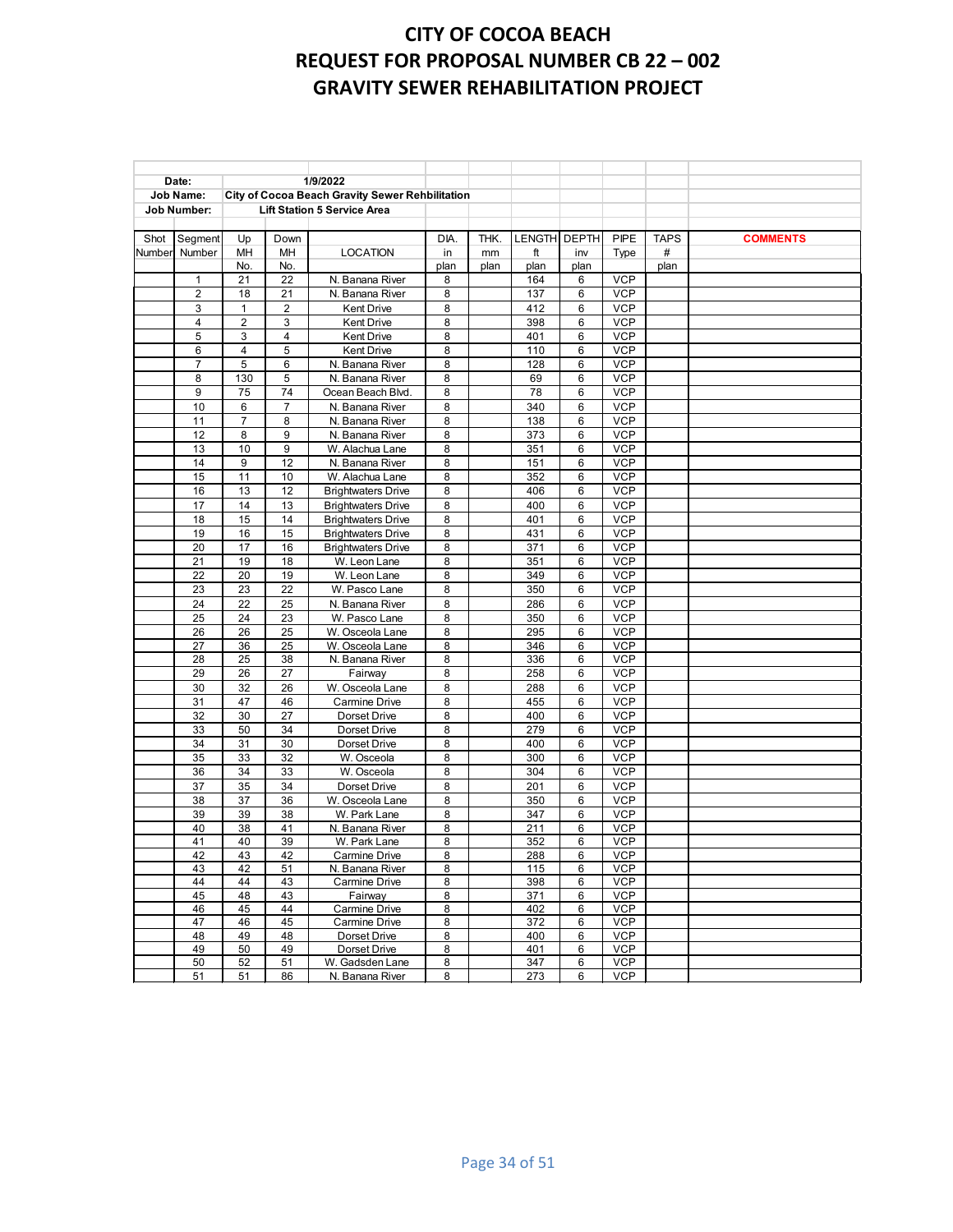|      | Date:                                 |     |      | 1/9/2022                                        |      |            |              |      |      |             |                 |
|------|---------------------------------------|-----|------|-------------------------------------------------|------|------------|--------------|------|------|-------------|-----------------|
|      | Job Name:                             |     |      | City of Cocoa Beach Gravity Sewer Rehbilitation |      |            |              |      |      |             |                 |
|      | Job Number:                           |     |      | <b>Lift Station 5 Service Area</b>              |      |            |              |      |      |             |                 |
|      |                                       |     |      |                                                 |      |            |              |      |      |             |                 |
| Shot | Segment                               | Up  | Down |                                                 | DIA  | <b>THK</b> | LENGTH DEPTH |      | PIPE | <b>TAPS</b> | <b>COMMENTS</b> |
|      | MH<br>Number Number<br>MH<br>LOCATION |     |      |                                                 | in   | mm         |              | inv  | Type | #           |                 |
|      |                                       | No. | No.  |                                                 | plan | plan       | plan         | plan |      | plan        |                 |

| 52         | 53         | 52         | W. Gadsden Lane            | 8      | 331        | 6      | <b>VCP</b>               |  |
|------------|------------|------------|----------------------------|--------|------------|--------|--------------------------|--|
| 53         | 54         | 53         | W. Gadsden Lane            | 8      | 40         | 6      | <b>VCP</b>               |  |
| 54         | 55         | 54         | A1A Crossover              | 8      | 99         | 6      | <b>VCP</b>               |  |
| 55         | 56         | 55         | E. Gadsden Lane            | 8      | 48         | 6      | <b>VCP</b>               |  |
| 56         | 57         | 56         | E. Gadsden Lane            | 8      | 299        | 6      | <b>VCP</b>               |  |
| 57         | 58         | 57         | E. Gadsden Lane            | 8      | 459        | 6      | <b>VCP</b>               |  |
| 58         | 59         | 58         | Ocean Beach Blvd.          | 8      | 327        | 6      | $\overline{VCP}$         |  |
| 59         | 76         | 58         | Ocean Beach Blvd.          | 8      | 298        | 6      | <b>VCP</b>               |  |
| 60         | 60         | 59         | E. Park Lane               | 8      | 351        | 6      | <b>VCP</b>               |  |
| 61         | 62         | 59         | Ocean Beach Blvd.          | 8      | 329        | 6      | <b>VCP</b>               |  |
| 62         | 61         | 60         | E. Park Lane               | 8      | 350        | 6      | <b>VCP</b>               |  |
| 63         | 63         | 62         | E. Osceola Lane            | 8      | 351        | 6      | <b>VCP</b>               |  |
| 64         | 65         | 62         | Ocean Beach Blvd.          | 8      | 322        | 6      | <b>VCP</b>               |  |
| 65         | 64         | 63         | E. Osceola Lane            | 8      | 356        | 6      | <b>VCP</b>               |  |
| 66         | 66         | 65         | E. Pasco Lane              | 8      | 346        | 6      | <b>VCP</b>               |  |
| 67         | 68         | 65         | Ocean Beach Blvd.          | 8      | 254        | 6      | <b>VCP</b>               |  |
| 68         | 67         | 66         | E. Pasco Lane              | 8      | 355        | 6      | <b>VCP</b>               |  |
| 69         | 69         | 68         | E. Leon Lane               | 8      | 352        | 6      | <b>VCP</b>               |  |
| 70         | 71         | 68         | Ocean Beach Blvd.          | 8      | 291        | 6      | <b>VCP</b>               |  |
| 71         | 70         | 69         | E. Leon Lane               | 8      | 351        | 6      | <b>VCP</b>               |  |
| 72         | 72         | 71         | E. Alachua Lane            | 8      | 399        | 6      | <b>VCP</b>               |  |
| 73         | 74         | 71         | Ocean Beach Blvd.          | 8      | 224        | 6      | <b>VCP</b>               |  |
| 74         | 73         | 72         | E. Alachua Lane            | 8      | 297        | 6      | <b>VCP</b>               |  |
| 75         | 77         | 76         | E. Suwannee Lane           | 8      | 350        | 6      | <b>VCP</b>               |  |
| 76         | 79         | 76         | Ocean Beach Blvd.          | 8      | 276        | 6      | <b>VCP</b>               |  |
| 77         | 78         | 77         | E. Suwannee Lane           | 8      | 351        | 6      | <b>VCP</b>               |  |
| 78         | 80         | 79         | E. Volusia Lane            | 8      | 346        | 6      | <b>VCP</b>               |  |
| 79         | 82         | 79         | Ocean Beach Blvd.          | 8      | 216        | 6      | <b>VCP</b>               |  |
| 80         | 81         | 80         | E. Volusia Lane            | 8      | 350        | 6      | <b>VCP</b>               |  |
| 81         | 83         | 82a        | Easement                   | 8      | 298        | 6      | $\overline{V}$ CP        |  |
| 82         | 82a        | 82         | Easement                   | 8      | 80         | 6      | <b>VCP</b>               |  |
| 83         | 85         | 82         | Ocean Beach Blvd.          | 8      | 189        | 6      | <b>VCP</b>               |  |
| 84         | 84         | 83         | Easement                   | 8      | 279        | 6      | <b>VCP</b>               |  |
| 85         | 87         | 86         | W. Suwannee Lane           | 8      | 353        | 6      | <b>VCP</b>               |  |
| 86         | 89         | 86         | <b>Barello Lane</b>        | 8      | 348        | 6      | <b>VCP</b>               |  |
| 87         | 86         | 93         | N. Banana River            | 8      | 290        | 6      | <b>VCP</b>               |  |
| 88         | 88         | 87         | W. Suwannee Lane           | 8      | 344        | 6      | <b>VCP</b>               |  |
| 89         | 90         | 89         | <b>Barello Lane</b>        | 8      | 344        | 6      | <b>VCP</b>               |  |
| 90         | 91         | 90         | <b>Barello Lane</b>        | 8      | 343        | 6      | <b>VCP</b>               |  |
| 91         | 92         | 91         | <b>Barello Lane</b>        | 8      | 286        | 6      | <b>VCP</b>               |  |
| 92         | 94         | 93         | W. Volusia Lane            | 8      | 336        | 6      | <b>VCP</b>               |  |
| 93         | 93         | 97         | N. Banana River            | 8      | 126        | 6      | <b>VCP</b>               |  |
| 94         | 95         | 94         | W. Volusia Lane            | 8      | 276        | 6      | <b>VCP</b>               |  |
| 95         | 96         | 95         | W. Volusia Lane            | 8      | 84         | 6      | <b>VCP</b>               |  |
| 96         | 98         | 97         |                            | 8      | 70         | 6      | <b>VCP</b>               |  |
| 97         | 97         | 102        | Angelo Lane                | 8      | 210        | 6      | <b>VCP</b>               |  |
| 98         | 99         |            | N. Banana River            |        | 294        |        | <b>VCP</b>               |  |
| 99         | 99a        | 98<br>99   | Angelo Lane<br>Angelo Lane | 8<br>8 | 305        | 6<br>6 | <b>VCP</b>               |  |
|            |            |            |                            |        |            |        |                          |  |
| 100<br>101 | 100<br>101 | 99a<br>100 | Angelo Lane                | 8<br>8 | 292<br>294 | 6<br>6 | <b>VCP</b><br><b>VCP</b> |  |
|            |            |            | Angelo Lane                |        |            |        |                          |  |
| 102        | 102<br>104 | 103        | N. Banana River            | 8      | 53         | 6      | <b>VCP</b><br><b>VCP</b> |  |
| 103        |            | 103        | Columbia Lane              | 8      | 251        | 6      |                          |  |
| 104        | 103        | 107        | N. Banana River            | 8      | 168        | 6      | <b>VCP</b>               |  |
| 105        | 105        | 104        | Columbia Lane              | 8      | 218        | 6      | <b>VCP</b>               |  |
| 106        | 106        | 105        | Columbia Lane              | 8      | 207        | 6      | <b>VCP</b>               |  |
| 107        | 108        | 107        | N. Banana River            | 8      | 34         | 6      | <b>VCP</b>               |  |
| 108        | 131        | 132        | S. Shepard Drive           | 8      | 401        | 6      | <b>VCP</b>               |  |
| 109        | 133        | 132        | S. Shepard Drive           | 8      | 400        | 6      | <b>VCP</b>               |  |
|            |            |            | <b>TOTALS</b>              |        | 31675      |        |                          |  |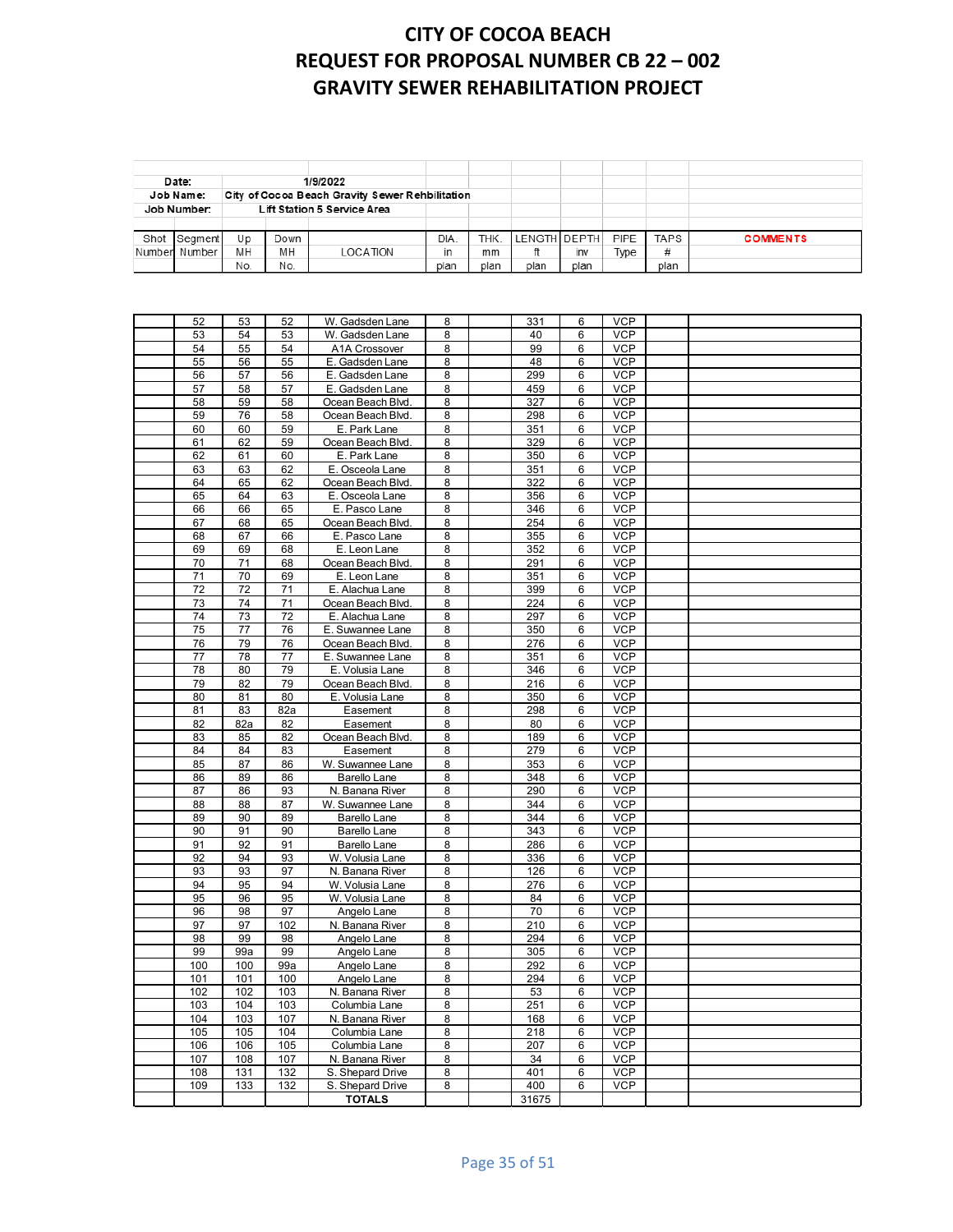| Date:            |                    |                 |                 | 1/9/2022                                        |        |      |              |                 |                          |             |                 |
|------------------|--------------------|-----------------|-----------------|-------------------------------------------------|--------|------|--------------|-----------------|--------------------------|-------------|-----------------|
| <b>Job Name:</b> |                    |                 |                 | City of Cocoa Beach Gravity Sewer Rehbilitation |        |      |              |                 |                          |             |                 |
|                  | <b>Job Number:</b> |                 |                 | <b>Lift Station 6 Service Area</b>              |        |      |              |                 |                          |             |                 |
| Shot             |                    | Up              | Down            |                                                 | DIA.   | THK. | LENGTH DEPTH |                 | <b>PIPE</b>              | <b>TAPS</b> | <b>COMMENTS</b> |
| Number           | Segment<br>Number  | <b>MH</b>       | MH              | <b>LOCATION</b>                                 | in     | mm   | ft           | inv             | Type                     | #           |                 |
|                  |                    | No.             | No.             |                                                 | plan   | plan | plan         | plan            |                          | plan        |                 |
|                  | 1                  | $\mathbf{1}$    | $\overline{2}$  | S. Brevard Avenue                               | 8      |      | 349          | 6               | <b>VCP</b>               |             |                 |
|                  | 2                  | $\overline{2}$  | 3               | S. Brevard Avenue                               | 8      |      | 149          | 6               | <b>VCP</b>               |             |                 |
|                  | 3                  | 3               | 5               | S. Brevard Avenue                               | 8      |      | 98           | 6               | <b>VCP</b>               |             |                 |
|                  | 4                  | 5               | 6               | S. Brevard Avenue                               | 8      |      | 404          | 6               | <b>VCP</b>               |             |                 |
|                  | 5                  | $6\phantom{1}6$ | 11              | S. Brevard Avenue                               | 8      |      | 397          | 6               | <b>VCP</b>               |             |                 |
|                  | 6                  | 11              | 12              | S. Brevard Avenue                               | 8      |      | 191          | 6               | <b>VCP</b>               |             |                 |
|                  | 7                  | 12              | 20              | S. Brevard Avenue                               | 8      |      | 148          | 6               | <b>VCP</b>               |             |                 |
|                  | 8                  | 27              | 28              | S. Brevard Avenue                               | 8      |      | 332          | 6               | <b>VCP</b>               |             |                 |
|                  | 9                  | 20              | 21              | S. Brevard Avenue                               | 8      |      | 71           | 6               | <b>VCP</b>               |             |                 |
|                  | 10                 | $\overline{21}$ | $\overline{22}$ | 9 Street South                                  | 8      |      | 13           | $6\overline{6}$ | <b>VCP</b>               |             |                 |
|                  | 11                 | 22              | 23              | S. Brevard Avenue                               | 8      |      | 317          | 6               | <b>VCP</b>               |             |                 |
|                  | 12                 | 23              | 24              | S. Brevard Avenue                               | 8      |      | 329          | 6               | <b>VCP</b>               |             |                 |
|                  | 13                 | 24              | 25              | S. Brevard Avenue                               | 8      |      | 318          | 6               | <b>VCP</b>               |             |                 |
|                  | 14                 | 25              | 26              | S. Brevard Avenue                               | 8      |      | 324          | 6               | <b>VCP</b>               |             |                 |
|                  | 15                 | 26              | 27              | S. Brevard Avenue                               | 8      |      | 325          | 6               | <b>VCP</b>               |             |                 |
|                  | 16                 | 28              | 29              | S. Brevard Avenue                               | 8      |      | 241          | 6               | <b>VCP</b>               |             |                 |
|                  | 17                 | 29              | 30              | S. Brevard Avenue                               | 8      |      | 250          | 6               | <b>VCP</b>               |             |                 |
|                  | 18                 | 62              | 21              | 9 Street South                                  | 8      |      | 144          | 6               | <b>VCP</b>               |             |                 |
|                  | 19                 | 63              | 62              | Easement (8-9)                                  | 8      |      | 346          | 6               | <b>VCP</b>               |             |                 |
|                  | 20                 | 64              | 63              | Easement (8-9)                                  | 8      |      | 306          | 6               | <b>VCP</b>               |             |                 |
|                  | 21                 | 65              | 64              | Easement (8-9)                                  | 8      |      | 27           | 6               | <b>VCP</b>               |             |                 |
|                  | 22                 | 66              | 62              | 9 Street South                                  | 8      |      | 155          | 6               | <b>VCP</b>               |             |                 |
|                  | 23                 | 67              | 64              | 8 Street South                                  | 8      |      | 128          | 6               | <b>VCP</b>               |             |                 |
|                  | 24                 | 68              | 66              | 9 Street South                                  | 8      |      | 58           | 6               | <b>VCP</b>               |             |                 |
|                  | 25                 | 69              | 67              | 8 Street South                                  | 8      |      | 81           | 6               | <b>VCP</b>               |             |                 |
|                  | 26                 | 72              | 68              | 9 Street South                                  | 8      |      | 119          | 6               | <b>VCP</b>               |             |                 |
|                  | 27                 | 73              | 72              | Easement (8-9)                                  | 8      |      | 225          | 6               | <b>VCP</b>               |             |                 |
|                  | 28                 | 74              | 69              | 8 Street South                                  | 8      |      | 115          | 6               | <b>VCP</b>               |             |                 |
|                  | 29                 | 75              | $\overline{74}$ | Easement (7-8)                                  | 8      |      | 345          | 6               | <b>VCP</b>               |             |                 |
|                  | 30                 | 76              | 75              | Easement (7-8)                                  | 8      |      | 280          | 6               | <b>VCP</b>               |             |                 |
|                  | 31                 | 77              | 76              | Easement (6-7)                                  | 8      |      | 322          | 6               | <b>VCP</b>               |             |                 |
|                  | 32                 | 78              | 77              | Easement (6-7)                                  | 8      |      | 352          | 6               | <b>VCP</b>               |             |                 |
|                  | 33                 | 79              | 78              | Easement (5-6)                                  | 8      |      | 273          | 6               | <b>VCP</b>               |             |                 |
|                  | 34                 | 80              | 81              | 9 Street South                                  | 8      |      | 63           | 6               | <b>VCP</b>               |             |                 |
|                  | 35                 | 81              | 72              | 9 Street South                                  | 8      |      | 150          | 6               | <b>VCP</b>               |             |                 |
|                  | 36                 | 82              | 80              | S. Atlantic Avenue                              | 8      |      | 301          | 6               | <b>VCP</b>               |             |                 |
|                  | 37                 | 83              | 140             | S. Atlantic Avenue                              | 8      |      | 326          | 6               | <b>VCP</b>               |             |                 |
|                  | 38                 | 84              | 83              | S. Atlantic Avenue                              | 8      |      | 338          | 6               | <b>VCP</b>               |             |                 |
|                  | 39                 | 85              | 84              | S. Atlantic Avenue                              | 8      |      | 307          | 6               | <b>VCP</b>               |             |                 |
|                  | 40<br>41           | 86              | 85              | S. Atlantic Avenue                              | 8      |      | 363          | 6<br>6          | <b>VCP</b><br><b>VCP</b> |             |                 |
|                  | 42                 | 87<br>137       | 86<br>80        | S. Atlantic Avenue<br>S. Atlantic Avenue        | 8<br>8 |      | 38<br>174    | 6               | <b>VCP</b>               |             |                 |
|                  | 43                 | 139             | 138             | S. Atlantic Avenue                              | 8      |      | 326          | 6               | <b>VCP</b>               |             |                 |
|                  | 44                 | 140             | 82              | S. Atlantic Avenue                              | 8      |      | 27           | 6               | <b>VCP</b>               |             |                 |
|                  | 45                 | 142             | 87              | S. Atlantic Avenue                              | 8      |      | 172          | 6               | <b>VCP</b>               |             |                 |
|                  | 46                 | 151             | 79              | Easement (5-6)                                  | 8      |      | 302          | 6               | <b>VCP</b>               |             |                 |
|                  | 47                 | 71              | 72              | Easement (9-10)                                 | 8      |      | 253          | 6               | <b>VCP</b>               |             |                 |
|                  | 48                 | 70              | 71              | Easement (9-10)                                 | 8      |      | 351          | 6               | <b>VCP</b>               |             |                 |
|                  | 49                 | 138             | 137             | S. Atlantic Avenue                              | 8      |      | 24           | 6               | <b>VCP</b>               |             |                 |
|                  |                    |                 |                 | <b>TOTALS</b>                                   |        |      | 11042        |                 |                          |             |                 |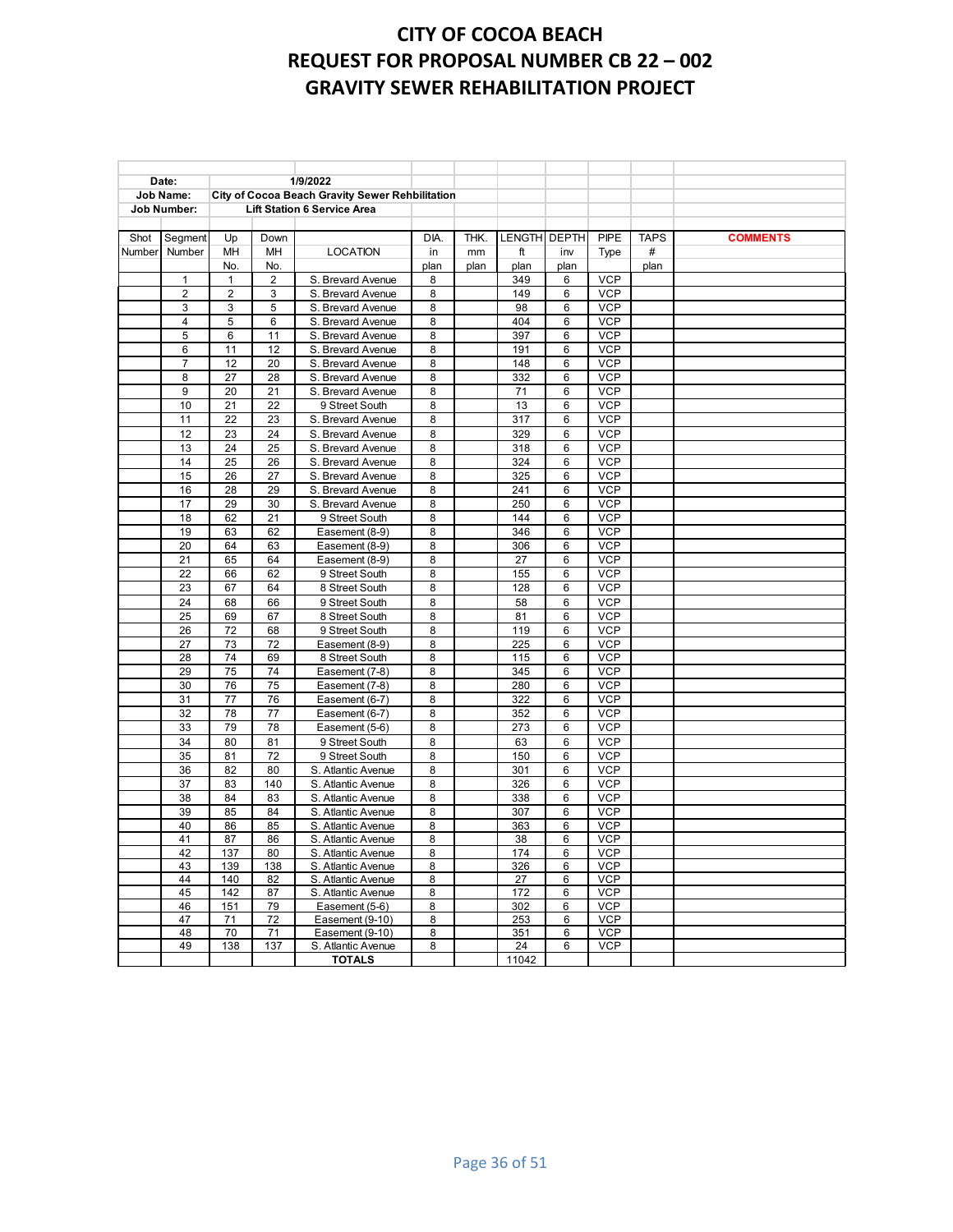| Date:              |                 |                |                                    | 1/9/2022                                        |              |      |               |              |            |             |                 |
|--------------------|-----------------|----------------|------------------------------------|-------------------------------------------------|--------------|------|---------------|--------------|------------|-------------|-----------------|
| <b>Job Name:</b>   |                 |                |                                    | City of Cocoa Beach Gravity Sewer Rehbilitation |              |      |               |              |            |             |                 |
| <b>Job Number:</b> |                 |                | <b>Lift Station 8 Service Area</b> |                                                 |              |      |               |              |            |             |                 |
|                    |                 |                |                                    |                                                 |              |      |               |              |            |             |                 |
| Shot               | Segment         | Up             | Down                               |                                                 | DIA.         | THK. | <b>LENGTH</b> | <b>DEPTH</b> | PIPE       | <b>TAPS</b> | <b>COMMENTS</b> |
| Number             | Number          | MH             | MH                                 | <b>LOCATION</b>                                 | in           | mm   | ft            | inv          | Type       | #           |                 |
|                    |                 | No.            | No.                                |                                                 | plan         | plan | plan          | plan         |            | plan        |                 |
|                    | 1               | 2              | $\mathbf{1}$                       | N. Banana River                                 | 8            |      | 100           | 6            | <b>VCP</b> |             |                 |
|                    | $\overline{2}$  | 3              | $\overline{2}$                     | Jack Drive                                      | 8            |      | 127           | 6            | <b>VCP</b> |             |                 |
|                    | 3               | 10             | 2                                  | N. Banana River                                 | 8            |      | 77            | 6            | <b>VCP</b> |             |                 |
|                    | $\overline{4}$  | $\overline{4}$ | 3                                  | Jack Drive                                      | 8            |      | 215           | 6            | <b>VCP</b> |             |                 |
|                    | 5               | 5              | $\overline{4}$                     | <b>Jack Drive</b>                               | 8            |      | 404           | 6            | <b>VCP</b> |             |                 |
|                    | 6               | 6              | 5                                  | Jack Drive                                      | 8            |      | 167           | 6            | <b>VCP</b> |             |                 |
|                    | $\overline{7}$  | $\overline{7}$ | 8                                  | Jack Drive                                      | 8            |      | 401           | 6            | <b>VCP</b> |             |                 |
|                    | 8               | 8              | 9                                  | Jack Drive                                      | 8            |      | 403           | 6            | <b>VCP</b> |             |                 |
|                    | 9               | 11             | 10                                 | N. Banana River                                 | 8            |      | 147           | 6            | <b>VCP</b> |             |                 |
|                    | 10              | 17             | 10                                 | <b>Behind Publix</b>                            | 8            |      | 116           | 6            | <b>VCP</b> |             |                 |
|                    | 11              | 18             | 17                                 | <b>Behind Publix</b>                            | 8            |      | 205           | 6            | <b>VCP</b> |             |                 |
|                    | 12              | 19             | 18                                 | Publix Lot                                      | 8            |      | 194           | 6            | <b>VCP</b> |             |                 |
|                    | 13              | 20             | 18                                 | Publix Lot                                      | 8            |      | 32            | 6            | <b>VCP</b> |             |                 |
|                    | 14              | 21             | 20                                 | Publix Lot                                      | 8            |      | 138           | 6            | <b>VCP</b> |             |                 |
|                    | 15              | 25             | 20                                 | Publix Lot                                      | 8            |      | 119           | 6            | <b>VCP</b> |             |                 |
|                    | 16              | 22             | 21                                 | Publix Lot                                      | 8            |      | 119           | 6            | <b>VCP</b> |             |                 |
|                    | 17              | 23             | 22                                 | Publix Lot                                      | 8            |      | 205           | 6            | <b>VCP</b> |             |                 |
|                    | 18              | 24             | 23                                 | Publix Lot                                      | 8            |      | 190           | 6            | <b>VCP</b> |             |                 |
|                    | 19              | 26             | 25                                 | Publix Lot                                      | 8            |      | 232           | 6            | <b>VCP</b> |             |                 |
|                    | 20              | 27             | 26                                 | Publix Lot                                      | 8            |      | 340           | 6            | <b>VCP</b> |             |                 |
|                    | 21              | 28             | 27                                 | A1A Crossover                                   | 8            |      | 76            | 6            | <b>VCP</b> |             |                 |
|                    | 22              | 29             | 28                                 | N. Atlantic Avenue                              | 8            |      | 138           | 6            | <b>VCP</b> |             |                 |
|                    | 23              | 47             | 28                                 | N. Atlantic Avenue                              | 8            |      | 166           | 6            | <b>VCP</b> |             |                 |
|                    | $\overline{24}$ | 30             | 29                                 | Young Avenue                                    | 8            |      | 335           | 6            | <b>VCP</b> |             |                 |
|                    | 25              | 32             | 29                                 | N. Atlantic Avenue                              | 8            |      | 316           | 6            | <b>VCP</b> |             |                 |
|                    | 26              | 31             | 30                                 | Young Avenue                                    | 8            |      | 275           | 6            | <b>VCP</b> |             |                 |
|                    | 27              | 33             | 32                                 | <b>Hendry Avenue</b>                            | 8            |      | 380           | 6            | <b>VCP</b> |             |                 |
|                    | 28              | 34             | 33                                 | <b>Hendry Avenue</b>                            | 8            |      | 271           | 6            | <b>VCP</b> |             |                 |
|                    | 29              | 36             | 33                                 | Ocean Beach Blvd.                               | 8            |      | 279           | 6            | <b>VCP</b> |             |                 |
|                    | 30              | 35             | 34                                 | Hendry Avenue                                   | 8            |      | 132           | 6            | <b>VCP</b> |             |                 |
|                    | 31              | 37             | 36                                 | Meade Avenue                                    | 8            |      | 326           | 6            | <b>VCP</b> |             |                 |
|                    | 32              | 38             | 36                                 | Meade Avenue                                    | 8            |      | 220           | 6            | <b>VCP</b> |             |                 |
|                    | 33              | 40             | 36                                 | Ocean Beach Blvd.                               | 8            |      | 297           | 6            | <b>VCP</b> |             |                 |
|                    | 34              | 39             | 38                                 | Meade Avenue                                    | 8            |      | 214           | 6            | <b>VCP</b> |             |                 |
|                    | 35              | 41             | 40                                 | <b>Pulsipher Avenue</b>                         | 8            |      | 158           | 6            | <b>VCP</b> |             |                 |
|                    | 36              | 43             | 40                                 | Ocean Beach Blvd.                               | 8            |      | 296           | 6            | <b>VCP</b> |             |                 |
|                    | 37              | 42             | 41                                 | <b>Pulsipher Avenue</b>                         | 8            |      | 116           | 6            | <b>VCP</b> |             |                 |
|                    | 38              | 44             | 43                                 | <b>Winslow Avenue</b>                           | 8            |      | 184           | 6            | <b>VCP</b> |             |                 |
|                    | 39              | 45             | 44                                 | <b>Winslow Avenue</b>                           | 8            |      | 142           | 6            | <b>VCP</b> |             |                 |
|                    | 40              | 46             | 45                                 | <b>Winslow Avenue</b>                           | 8            |      | 22            | 6            | <b>VCP</b> |             |                 |
|                    | 41              | 48             | 47                                 | <b>Barlow Avenue</b>                            | 8            |      | 77            | 6            | <b>VCP</b> |             |                 |
|                    | 42              | 49             | 48                                 | <b>Barlow Avenue</b>                            | $\mathsf{a}$ |      | 397           | 6            | <b>VCP</b> |             |                 |
|                    | 43              | 50             | 49                                 | <b>Barlow Avenue</b>                            | 8            |      | 398           | 6            | <b>VCP</b> |             |                 |
|                    | 44              | 51             | 49                                 | Rigdewood Avenue                                | 8            |      | 300           | 6            | <b>VCP</b> |             |                 |
|                    | 45              | 52             | 51                                 | <b>Harding Avenue</b>                           | 8            |      | 209           | 6            | <b>VCP</b> |             |                 |
|                    | 46              | 54             | 51                                 | <b>Harding Avenue</b>                           | 8            |      | 238           | 6            | <b>VCP</b> |             |                 |
|                    | 47              | 55             | 51                                 | Rigdewood Avenue                                | 8            |      | 315           | 6            | <b>VCP</b> |             |                 |
|                    | 48              | 53             | 52                                 | <b>Harding Avenue</b>                           | 8            |      | 229           | 6            | <b>VCP</b> |             |                 |
|                    | 49              | 56             | 55                                 | Wilson Avenue                                   | 8            |      | 262           | 6            | <b>VCP</b> |             |                 |
|                    | 50              | 58             | 55                                 | <b>Wilson Avenue</b>                            | 8            |      | 296           | 6            | <b>VCP</b> |             |                 |
|                    | 51              | 57             | 56                                 | <b>Wilson Avenue</b>                            | 8            |      | 266           | 6            | <b>VCP</b> |             |                 |
|                    | 52              | 62             | 58                                 | <b>Wilson Avenue</b>                            | 8            |      | 202           | 6            | <b>VCP</b> |             |                 |
|                    | 53              | 59             | 60                                 | Taft Avenue                                     | 8            |      | 283           | 6            | <b>VCP</b> |             |                 |
|                    | 54              | 60             | 61                                 | Taft Avenue                                     | 8            |      | 266           | 6            | <b>VCP</b> |             |                 |
|                    | 55              | 61             | 55                                 | Rigdewood Avenue                                | 8            |      | 297           | 6            | <b>VCP</b> |             |                 |
|                    |                 |                |                                    | <b>TOTALS</b>                                   |              |      | 12310         |              |            |             |                 |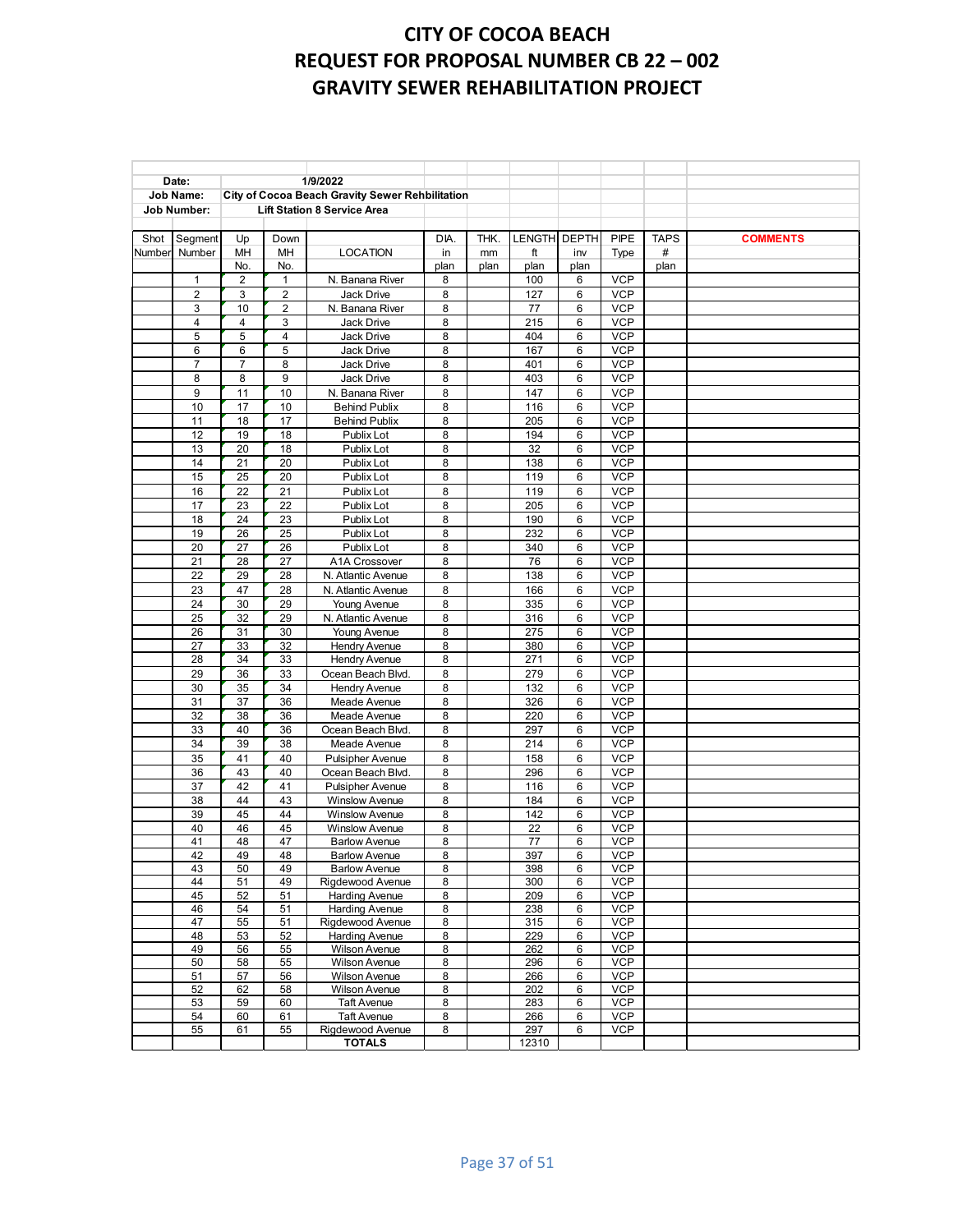| Date:<br><b>Job Name:</b><br><b>Job Number:</b> |                |                                     |      | 1/9/2022<br>City of Cocoa Beach Gravity Sewer Rehbilitation |      |      |      |                     |            |             |                 |
|-------------------------------------------------|----------------|-------------------------------------|------|-------------------------------------------------------------|------|------|------|---------------------|------------|-------------|-----------------|
|                                                 |                | <b>Lift Station 14 Service Area</b> |      |                                                             |      |      |      |                     |            |             |                 |
|                                                 |                |                                     |      |                                                             |      |      |      |                     |            |             |                 |
|                                                 | Shot Segmen    | Up                                  | Down |                                                             | DIA. | THK. |      | <b>LENGTH DEPTH</b> | PIPE       | <b>TAPS</b> | <b>COMMENTS</b> |
|                                                 | Number Number  | MH                                  | MH   | <b>LOCATION</b>                                             | in   | mm   | ft   | inv                 | Type       | #           |                 |
|                                                 |                | No.                                 | No.  |                                                             | plan | plan | plan | plan                |            | plan        |                 |
|                                                 | 1              | 62                                  | 61   | 20 Street South                                             | 8    |      | 302  | 6                   | <b>VCP</b> |             |                 |
|                                                 | $\overline{2}$ | 65                                  | 61   | S. Orlando Avenue                                           | 8    |      | 270  | 6                   | <b>VCP</b> |             |                 |
|                                                 | 3              | 66                                  | 61   | S. Orlando Avenue                                           | 8    |      | 302  | 6                   | <b>VCP</b> |             |                 |
|                                                 | 4              | 74                                  | 62   | 20 Street South                                             | 8    |      | 76   | 6                   | <b>VCP</b> |             |                 |
|                                                 | 5              | 63                                  | 64   | Olive Street                                                | 8    |      | 204  | 6                   | <b>VCP</b> |             |                 |
|                                                 | 6              | 64                                  | 65   | S. Orlando Avenue                                           | 8    |      | 309  | 6                   | <b>VCP</b> |             |                 |
|                                                 | $\overline{7}$ | 82                                  | 65   | <b>Francis Street</b>                                       | 8    |      | 221  | 6                   | <b>VCP</b> |             |                 |
|                                                 | 8              | 67                                  | 66   | S. Orlando Avenue                                           | 8    |      | 177  | 6                   | <b>VCP</b> |             |                 |
|                                                 | 9              | 68                                  | 66   | Summer Street                                               | 8    |      | 134  | 6                   | <b>VCP</b> |             |                 |
|                                                 | 10             | 69                                  | 70   | 24 Street South                                             | 8    |      | 96   | 6                   | <b>VCP</b> |             |                 |
|                                                 | 11             | 70                                  | 71   | S. Atlantic Avenue                                          | 8    |      | 295  | 6                   | <b>VCP</b> |             |                 |
|                                                 | 12             | 71                                  | 79   | S. Atlantic Avenue                                          | 8    |      | 309  | 6                   | <b>VCP</b> |             |                 |
|                                                 | 13             | 79                                  | 72   | S. Atlantic Avenue                                          | 8    |      | 301  | 6                   | <b>VCP</b> |             |                 |
|                                                 | 14             | 72                                  | 84a  | S. Atlantic Avenue                                          | 8    |      | 121  | 6                   | <b>VCP</b> |             |                 |
|                                                 | 15             | 73                                  | 74   | S. Atlantic Avenue                                          | 8    |      | 307  | 6                   | <b>VCP</b> |             |                 |
|                                                 | 16             | 84a                                 | 73   | S. Atlantic Avenue                                          | 8    |      | 328  | 6                   | <b>VCP</b> |             |                 |
|                                                 | 17             | 80                                  | 74   | S. Atlantic Avenue                                          | 8    |      | 392  | 6                   | <b>VCP</b> |             |                 |
|                                                 | 18             | 75                                  | 80   | S. Atlantic Avenue                                          | 8    |      | 400  | 6                   | <b>VCP</b> |             |                 |
|                                                 |                |                                     |      | <b>TOTALS</b>                                               |      |      | 4544 |                     |            |             |                 |

| 1/9/2022<br>Date: |                                                    |                         |                |                                                 |      |      |              |      |            |             |                 |
|-------------------|----------------------------------------------------|-------------------------|----------------|-------------------------------------------------|------|------|--------------|------|------------|-------------|-----------------|
|                   | Job Name:                                          |                         |                | City of Cocoa Beach Gravity Sewer Rehbilitation |      |      |              |      |            |             |                 |
|                   | <b>Lift Station 15 Service Area</b><br>Job Number: |                         |                |                                                 |      |      |              |      |            |             |                 |
|                   |                                                    |                         |                |                                                 |      |      |              |      |            |             |                 |
| Shot              | Segment                                            | Up                      | Down           |                                                 | DIA. | THK. | LENGTH DEPTH |      | PIPE       | <b>TAPS</b> | <b>COMMENTS</b> |
| Number            | Number                                             | MH                      | MH             | <b>LOCATION</b>                                 | in   | mm   | ft           | inv  | Type       | #           |                 |
|                   |                                                    | No.                     | No.            |                                                 | plan | plan | plan         | plan |            | plan        |                 |
|                   | $\mathbf{1}$                                       | 1                       | $\overline{2}$ | N. Atlantic Avenue                              | 8    |      | 324          | 6    | <b>VCP</b> |             |                 |
|                   | $\overline{2}$                                     | $\overline{2}$          | 3              | N. Atlantic Avenue                              | 8    |      | 58           | 6    | <b>VCP</b> |             |                 |
|                   | 3                                                  | $\overline{\mathbf{4}}$ | 5              | S. Atlantic Avenue                              | 8    |      | 316          | 6    | <b>VCP</b> |             |                 |
|                   | 4                                                  | 5                       | 6              | S. Atlantic Avenue                              | 8    |      | 341          | 6    | <b>VCP</b> |             |                 |
|                   | 5                                                  | 6                       | $\overline{7}$ | S. Atlantic Avenue                              | 8    |      | 148          | 6    | <b>VCP</b> |             |                 |
|                   | 6                                                  | $\overline{7}$          | 8              | S. Atlantic Avenue                              | 8    |      | 195          | 6    | <b>VCP</b> |             |                 |
|                   | $\overline{7}$                                     | 8                       | 27             | A1A Crossover                                   | 8    |      | 81           | 6    | <b>VCP</b> |             |                 |
|                   | 8                                                  | 9                       | 10             | S. Atlantic Avenue                              | 8    |      | 235          | 6    | <b>VCP</b> |             |                 |
|                   | 9                                                  | 10                      | 11             | S. Atlantic Avenue                              | 8    |      | 236          | 6    | <b>VCP</b> |             |                 |
|                   | 10                                                 | 11                      | 53             | S. Atlantic Avenue                              | 8    |      | 214          | 6    | <b>VCP</b> |             |                 |
|                   | 11                                                 | 12                      | 13             | S. Atlantic Avenue                              | 8    |      | 231          | 6    | <b>VCP</b> |             |                 |
|                   | 12                                                 | 13                      | 14             | S. Atlantic Avenue                              | 8    |      | 236          | 6    | <b>VCP</b> |             |                 |
|                   | 13                                                 | 14                      | 15             | S. Atlantic Avenue                              | 8    |      | 230          | 6    | <b>VCP</b> |             |                 |
|                   | 14                                                 | 15                      | 8              | S. Atlantic Avenue                              | 8    |      | 227          | 6    | <b>VCP</b> |             |                 |
|                   | 15                                                 | 17                      | 10             | 27 Street South                                 | 8    |      | 123          | 6    | <b>VCP</b> |             |                 |
|                   | 16                                                 | 18                      | 11             | 28 Street South                                 | 8    |      | 137          | 6    | <b>VCP</b> |             |                 |
|                   | 17                                                 | 19                      | 13             | 30 Street South                                 | 8    |      | 141          | 6    | <b>VCP</b> |             |                 |
|                   | 18                                                 | 20                      | 14             | 31 Street South                                 | 8    |      | 119          | 6    | <b>VCP</b> |             |                 |
|                   | 19                                                 | 21                      | 15             | 32 Street South                                 | 8    |      | 149          | 6    | <b>VCP</b> |             |                 |
|                   | 20                                                 | 51                      | 3              | 35 Street South                                 | 8    |      | 147          | 6    | <b>VCP</b> |             |                 |
|                   | 21                                                 | 53                      | 12             | S. Atlantic Avenue                              | 8    |      | 230          | 6    | <b>VCP</b> |             |                 |
|                   | 22                                                 | 54                      | 9              | S. Atlantic Avenue                              | 8    |      | 227          | 6    | <b>VCP</b> |             |                 |
|                   | 23                                                 | 55                      | 54             | East Sunny Lane                                 | 8    |      | 120          | 6    | <b>VCP</b> |             |                 |
|                   | 24                                                 | 56                      | 12             | 29 Street South                                 | 8    |      | 138          | 6    | <b>VCP</b> |             |                 |
|                   |                                                    |                         |                | <b>TOTALS</b>                                   |      |      | 4603         |      |            |             |                 |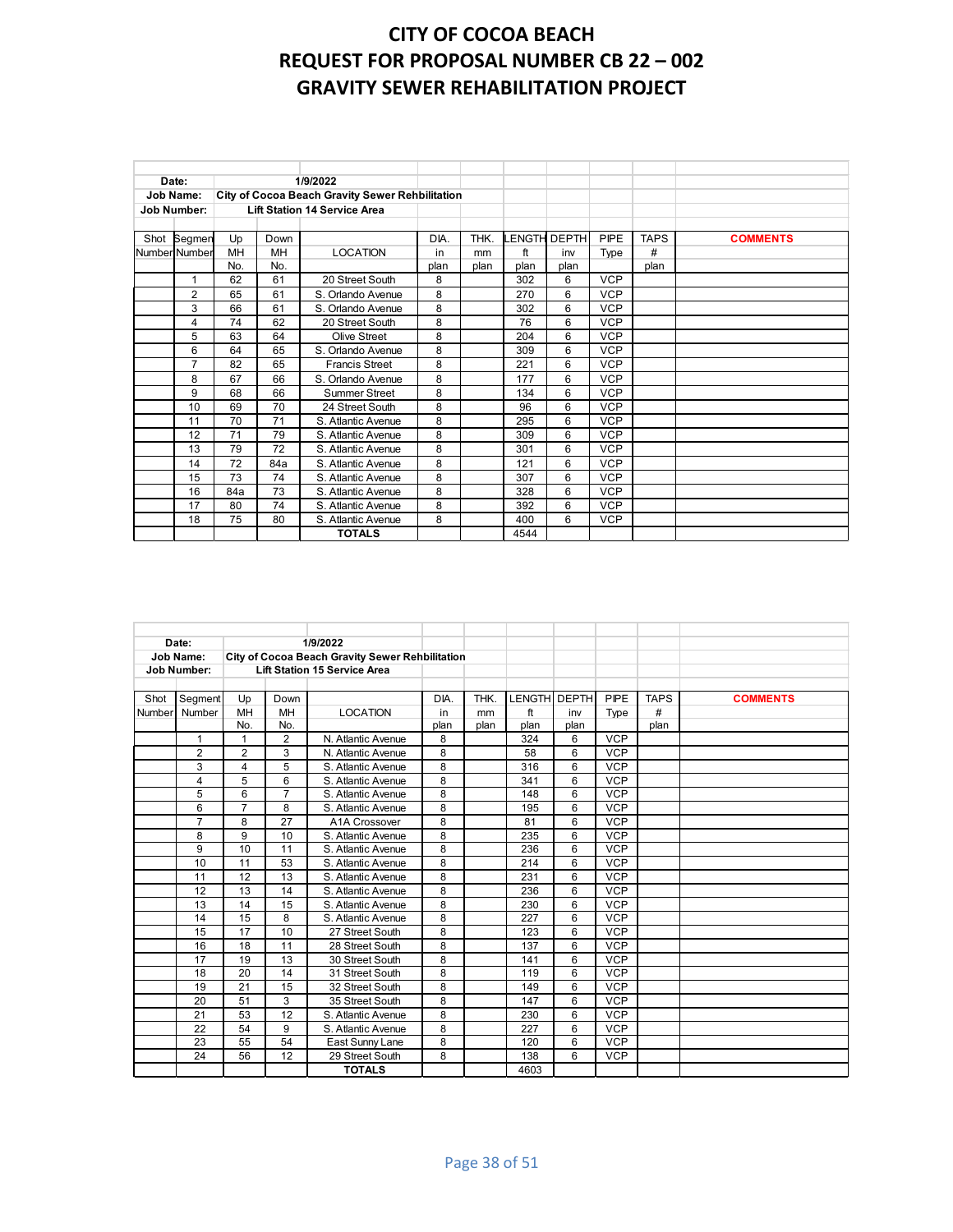# **EXHIBIT D**

# **SEGMENT MAPS RFP CB 22 – 002**

Segment Maps Are A Separate Attachment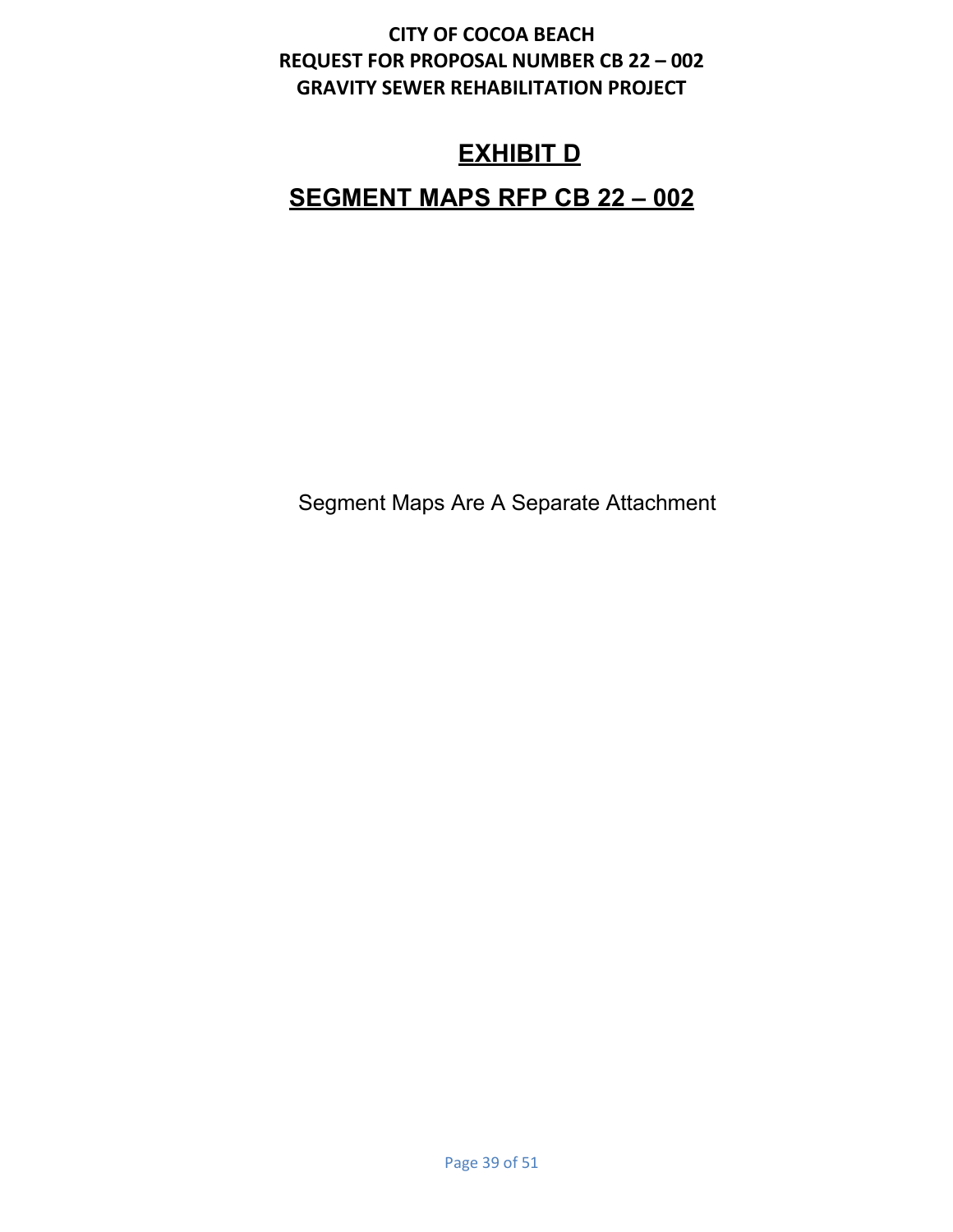# **EXHIBIT E**

# **SELECTION/EVALUATION CRITERIA - RFP CB 22 - 002**

|          | <b>SELECTION CRITERIA</b>                                              | <b>MAXIMUM</b><br><b>POINTS</b> | <b>ASSIGNED</b><br><b>POINTS</b> |
|----------|------------------------------------------------------------------------|---------------------------------|----------------------------------|
|          | 1. Ability of the Proposer<br>and Performance of the<br><b>Product</b> |                                 |                                  |
|          |                                                                        | 25                              |                                  |
|          | 2. Ability and Experience<br>of the Project Team                       | 20                              |                                  |
|          |                                                                        |                                 |                                  |
|          | 3. Approach to the Scope of Work-CIPP                                  | 10                              |                                  |
|          | 4. Approach to Scope of Work-Cleaning                                  | 10                              |                                  |
|          | 5. Adequacy of the proposer's Safety Practices<br><b>And History</b>   | 5                               |                                  |
| 6. Price |                                                                        | 30                              |                                  |
|          |                                                                        | 100                             |                                  |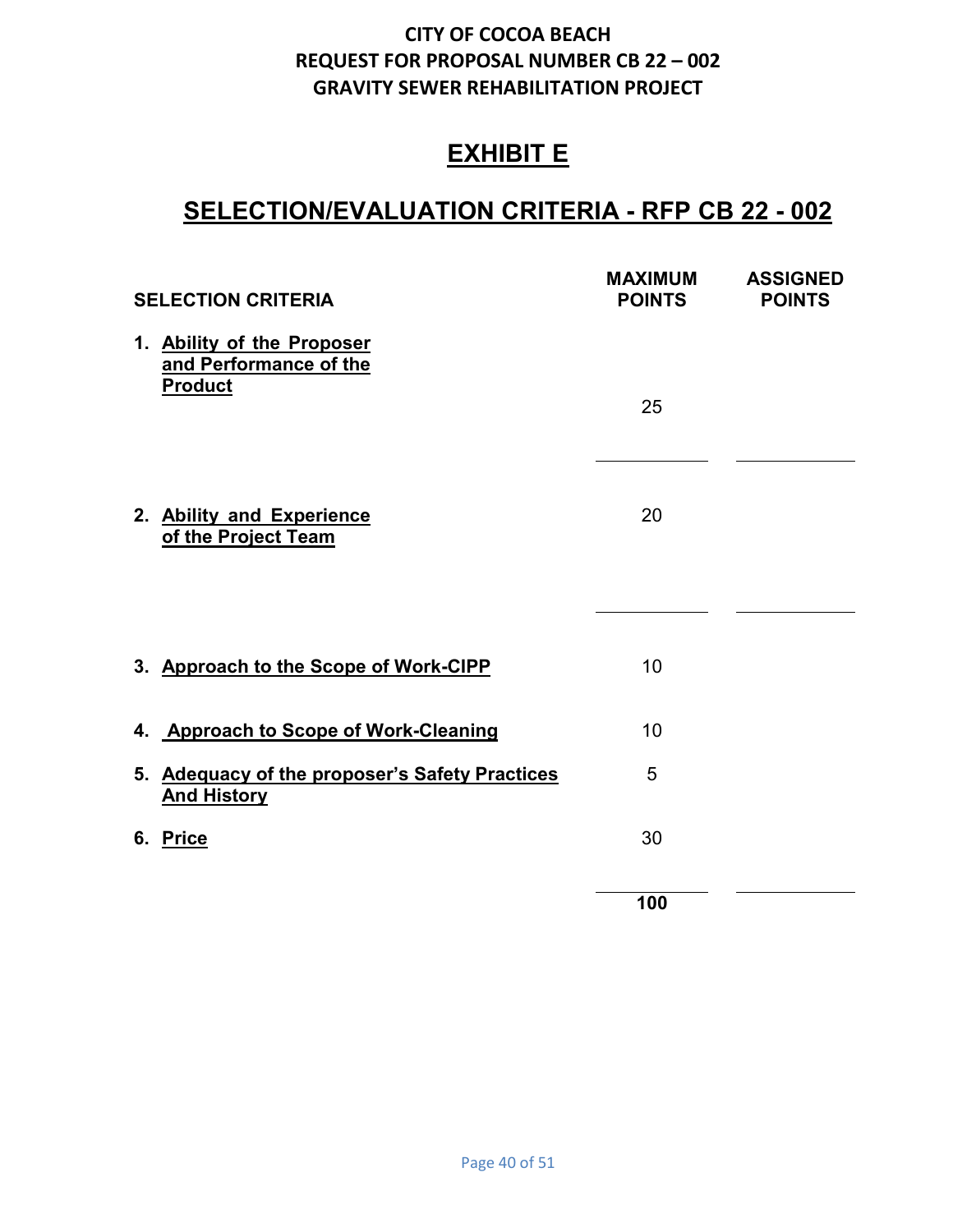### **EVALUATION CRITERIA**:

The weighted evaluation criteria will be used to evaluate Proposals and develop a recommendation to the City Commission as described in Section 8, above. Each criterion will be scored between 1 and 5; 1=poor, 2=below average, 3=average, 4=above average, 5=excellent. Scores will be multiplied by the criterion weight for a weighted score; weighted scores will be totaled for the weighted total score.

Proposals will not exceed a total of 100 pages, inclusive of all resumes, technical data, charts, etc. Extraneous pages will be removed from the Proposal prior to distribution.

### A. **Ability of the Proposer and Performance of the Product**:

Submit up to *5* similar projects performed by the Proposer in the State of Florida, completed within 5 years of the due date of this RFP, to verify the Proposer's performance on similar work in similar conditions as those found in the City of Cocoa Beach. Provide references for each similar project submitted. Reference list shall include name and address of company/municipality, contact name; telephone number; email address, and date of installation completion. *Experience in coastal community systems is preferred.* If the CONTRACTOR has installed the product for The City of Cocoa Beach, the CONTRACTOR must include the CITY as a reference.

Provide a definitive statement from the manufacturer that the product meets the Minimum Qualifications in Special Instructions for the product as well as ASTM F1216-16 Standards.

Provide a letter from the Proposer's Surety confirming a minimum bonding capacity of \$200,000 accompanied by a signed Power of Attorney.

### **Weight = 25**

### B. **Ability and Experience of the Project Team**

Provide resumes for key team members verifying the teams' experience.

Describe the Project Manager's experience with similar projects, where the individual has served as project manager within the 5 years prior to the due date of the RFP.

Describe the Superintendent's and Foreman's experience with similar projects, during the 7 years prior to the due date of the RFP where the individuals have served as superintendent and foreman, respectively.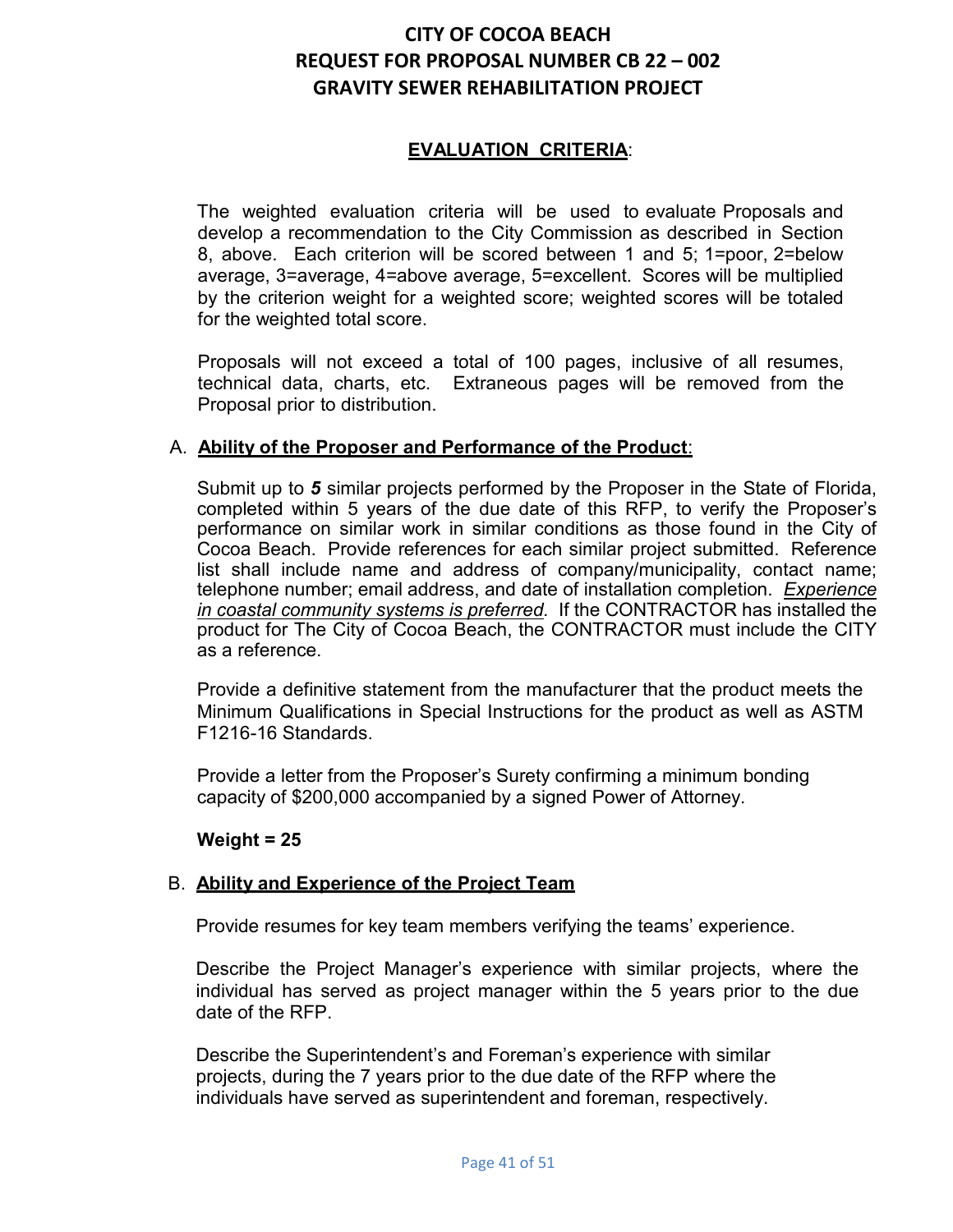Indicate projects on which the Project Manager, Superintendent, and Foreman have performed together in these positions during the 5 years prior to the due date of the RFP.

Provide a team organization chart including any proposed cleaning subcontractors.

### **Weight = 20**

### C. **Approach to the Scope of Work - CIPP**

Provide a narrative of the project approach to be used for the CIPP lining of sanitary sewer mains in systems with similar site conditions as those found in the City of Cocoa Beach. Discuss any product restraints or restrictions.

CONTRACTOR shall provide a complete list of all equipment/vehicles to be used on this contract (to include year, make and model numbers.) Provide definitive statement that the *equipment* meets requirements for use and insertion of the resin impregnated line.

### **Weight = 10**

### D. **Approach to Scope of Work – Cleaning**

Provide a narrative of the project approach to be used for the cleaning of sanitary sewer mains in systems with similar site conditions as those found in the City of Cocoa Beach. Discuss any product restraints or restrictions.

CONTRACTOR shall provide a complete list of all equipment/vehicles to be used for cleaning on this contract (to include year, make and model numbers

### **Weight = 10**

### E. **Adequacy of the Proposer's Safety Practice and History**

Provide documentation, OSHA logs and references to verify the safety practices and safety history of the Proposer and sub-contractors proposed to perform work in the City of Cocoa Beach. Proposer and all sub-contractors related to the performance of this contract shall provide copies of their company's safety logs submitted to the Occupational Health and Safety Administration (OSHA) including all OSHA cited violations for the 2018, 2019 and 2020 calendar years with the Proposal. **Proposals lacking the OSHA logs will be rejected as nonresponsive.**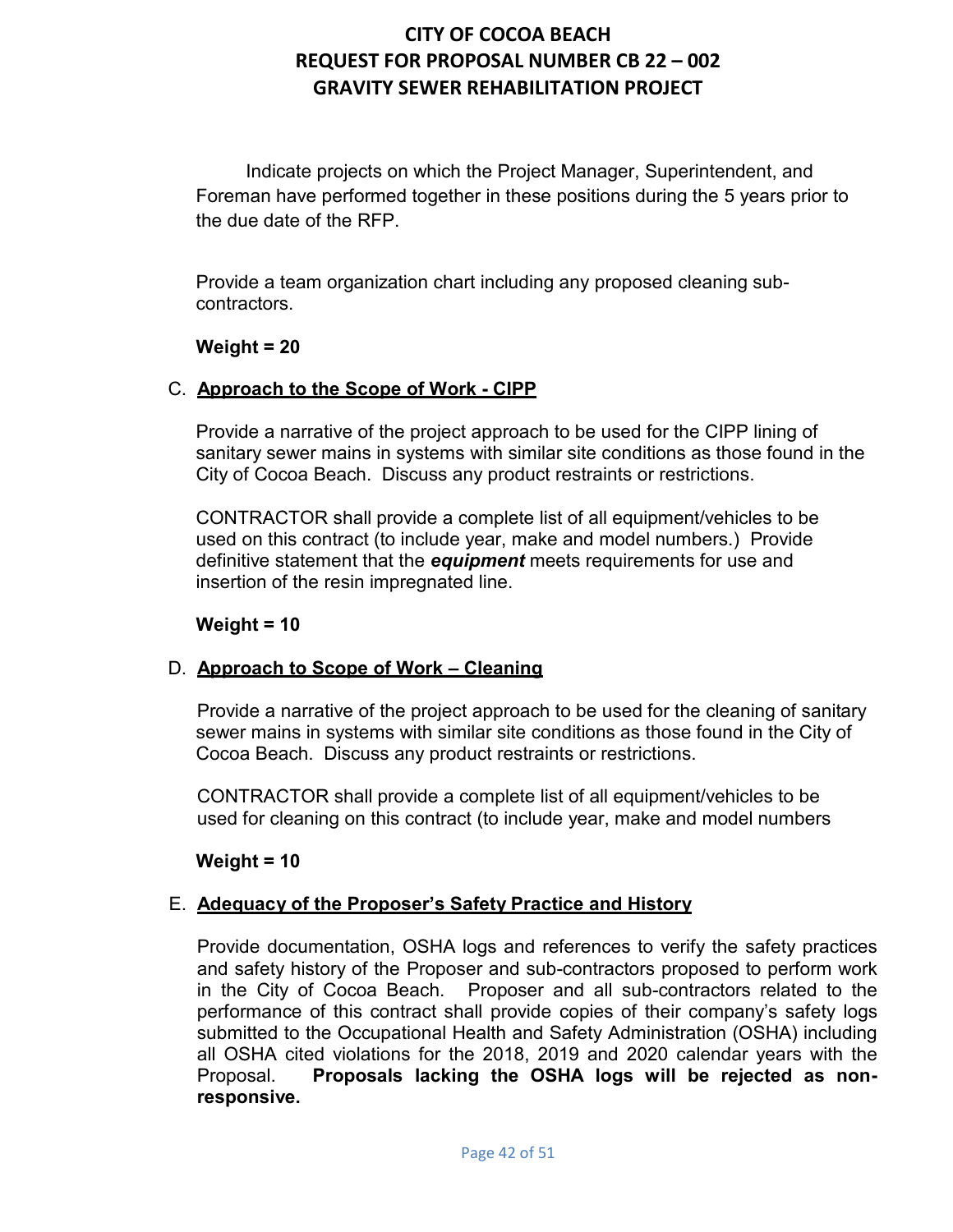The CITY reserves the right to reject a Proposal based upon past safety performance as evidenced from submitted OSHA logs, references and other means as determined by the CITY. The determination of the responsible party, severity of injuries, frequency and severity of violations and magnitude of damages will be considered in the CITY's determination. Safety performance shall be demonstrated by the Proposer to the CITY's satisfaction.

**Weight = 5**

F. **Price**

**Weight = 30**

**TOTAL WEIGHT = 100**

### . **SELECTION PROCESS:**

For the purpose of selecting the most qualified firm, the City will use a competitive selection process as set forth in pertinent City and State procurement requirements. The procedure will involve the following steps:

- a. The City will advertise and mail notice of formal Requests For Proposals to interested Proposers.
- b. The City's Selection Committee will review, rank, and shortlist all Proposals received by the established deadline for submission. Oral presentations by the short-listed Proposers to clarify their Proposals may be required. These presentations will serve to explain implementation techniques integral to their written Proposal. Subsequent to the receipt of Proposals, the City may schedule a time for each requested oral presentation at a place convenient to the City.
- c. The City's Selection Committee will then rank each Proposal and prepare a recommendation for approval by the City Manager. Upon receipt of the City Manager's authorization, the City's Project Manager shall negotiate a contract with the highest ranked Proposer(s) approved by the City Manager. Should the Project Manager be unable to negotiate a satisfactory contract with the any of the shortlisted Proposers, the City Manager, or designee, shall terminate such negotiations with any or all of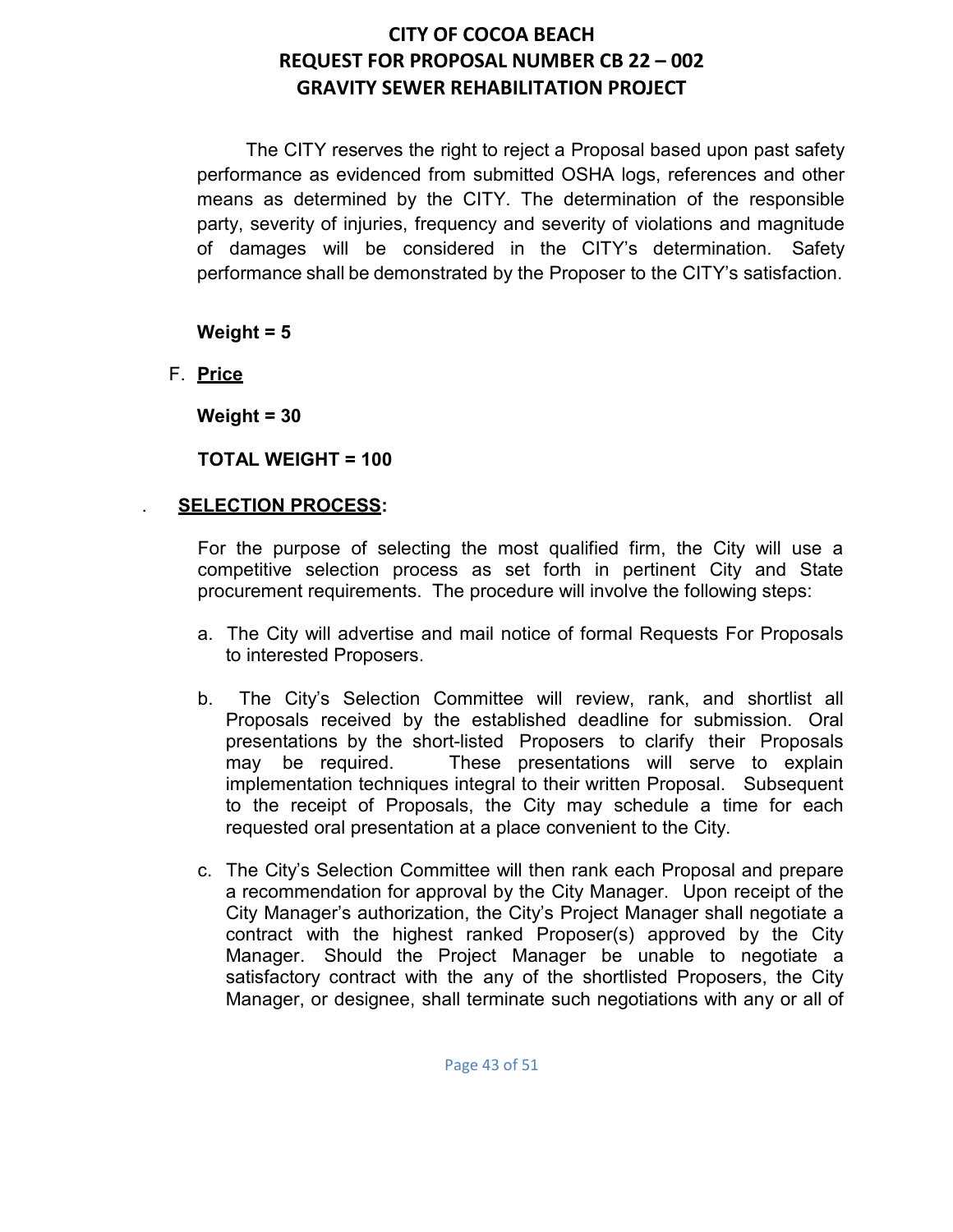the shortlisted Proposers and begin negotiations with remaining Proposers based on ranking, until negotiations are successful or this RFP is cancelled.

d. **The City Commission has the sole authority to bind the City to the terms and conditions of a contract that has been approved in a public meeting of the City Commission. The City Commission reserves the right to modify or reject any contract for the acquisition of goods and/or services submitted to it for consideration**.

### **Special Instruction Minimum Qualifications:**

For a *product* to be considered commercially proven and to assure commercial viability, the manufacturer must document, to the satisfaction of the CITY, that it has provided the product on a minimum of 1,000,000 linear feet of successful *sanitary sewer system* installations in the United States. The installation Contractor shall have had at least 5 years active experience in the installation of the proposed CIPP.

Failure of the proposed product to meet the minimum qualifications shall render the Proposal non-responsive and ineligible from further consideration.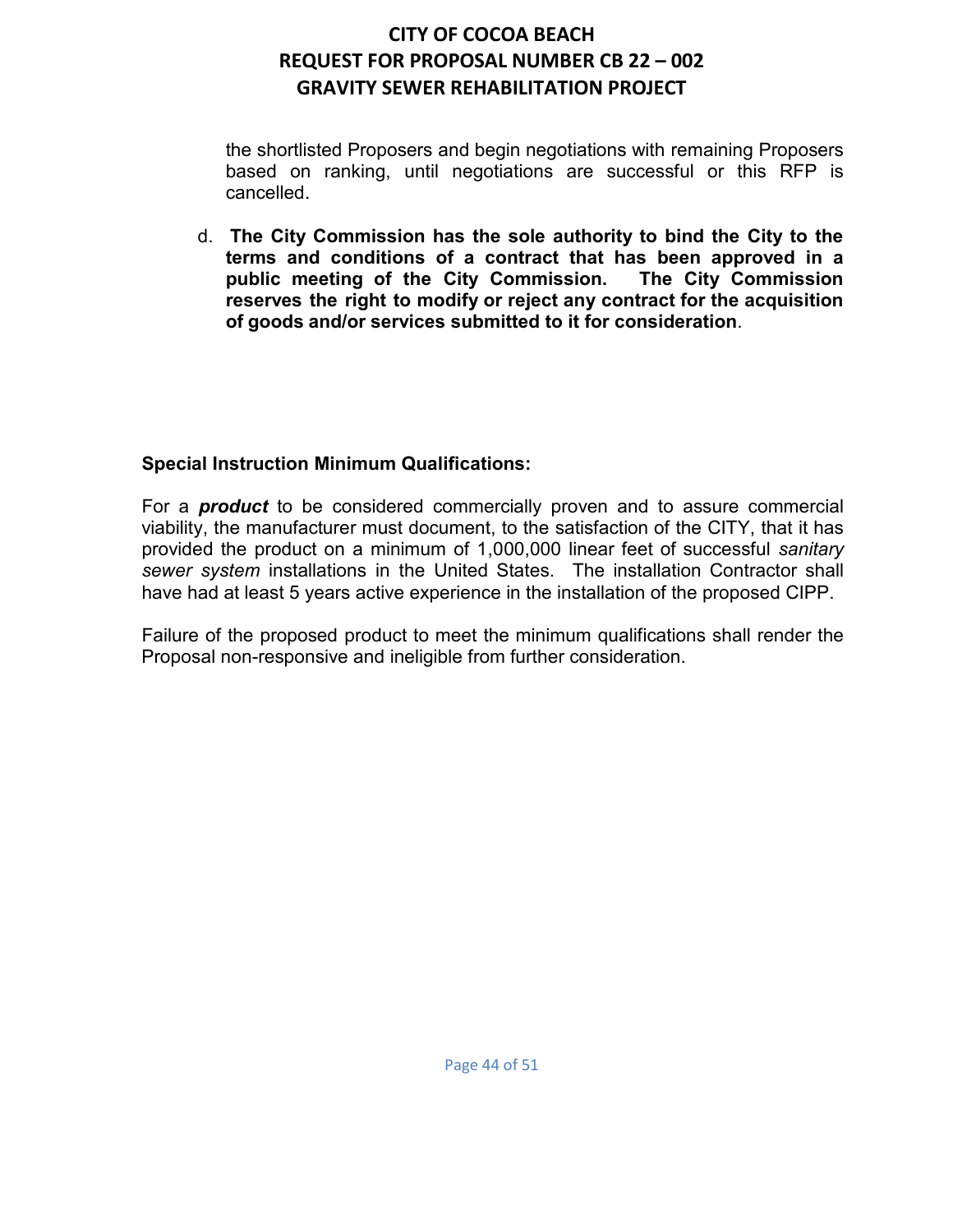# **EXHIBIT F PROJECT FORM & CERTIFICATION - RFP CB 22 - 002**

| Proposer Name:                                                                    |                                                                                                                                                                                             |                                                                                                                                                                                                                                                                                                                                                                        |
|-----------------------------------------------------------------------------------|---------------------------------------------------------------------------------------------------------------------------------------------------------------------------------------------|------------------------------------------------------------------------------------------------------------------------------------------------------------------------------------------------------------------------------------------------------------------------------------------------------------------------------------------------------------------------|
| <b>Address</b>                                                                    |                                                                                                                                                                                             |                                                                                                                                                                                                                                                                                                                                                                        |
| City:                                                                             | <b>State</b>                                                                                                                                                                                | Zip                                                                                                                                                                                                                                                                                                                                                                    |
| Telephone                                                                         | Fax                                                                                                                                                                                         | <b>Internet Address</b>                                                                                                                                                                                                                                                                                                                                                |
|                                                                                   | Type of Business (Corporation, Partnership, Other – Specify)                                                                                                                                |                                                                                                                                                                                                                                                                                                                                                                        |
| Tax ID number (EIN/SSN):                                                          |                                                                                                                                                                                             |                                                                                                                                                                                                                                                                                                                                                                        |
| C. My<br>firm,                                                                    | Certification: The undersigned hereby confirms as follows:<br>unless specific variations have been expressly listed below.<br>calendar days following the date and time of the bid opening. | A. I am a duly authorized agent of the Company/Individual submitting the proposal;<br>B. I have read the Proposal in its entirety and fully understand and accept these terms<br>agrees to hold all prices, terms and conditions firm for acceptance for ninety (90)                                                                                                   |
| <b>Variations</b>                                                                 | determining that the Proposal is non-responsive and ineligible for award:                                                                                                                   | The Proposer shall identify all variations and exceptions taken to this RFP in the space<br>provided below unless such variation is expressly prohibited in the RFP documents. If<br>no variations are listed here, it is understood that the Proposer fully complies with the<br>terms and conditions. It is further understood that such variations may be cause for |
| Section                                                                           | Variance                                                                                                                                                                                    |                                                                                                                                                                                                                                                                                                                                                                        |
| Section                                                                           | Variance                                                                                                                                                                                    |                                                                                                                                                                                                                                                                                                                                                                        |
| Section                                                                           | Variance                                                                                                                                                                                    |                                                                                                                                                                                                                                                                                                                                                                        |
| Attach additional sheets as necessary.<br>By:<br><b>Manual Signature of Agent</b> |                                                                                                                                                                                             | Date                                                                                                                                                                                                                                                                                                                                                                   |
|                                                                                   | <b>Typed/Printed Name of Agent</b>                                                                                                                                                          | <b>Title of Agent</b>                                                                                                                                                                                                                                                                                                                                                  |

Page 45 of 51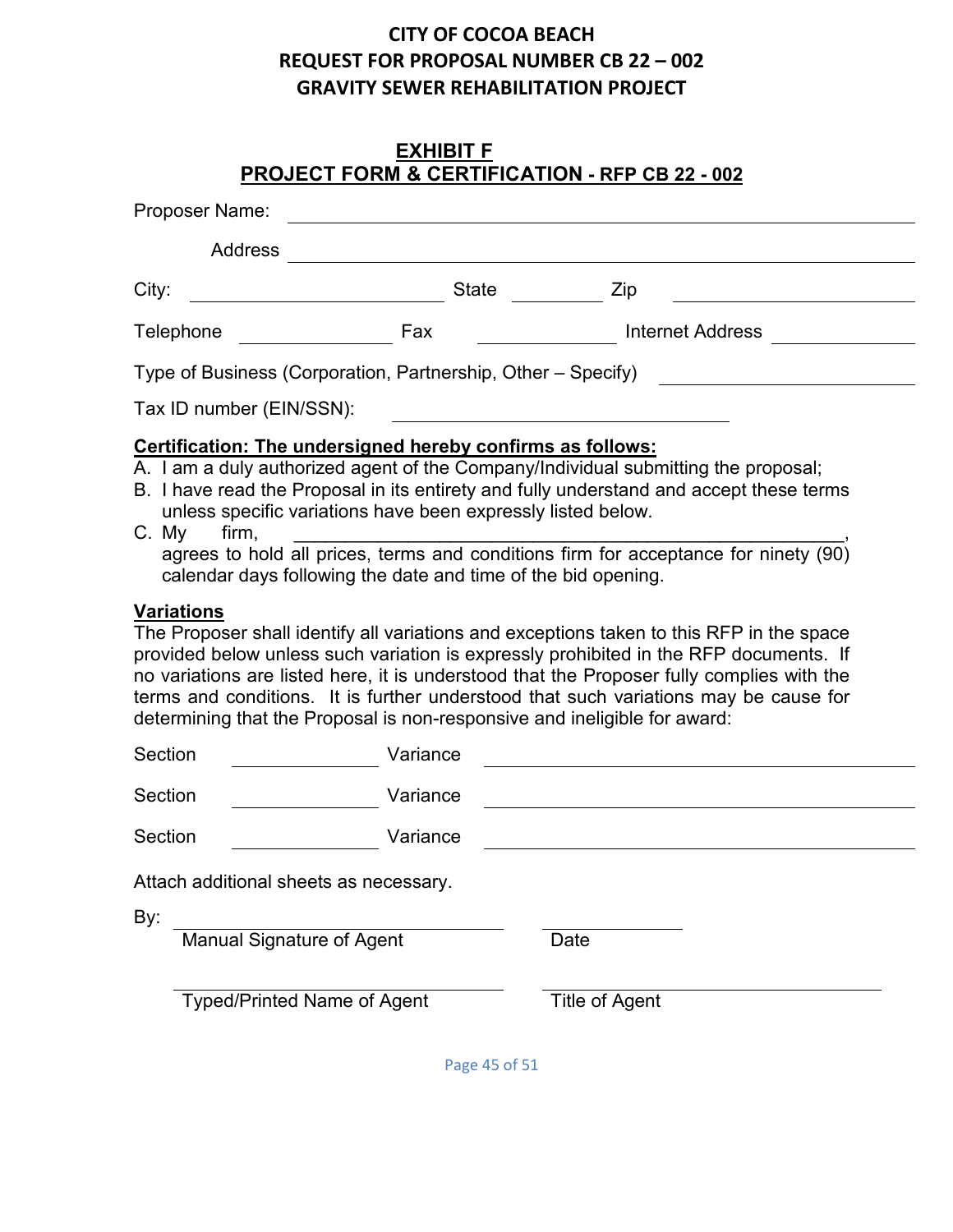# **EXHIBIT G**

# **CITY OF COCOA BEACH, FLORIDA**

### **STANDARD CONTRACT ADDENDUM**

**THIS STANDARD CONTRACT ADDENDUM** is made and entered into this day of  $\qquad \qquad , 20 \qquad , by$  and between the CITY OF COCOA BEACH, a Florida municipality, hereinafter referred to as the "City", and \_\_\_\_\_\_\_\_\_\_\_\_\_\_\_\_\_\_\_\_\_\_\_\_\_\_\_\_\_\_\_\_\_\_\_\_\_\_\_\_\_\_, hereinafter referred to as "Contractor", concerning that certain agreement entitled \_\_\_\_\_\_\_\_\_\_\_\_\_\_\_\_\_\_\_\_\_\_\_\_\_\_\_\_\_\_\_\_\_\_\_\_\_\_\_\_\_,

dated ("Agreement").

### **WITNESSETH:**

**WHEREAS,** Section 119.0701, Fla. Stat., requires that certain public agency contracts must include certain statutorily required provisions concerning the contractor's compliance for Florida's Public Records Act; and

**WHEREAS,** Section 768.28, Fla. Stat., sets forth certain mandatory limitations on indemnification and liability for Florida public agencies; and

**WHEREAS,** Florida law requires that public agency contracts be subject to nonappropriation and thereby contingent upon appropriation during the public agency's statutorily mandated annual budget approval process.

**NOW, THEREFORE,** in consideration of the covenants set forth herein, the parties agree to this addendum as follows:

**1. Amendment.** This Addendum hereby amends and supplements the terms of the Agreement. In the event of a conflict between the terms of the Agreement and terms of the Addendum, the terms of the Addendum shall prevail.

**2. Public Records Compliance.** Contractor agrees that, to the extent that it may "act on behalf" of the City within the meaning of Section 119.071(1)(a), Florida Statutes in providing its services under this Agreement, it shall:

(a) Keep and maintain public records required by the public agency to perform the service.

Page 46 of 51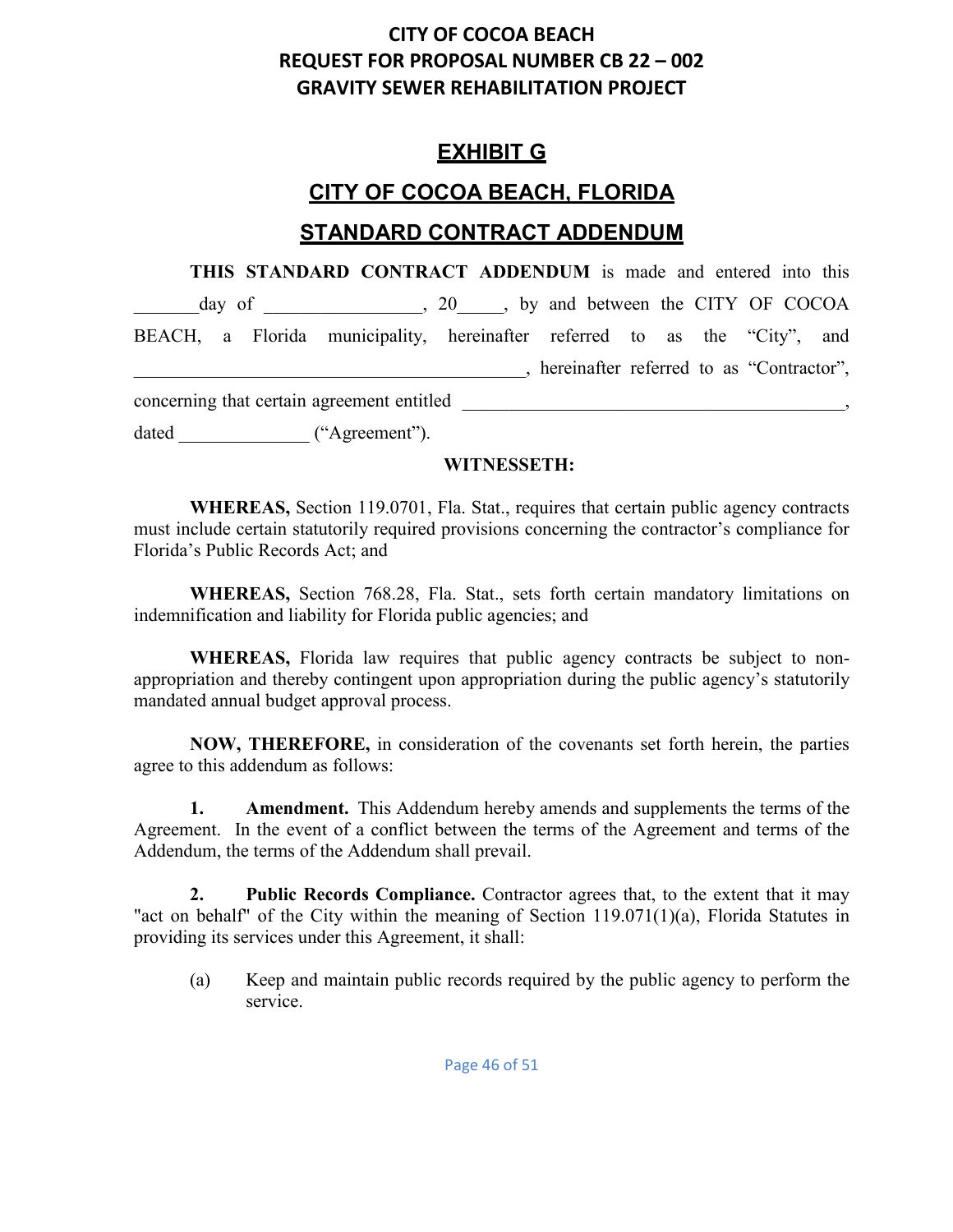- (b) Upon request from the public agency's custodian of public records, provide the public agency with a copy of the requested records or allow the records to be inspected or copied within a reasonable time at a cost that does not exceed the cost provided in this chapter or as otherwise provided by law.
- (c) Ensure that public records that are exempt or confidential and exempt from public records disclosure requirements are not disclosed except as authorized by law for the duration of the contract term and following completion of the contract if the contractor does not transfer the records to the public agency.
- (d) Upon completion of the contract, transfer, at no cost, to the public agency all public records in possession of the contractor or keep and maintain public records required by the public agency to perform the service. If the contractor transfers all public records to the public agency upon completion of the contract, the contractor shall destroy any duplicate public records that are exempt or confidential and exempt from public records disclosure requirements. If the contractor keeps and maintains public records upon completion of the contract, the contractor shall meet all applicable requirements for retaining public records. All records stored electronically must be provided to the public agency, upon request from the City's custodian of public records, in a format that is compatible with the information technology systems of the City.
- (e) Pursuant to Section 119.0701(2)(a), Fla. Stat., **IF THE CONTRACTOR HAS QUESTIONS REGARDING THE APPLICATION OF CHAPTER 119, FLORIDA STATUTES, TO THE CONTRACTOR'S DUTY TO PROVIDE PUBLIC RECORDS RELATING TO THIS CONTRACT, CONTACT THE CUSTODIAN OF PUBLIC RECORDS AT:**

**CITY HALL - FIRST FLOOR 2 S. ORLANDO AVE. P.O. BOX 322430 COCOA BEACH, FL 32932-2430. 321-868-3286, [CITYCLERK@CITYOFCOCOABEACH.COM](mailto:CITYCLERK@CITYOFCOCOABEACH.COM)**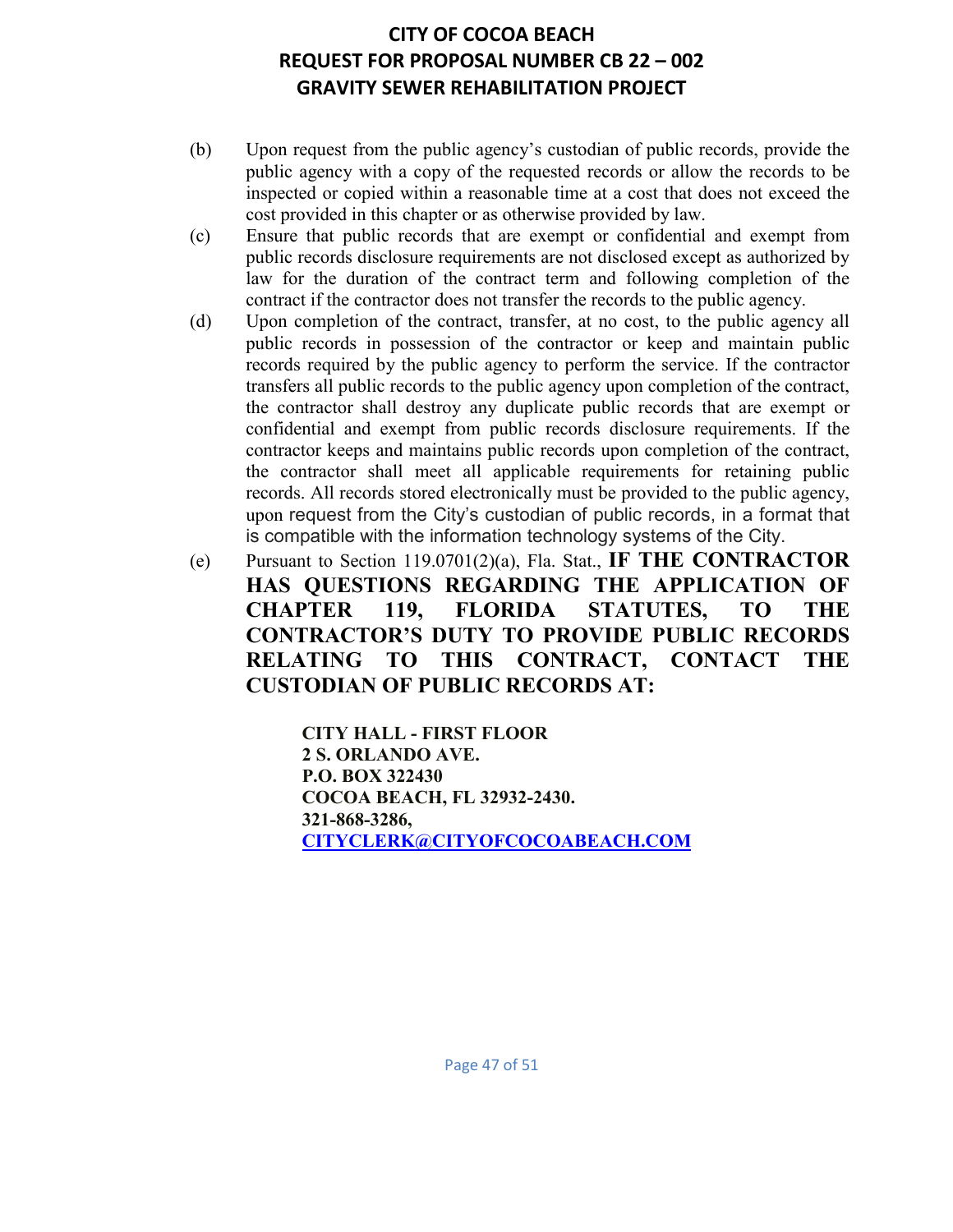**3. Public Records Compliance Indemnification.** Contractor agrees to indemnify and hold the City harmless against any and all claims, damage awards, and causes of action arising from the contractor's failure to comply with the public records disclosure requirements of Section 119.07(1), Florida Statutes, or by contractor's failure to maintain public records that are exempt or confidential and exempt from the public records disclosure requirements, including, but not limited to, any third party claims or awards for attorneys' fees and costs arising therefrom. Contractor authorizes the public agency to seek declaratory, injunctive, or other appropriate relief against Contractor in Brevard County Circuit Court on an expedited basis to enforce the requirements of this section.

**4. Compliance/Consistency with Section 768.28, Fla. Stat.** Any indemnification by City specified in the Agreement shall not be construed as a waiver of City's sovereign immunity and shall be limited to such indemnification and liability limits consistent with the requirements of Section 768.28, Fla. Stat. and subject to the procedural requirements set forth therein. Any other purported indemnification by City in the Agreement in derogation hereof shall be void and of no force or effect.

**5. Non-appropriation.** City's performance and obligation to pay under this Agreement is contingent upon an appropriation during the City's annual budget approval process. If funds are not appropriated for a fiscal year, then the Contractor shall be notified as soon as is practical by memorandum from the City Manager or designee that funds have not been appropriated for continuation of the Agreement, and the Agreement shall expire at the end of the fiscal year for which funding has been appropriated. The termination of the Agreement at fiscal year-end shall be without penalty or expense to the City subject to the City paying all invoices for services rendered during the period the Agreement was funded by appropriations.

**6. Venue and Jurisdiction.** Notwithstanding any of other provision to the contrary, this Agreement and the parties' actions under this Agreement shall be governed by and construed under the laws of the state of Florida, without reference to conflict of law principles. As a material condition of this Agreement, each Party hereby irrevocably and unconditionally: i) consents to submit and does submit to the jurisdiction of the Circuit Court in and for Brevard County, Florida for any actions, suits or proceedings arising out of or relating to this Agreement.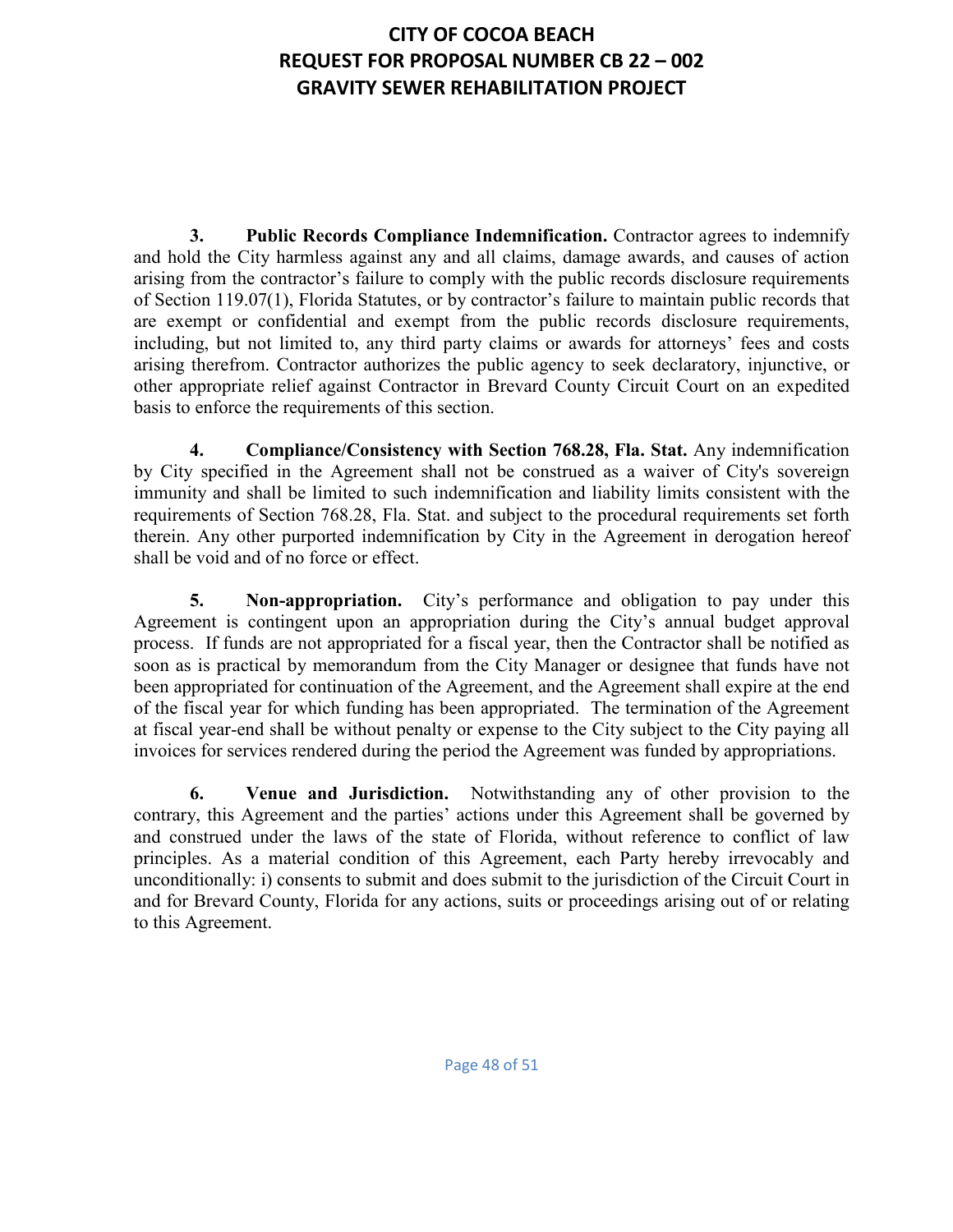**IN WITNESS WHEREOF**, the parties hereto have executed and delivered this instrument on the days and year indicated below and the signatories below to bind the parties set forth herein.

 **Contractor:**

**Print Name: \_\_\_\_\_\_\_\_\_\_\_\_\_\_\_\_\_\_\_\_\_\_\_\_\_\_** 

 **\_\_\_\_\_\_\_\_\_\_\_\_\_\_\_\_\_\_\_\_\_\_\_\_\_\_\_\_\_\_\_\_\_\_\_\_\_** 

 **Title: \_\_\_\_\_\_\_\_\_\_\_\_\_\_\_\_\_\_\_\_\_\_\_\_\_\_\_\_\_\_\_\_** 

 **Company: \_\_\_\_\_\_\_\_\_\_\_\_\_\_\_\_\_\_\_\_\_\_\_\_\_\_\_\_** 

 **City of Cocoa Beach** 

**Print Name:** 2008.

 $\frac{1}{2}$  , and the set of  $\frac{1}{2}$  , and the set of  $\frac{1}{2}$  , and  $\frac{1}{2}$  , and  $\frac{1}{2}$  , and  $\frac{1}{2}$  , and  $\frac{1}{2}$  , and  $\frac{1}{2}$